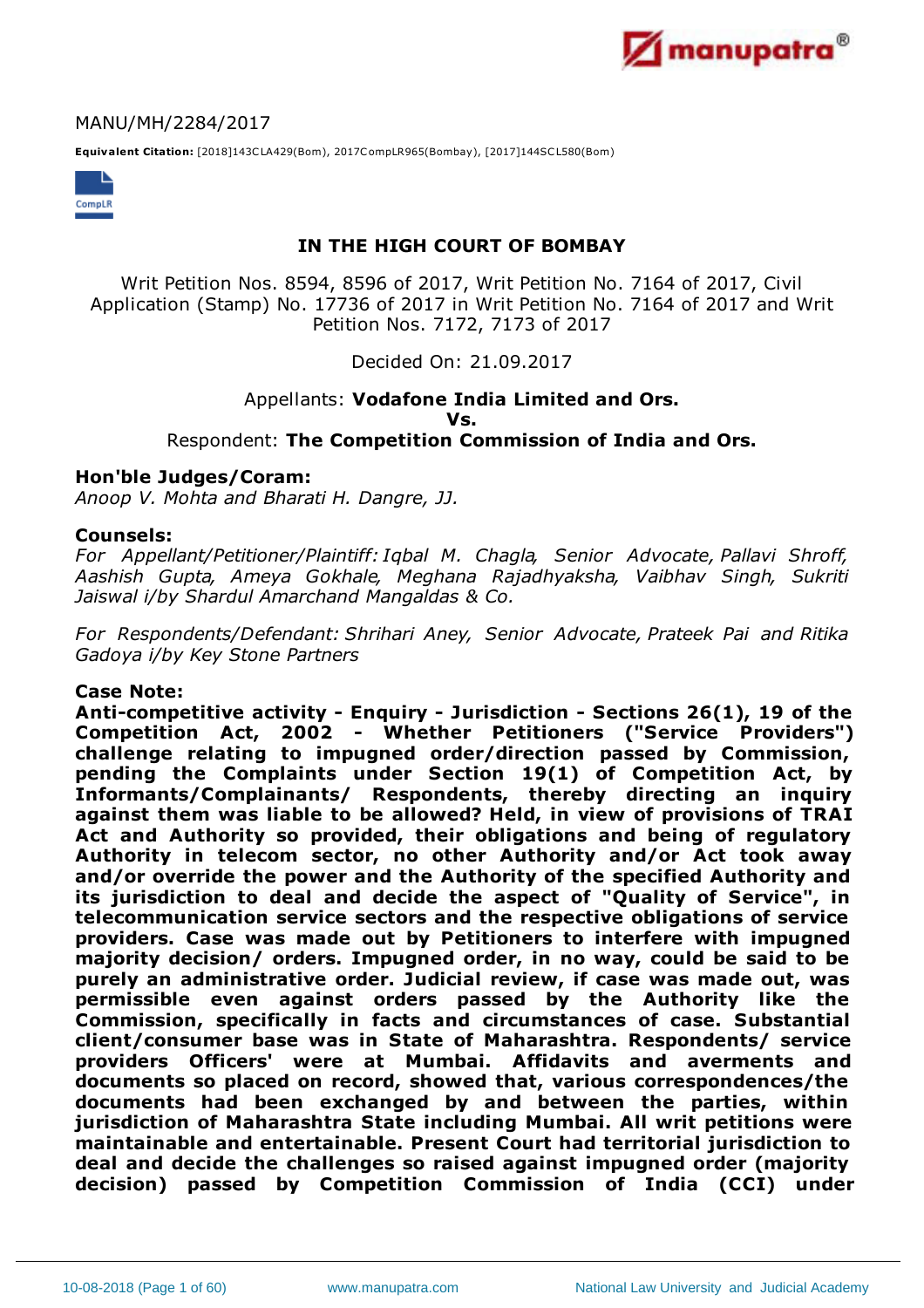

**provisions of Section 26(1) of the Competition Act, 2002 and all consequential actions/notices of the Director General under Section 41 of the Competition Act arising out of it. Telecommunication Sector/Industry/Market was governed, regulated, controlled and developed by Authorities under Telegraph Act, Telecom Regulatory Authority of India Act (TRAI Act) and related Regulations, Rules, Circulars, including all government policies. All the "parties", "persons", "stakeholders", "service providers", "consumers" and "enterprise" were bound by statutory agreements/contracts, apart from related policy, usage, custom, practice so announced by Government/Authority, from time to time. Question of interpretation or clarification of any "contract clauses", "unified license" "interconnection agreements", "quality of service regulations", "rights and obligations of TSP between and related to above provisions", were to be settled by the Authorities/TDSAT and not by Authorities under Competition Act. Concepts of "subscriber", "test period", "reasonable demand", "test phase and commercial phase rights and obligations", "reciprocal obligations of service providers" or "breaches of any contract and/or practice", arising out of TRAI Act and the policy so declared, were matters within jurisdiction of Authority/TDSAT under TRAI Act only. Competition Act and TRAI Act were independent statutes. Statutory authorities under the respective Acts were to discharge their power and jurisdiction in light of object, for which they were established. There was no conflict of jurisdiction to be exercised by them. But Competition Act itself was not sufficient to decide and deal with the issues, arising out of provisions of the TRAI Act and contract conditions, under the Regulations. Competition Act governed anticompetitive agreements and its effect - the issues about "abuse of dominant position and combinations". It could not be used and utilized to interpret contract conditions/policies of telecom Sector/Industry/Market, arising out of Telegraph Act and TRAI Act. Authority under Competition Act had no jurisdiction to decide and deal with various statutory agreements, contracts, including the rival rights/obligations, of its own. Every aspects of development of telecommunication market were to be regulated and controlled by concerned Department/Government, based upon policy so declared from time to time, keeping in mind need and technology, under TRAI Act. Impugned order passed by Competition Commission of India (CCI) under provisions of Section 26(1) of Competition Act, 2002 and all consequential actions/notices of Director General under Section 41 of Competition Act proceeded on wrong presumption of law and usurpation of jurisdiction, unless contract agreements, terms and clauses and/or the related issues were settled by Authority under TRAI Act, there was no question to initiating any proceedings under Competition Act as contracts/agreements go to the root of alleged controversy, even under Competition Act. Authority like the Commission and/or Director General, had no power to deal and decide stated breaches including of "delay", "denial", and "congestion" of POIs unless settled finally by Authorities/TDSAT under TRAI Act. Therefore, there was no question to initiate any inquiry and investigations under Section 26(1) of Competition Act. It was without jurisdiction. Even at time of passing of final order, Commission and the Authority, would not be in a position to deal with contractual terms and conditions and/or any breaches. Un-cleared and vague information were not sufficient to initiate inquiry and/or investigation under Competition Act, unless governing law and policy of the**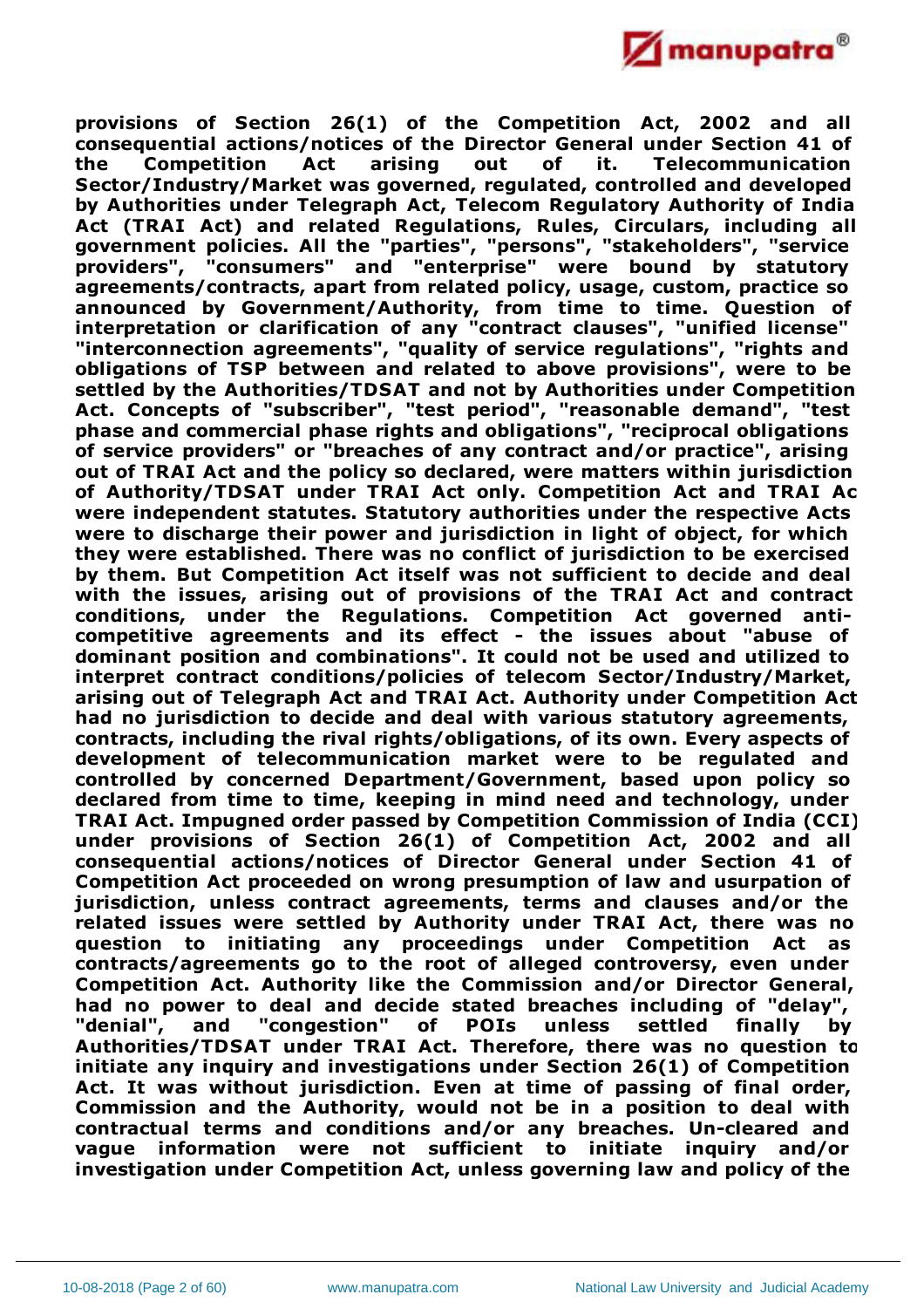

**concerned "market" had clearly defined respective rights and obligations of concerned parties/persons. Impugned order and all consequential actions/notices of Director General under Competition Act, therefore, in present facts and circumstances, were not mere "administrative directions". Every majority decision could not be termed as "cartelisation". Even ex facie service providers and its Association COAI, had not committed any breaches of any provisions of Competition Act. Impugned order was set aside. Petitions allowed.**

### **JUDGMENT**

# **Anoop V. Mohta, J.**

**1.** Rule. Rule made returnable forthwith. Heard finally by consent of the parties.

**2 .** The Petitioners ("Service Providers") have challenged common impugned order/direction dated 21 April 2017 passed by the Competition Commission of India (CCI) ("the Commission") under Section 26(1) of the Competition Act, 2002 ("Competition Act"), pending the Complaints under Section 19(1) of the same Act, by the informants/Complainants/Respondents, thereby directing an inquiry against them. The consequent show cause notices issued by the Director General ("DG"), are also challenged.

**3.** We are disposing of all these Writ Petitions finally, by consent of the parties, by this common Judgment/Order as the issues are common and they are based on identical facts and position, so the related laws, except few individual details.

**4.** The Complaints before the Commission (Case No. 81 of 2016 and Case No. 83 of 2016) have been filed by CA Ranjan Sardana and Mr. Kantilal Ambalal Puj, against the Petitioners (Opposite Parties (OPs), Cellular Operators Association of India (COAI), OP-1, Vodafone India Limited (VIL), OP-2, Bharti Airtel Limited (BAL), OP-3 Idea Cellular Limited (ICL), OP-4, Telenor (India) Communications Private Limited (TICPL), OP-5, Videocon Telecommunications Private Limited (VTPL), OP-6, Aircel Limited (AL), OP-7, (TSPs) and Reliance Jio Infocomm Limited ("RJIL"), OP-8. Reliance Jio Infocomm Limited ("RJIL") (Respondent) (Case No. 95 of 2016) has filed similar such information against the TSPS/OPS.

**5.** The allegations against all the Petitioners-TSPs, are of "cartelisation" by "action in concert" by delaying and denying adequate Point of Interconnections (POIs), even during the test phase/period, thereby attempting and thwarting the RJIL's new project/entry in the telecom market, as that action resulted into failures of calls of RJIL, on others Networks.

Operative part of impugned order-

- **6.** The operative part/directions of impugned order dated 21 April 2017 is as under-
	- By Majority-

"24 In view of the forgoing, the Commission directs the DG to cause an investigation into the matter under the provisions of Section 26(1) of the Act. Considering the substantial similarity of allegations in all the informations, the Commission clubs them in terms of the proviso to Section 26(1) of the Act read with Regulation 27 of the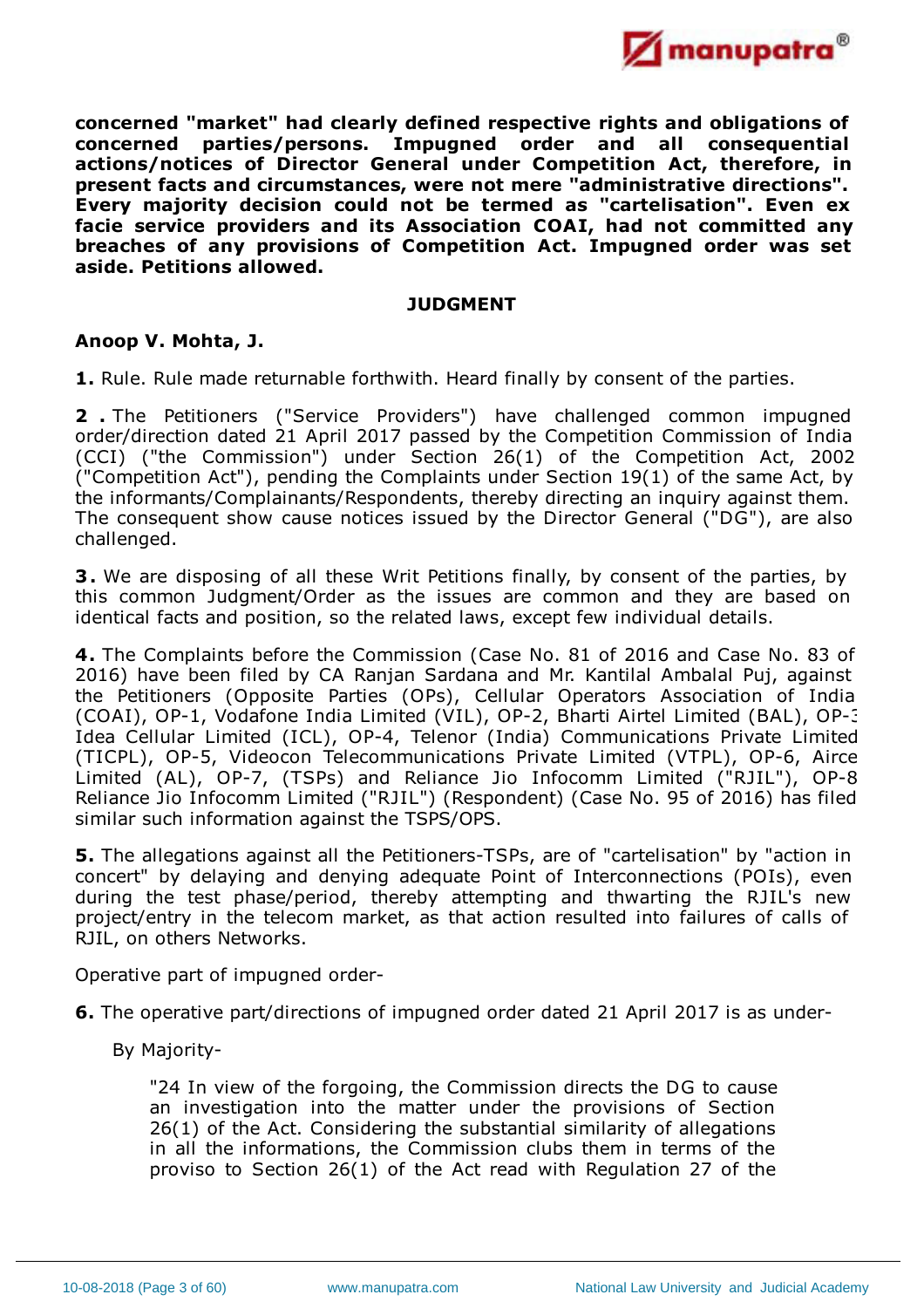

Competition Commission of India (General) Regulations, 2009. The DG is directed to complete the investigation and submit investigation report within a period of 60 days from the date of receipt of this Order. If the DG finds contravention, he shall also investigate the role of the persons who at the time of such contravention were incharge of the responsible for the conduct of the business of the contravening entity/entities. During the course of investigation, if involvement of any other party is found, DG shall investigate the conduct of such other parties also who may have indulged in the said contravention. In case the DG finds the conduct of the Opposite Parties in violation of the Act, the DG shall also investigate the role of the persons who were responsible for the conduct of the Opposite Parties so as to proceed against them in accordance with Section 48 of the Act.

The Commission makes it clear that nothing stated in this order shall tantamount to final expression of opinion on the merits of the case and DG shall conduct the investigation without being swayed in any manner whatsoever by the observations made herein.

The Secretary is directed to send a copy of this order to the DG, along with the informations and other submissions filed by the parties.

By Minority-

"28 In view of the forgoing, we are of the considered opinion that on the basis of the material available with the Commission, it is difficult to say that there is a prima facie case to hold that the ITOs OP2, OP5 and OP7 alongwith COAI had acted in a concerted manner to restrict RJIL's entry into the market or to limit or control supply, technical development of provisions of services provided by RJIL. Hence, in our humble opinion, the instant cases ought to be closed under Section 26(2) of the Act.

Details of individual parties-

**7.** The COAI is a premier Telecom industry association in the telecom Sector. It is a society registered under the Societies Registration Act, 1860 with the Registrar of Societies at Delhi in July 1996. It is an important interface between its member TSPs and the Government, regulators policy and opinion makers, financial institutions and technical bodies for formulation of policies and regulations and addressing the common problems of the telecom sector. Mr. C.A. Ranjan Sardana and Mr. Kantilal Ambalal Puj (informants) are the public spirited person and subscribers of telecom Service Provider RJIL. The Petitioners are the recognized service providers/operators in the Telecom market. CCI is an autonomous statutory authority established under Section 7 of the Competition Act.

The Competition Act.

**8.** The object and purpose of the Competition Act is to prevent the practice having adverse affect on competition, to promote and sustain the competition in markets; to protect the interest of the consumers and to ensure freedom of trade. Various regulations and rules are framed under it. Its importance is recognized at national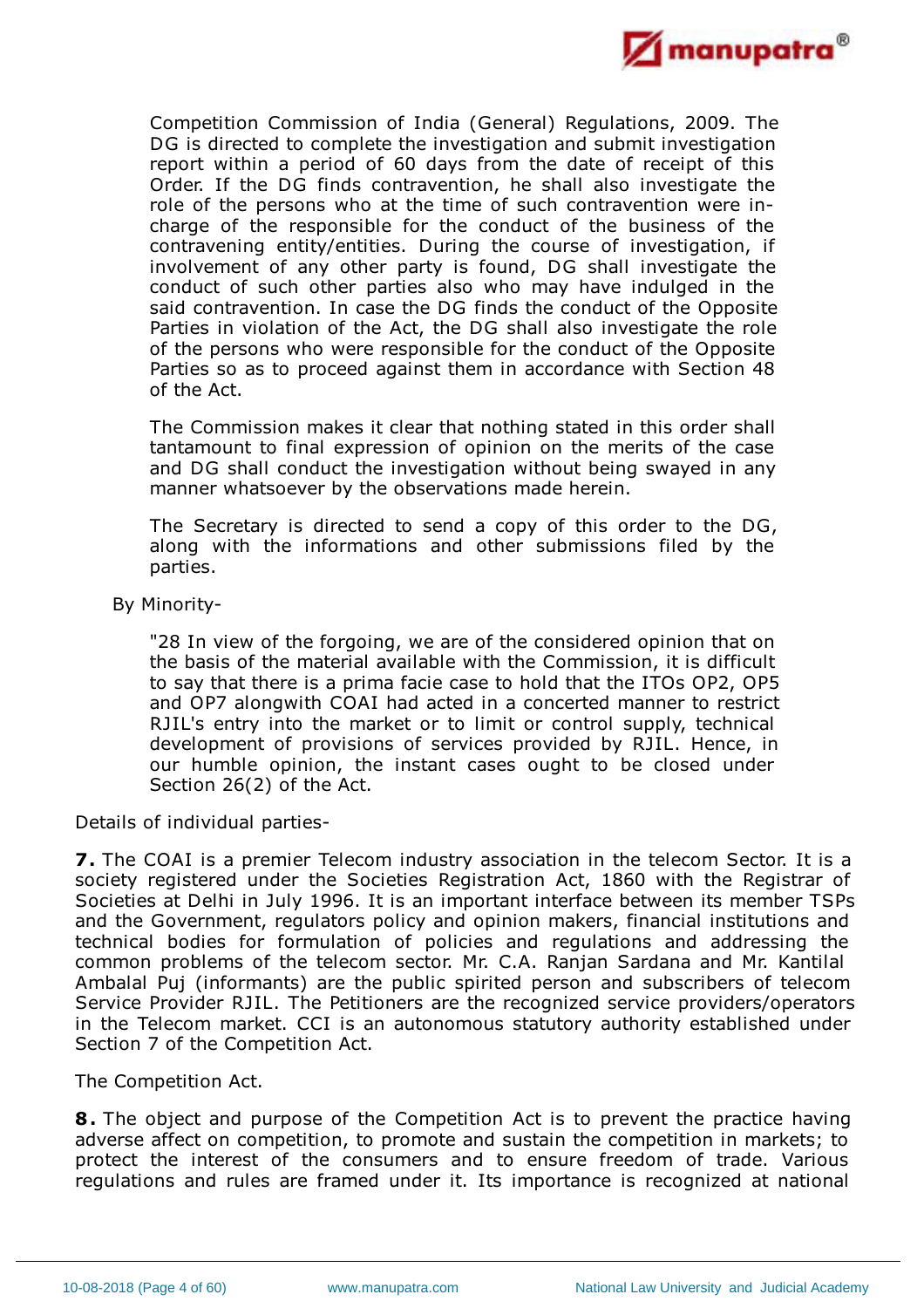

and international market by all the concerned. The "freedom of trade" is also recognized concept revolving around the Constitution of India. Any recognized concept revolving around the Constitution of India. Any "Commercial/Business/Service activities" and/or "practice" or "trade" "Custom and Wages" of any nature, need to be based upon the "contract" and "agreement" within the framework of governing laws of the respective market. "Every person" and/or "enterprise", "consumer", needs to work in the "relevant market", within the ambit of laws. There is no issue that, different statutory/regulatory authorities/tribunals are to regulate and control its market subjects, within the defined power and jurisdiction. The authorities/tribunals under the Competition Act, being fact finding authority in nature, is no exception to it.

**9.** Sections of Competition Act-

Section 2- Definitions-

"2(b) "agreement" includes any arrangement or understanding or action in concert,-

(i) whether or not, such arrangement, understanding or action is formal or in writing; or

(ii) whether or not such arrangement, understanding or action is intended to be enforceable by legal proceedings;"

"2(c) "cartel" includes an association of producers, sellers, distributors, traders or service providers who, by agreement amongst themselves, limit control or attempt to control the production, distribution, sale or price of, or, trade in goods or provision of services;"

"2(g) "Director General" means the Director-General appointed under sub-section (1) of section 16 and includes any Additional, Joint, Deputy or Assistant Directors General appointed under that section;"

"2(m) "practice" includes any practice relating to the carrying on of any trade by a person or an enterprise;"

"2(u) "service" means service of any description which is made available to potential users and includes the provision of services in connection with business of any industrial or commercial matters such as banking, communication, education, financing, insurance, chit funds, real estate, transport, storage, material treatment, processing, supply of electrical or other energy, boarding, lodging, entertainment, amusement, construction, repair, conveying of news or information and advertising;"

"Section 3- Anti-competitive agreements,- (1) No enterprise or association of enterprises or person or association of persons shall enter into any agreement in respect of production, supply, distribution, storage, acquisition or control of goods or provision of services, which causes or is likely to cause an appreciable adverse effect on competition within India.

(2) Any agreement entered into in contravention of the provisions contained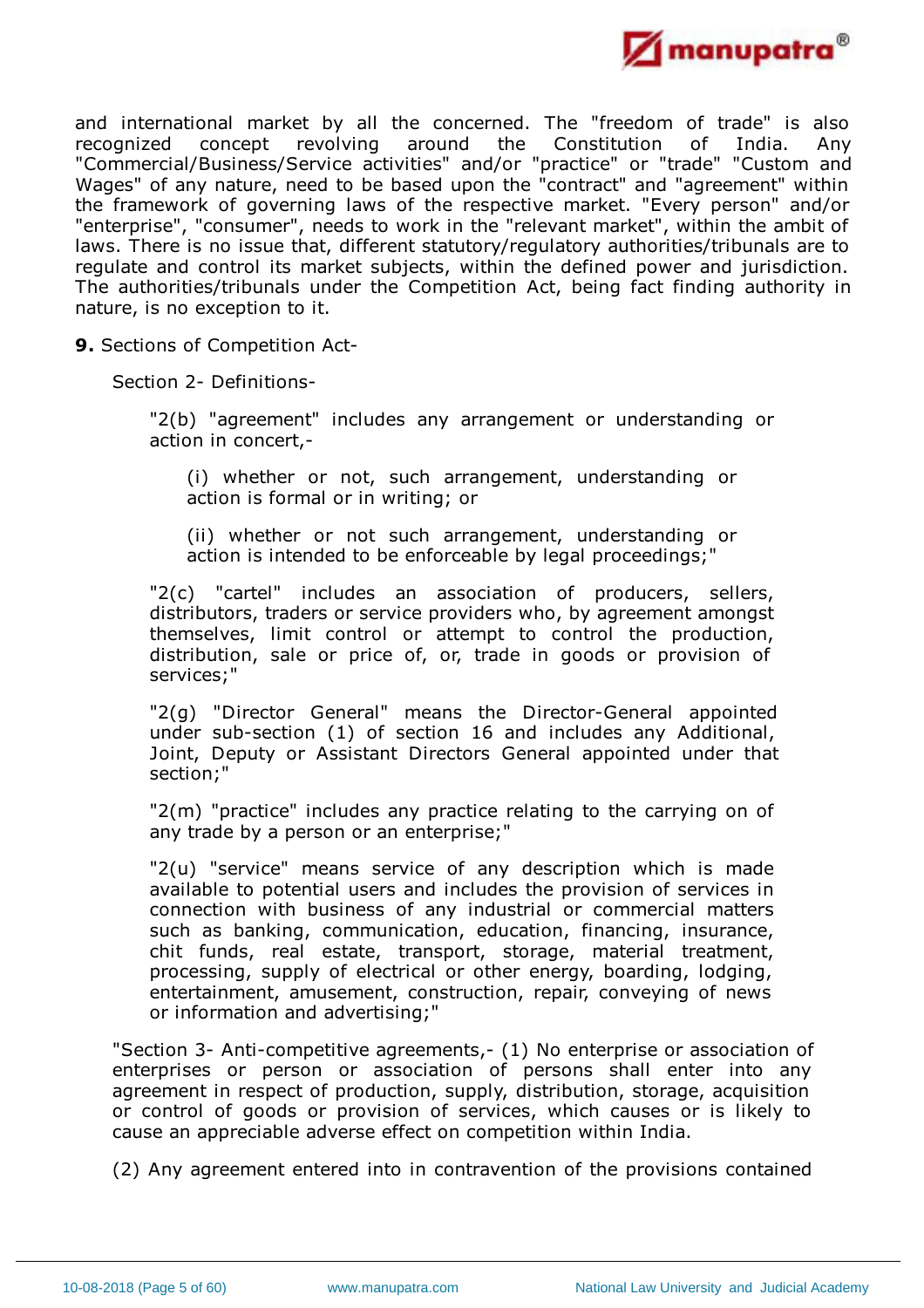

in sub-section (1) shall be void.

(3) Any agreement entered into between enterprises or associations of enterprises or persons or associations of persons or between any person and enterprise or practice carried on, or decision taken by, any association of enterprises or association of persons, including cartels, engaged in identical or similar trade of goods or provision of services, which-

(a) directly or indirectly determines purchase or sale prices;

(b) limits or controls production, supply, markets, technical development, investment or provision of services;

(c) shares the market or source of production or provision of services by way of allocation of geographical area of market, or type of goods or services, or number of customers in the market or any other similar way;

(d) directly or indirectly results in bid rigging or collusive bidding, shall be presumed to have an appreciable adverse effect on competition:

Provided that nothing contained in this sub-section shall apply to any agreement entered into by way of joint ventures if such agreement increases efficiency in production, supply, distribution, storage, acquisition or control of goods or provision of services.

Explanation.-For the purposes of this sub-section, "bid rigging" means any agreement, between enterprises or persons referred to in sub-section (3) engaged in identical or similar production or trading of goods or provision of services, which has the effect of eliminating or reducing competition for bids or adversely affecting or manipulating the process for bidding." ..........

"Section 19- Inquiry into certain agreements and dominant position of enterprise.-

(1) The Commission may inquire into any alleged contravention of the provisions contained in sub-section (1) of section 3 or subsection (1) of section 4 either on its own motion or on-

(a) [receipt of any information, in such manner and], accompanied by such fee as may be determined by regulations, from any person, consumer or their association or trade association; or

(b) a reference made to it by the Central Government or a State Government or a statutory authority.

(2) Without prejudice to the provisions contained in subsection (1), the powers and functions of the Commission shall include the powers and functions specified in subsections (3) to (7).

(3) The Commission shall, while determining whether an agreement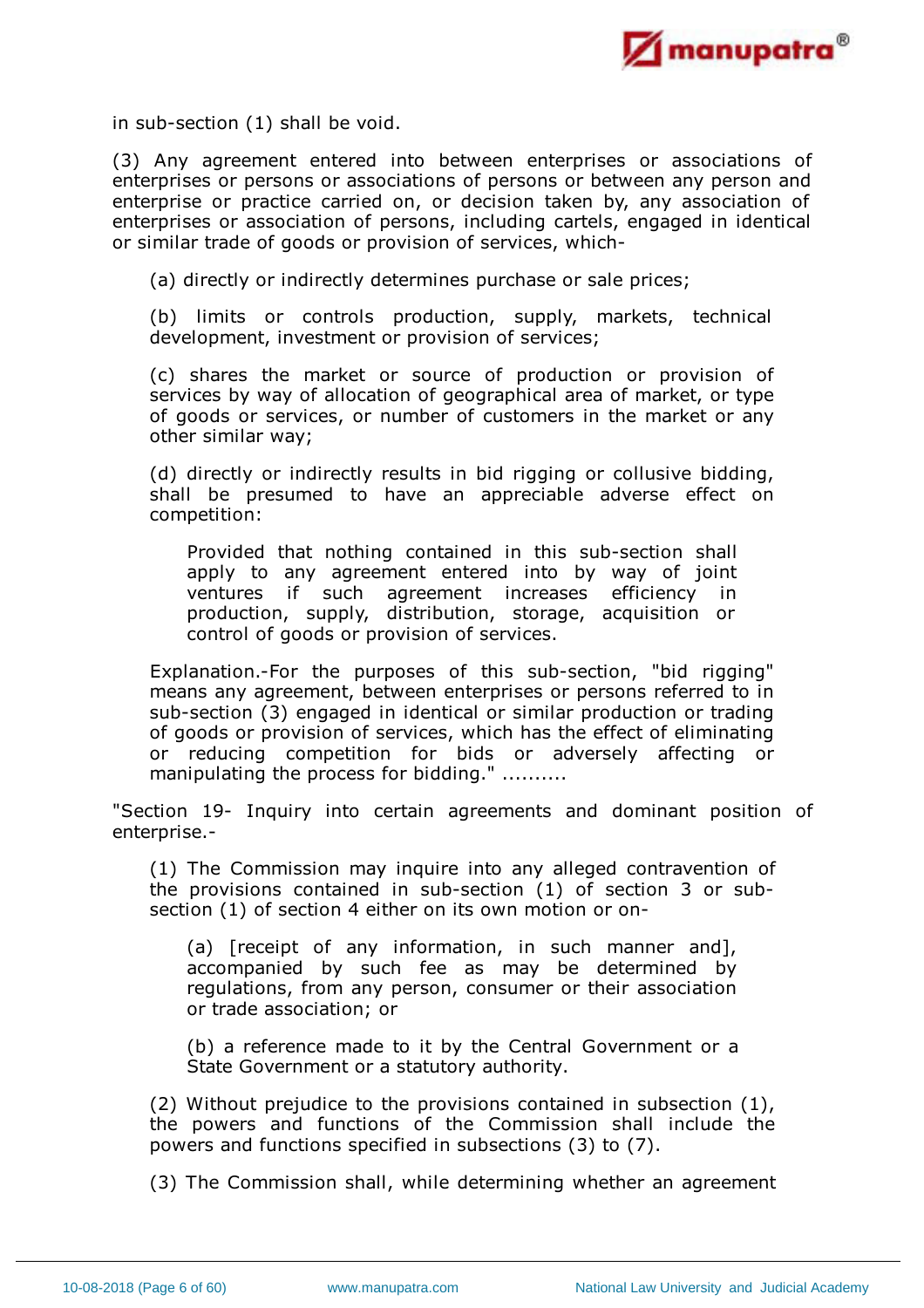

has an appreciable adverse effect on competition under section 3, have due regard to all or any of the following factors, namely:-

(a) creation of barriers to new entrants in the market;

(b) driving existing competitors out of the market;

(c) foreclosure of competition by hindering entry into the market;

(d) accrual of benefits to consumers;

(e) improvements in production or distribution of goods or provision of services;

(f) promotion of technical, scientific and economic development by means of production or distribution of goods or provision of services.

Section 21A- Reference by Commission.- (1) Where in the course of a proceeding before the Commission an issue is raised by any party that any decision which, the Commission has taken during such proceeding or proposes to take, is or would be contrary to any provision of this Act whose implementation is entrusted to a statutory authority, then the Commission may make a reference in respect of such issue to the statutory authority:

Provided that the Commission, may, suo motu, make such a reference to the statutory authority.

(2) On receipt of a reference under sub-section (1), the statutory authority shall give its opinion, within sixty days of receipt of such reference, to the Commission which shall consider the opinion of the statutory authority, and thereafter give its findings recording reasons therefore on the issues referred to in the said opinion.]

Section 26 - Procedure for inquiry under Section 19.-(1) On receipt of a reference from the Central Government or a State Government or a statutory authority or on its own knowledge or information received under section 19, if the Commission is of the opinion that there exists a prima facie case, it shall direct the Director General to cause an investigation to be made into the matter:

Provided that if the subject matter of an information received is, in the opinion of the Commission, substantially the same as or has been covered by any previous information received, then the new information may be clubbed with the previous information.

(2) Where on receipt of a reference from the Central Government or a State Government or a statutory authority or information received under section 19, the Commission is of the opinion that there exists no prima facie case, it shall close the matter forthwith and pass such orders as it deems fit and send a copy of its order to the Central Government or the State Government or the statutory authority or the parties concerned, as the case may be.

(3) The Director General shall, on receipt of direction under sub-section (1),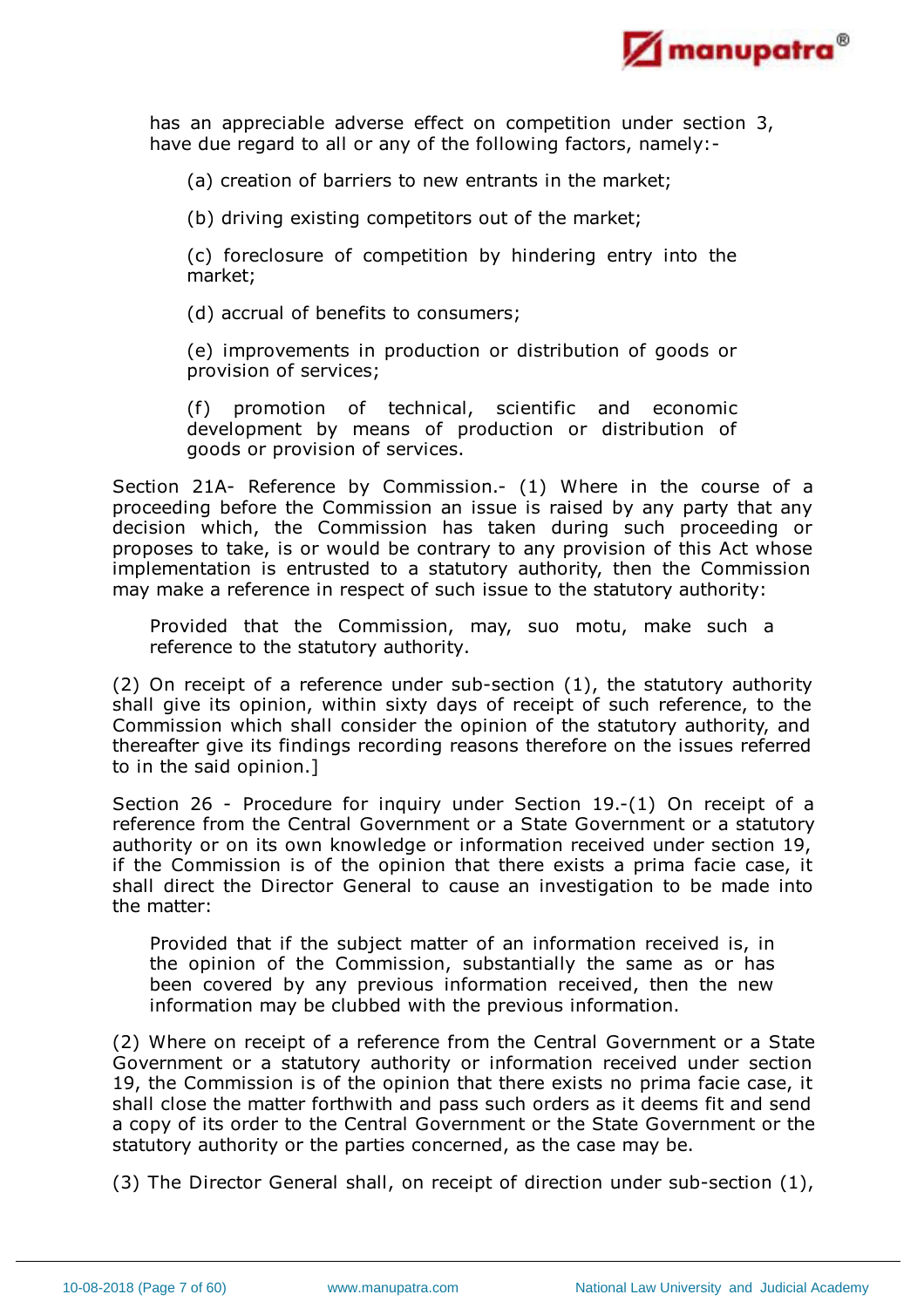

submit a report on his findings within such period as may be specified by the Commission.

(4) The Commission may forward a copy of the report referred to in subsection (3) to the parties concerned:

Provided that in case the investigation is caused to be made based on a reference received from the Central Government or the State Government or the statutory authority, the Commission shall forward a copy of the report referred to in sub-section (3) to the Central Government or the State Government or the statutory authority, as the case may be.

(5) If the report of the Director General referred to in subsection (3) recommends that there is no contravention of the provisions of this Act, the Commission shall invite objections or suggestions from the Central Government or the State Government or the statutory authority or the parties concerned, as the case may be, on such report of the Director General.

(6) If, after consideration of the objections or suggestions referred to in subsection (5), if any, the Commission agrees with the recommendation of the Director General, it shall close the matter forthwith and pass such orders as it deems fit and communicate its order to the Central Government or the State Government or the statutory authority or the parties concerned, as the case may be.

(7) If, after consideration of the objections or suggestions referred to in subsection (5), if any, the Commission is of the opinion that further investigation is called for, it may direct further investigation in the matter by the Director General or cause further inquiry to be made in the matter or itself proceed with further inquiry in the matter in accordance with the provisions of this Act.

(8) If the report of the Director General referred to in subsection (3) recommends that there is contravention of any of the provisions of this Act, and the Commission is of the opinion that further inquiry is called for, it shall inquire into such contravention in accordance with the provisions of this Act.]

Section 36- Power of Commission to regulate its own procedure.-

 $(1)$  .....

(2) The Commission shall have, for the purposes of discharging its functions under this Act, the same powers as are vested in a Civil Court under the Code of Civil Procedure, 1908 (5 of 1908), while trying a suit, in respect of the following matters, namely:-

(a) summoning and enforcing the attendance of any person and examining him on oath;

- (b) requiring the discovery and production of documents;
- (c) receiving evidence on affidavit;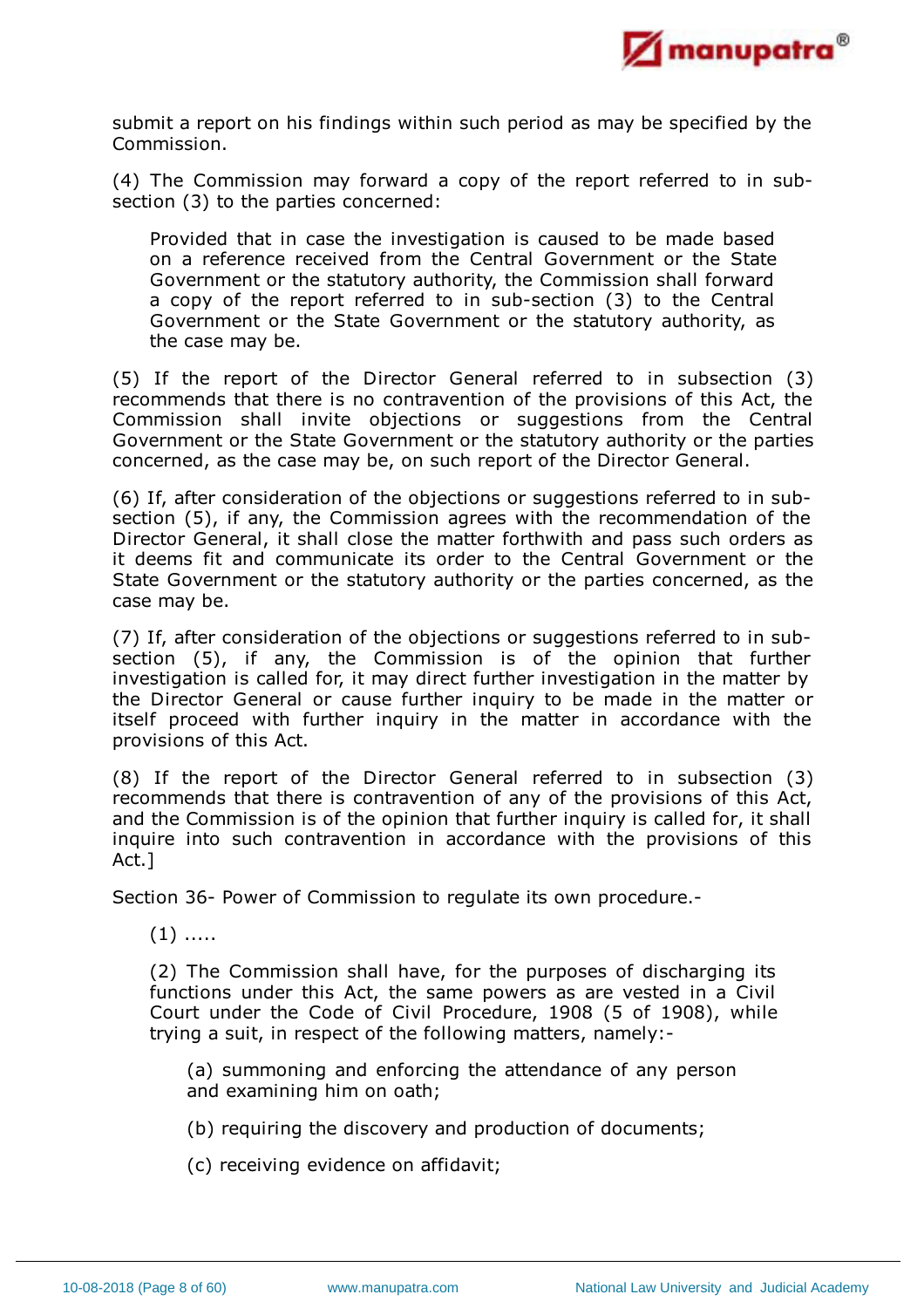

(d) issuing commissions for the examination of witnesses or documents;

(e) requisitioning, subject to the provisions of sections 123 and 124 of the Indian Evidence Act, 1872 (1 of 1972), any public record or document or copy of such record or document from any office.

Section 41 - Director General to investigate contraventions. - (1)The Director General shall, when so directed by the Commission, assist the Commission in investigating into any contravention of the provisions of this Act or any rules or regulations made thereunder.

(2) The Director General shall have all the powers as are conferred upon the Commission under sub-section (2) of section 36.

(3) Without prejudice to the provisions of sub-section (2), sections 240 and 240A of the Companies Act, 1956 (1 of 1956), so far as may be, shall apply to an investigation made by the Director General or any other person investigating under his authority, as they apply to an inspector appointed under that Act.

Explanation.--For the purposes of this section,

(a) the words "the Central Government" under section 240 of the Companies Act, 1956(1 of 1956) shall be construed as "the Commission";

(b) the word "Magistrate" under section 240A of the Companies Act, 1956(1 of 1956) shall be construed as "the Chief Metropolitan Magistrate, Delhi"]

Section 45 - Penalty for offences in relation to furnishing of information.-(1) Without prejudice to the provisions of section 44, if a person, who furnishes or is required to furnish under this Act any particulars, documents or any information,-

(a) makes any statement or furnishes any document which he knows or has reason to believe to be false in any material particular; or

(b) omits to state any material fact knowing it to be material; or

(c) willfully alters, suppresses or destroys any document which is required to be furnished as aforesaid,

such person shall be punishable with fine which may extend to rupees one crore as may be determined by the Commission.]

(2) Without prejudice to the provisions of sub-section (1), the Commission may also pass such other order as it deems fit.

Section 60. Act to have overriding effect.- The provisions of this Act shall have effect notwithstanding anything inconsistent therewith contained in any other law for the time being in force.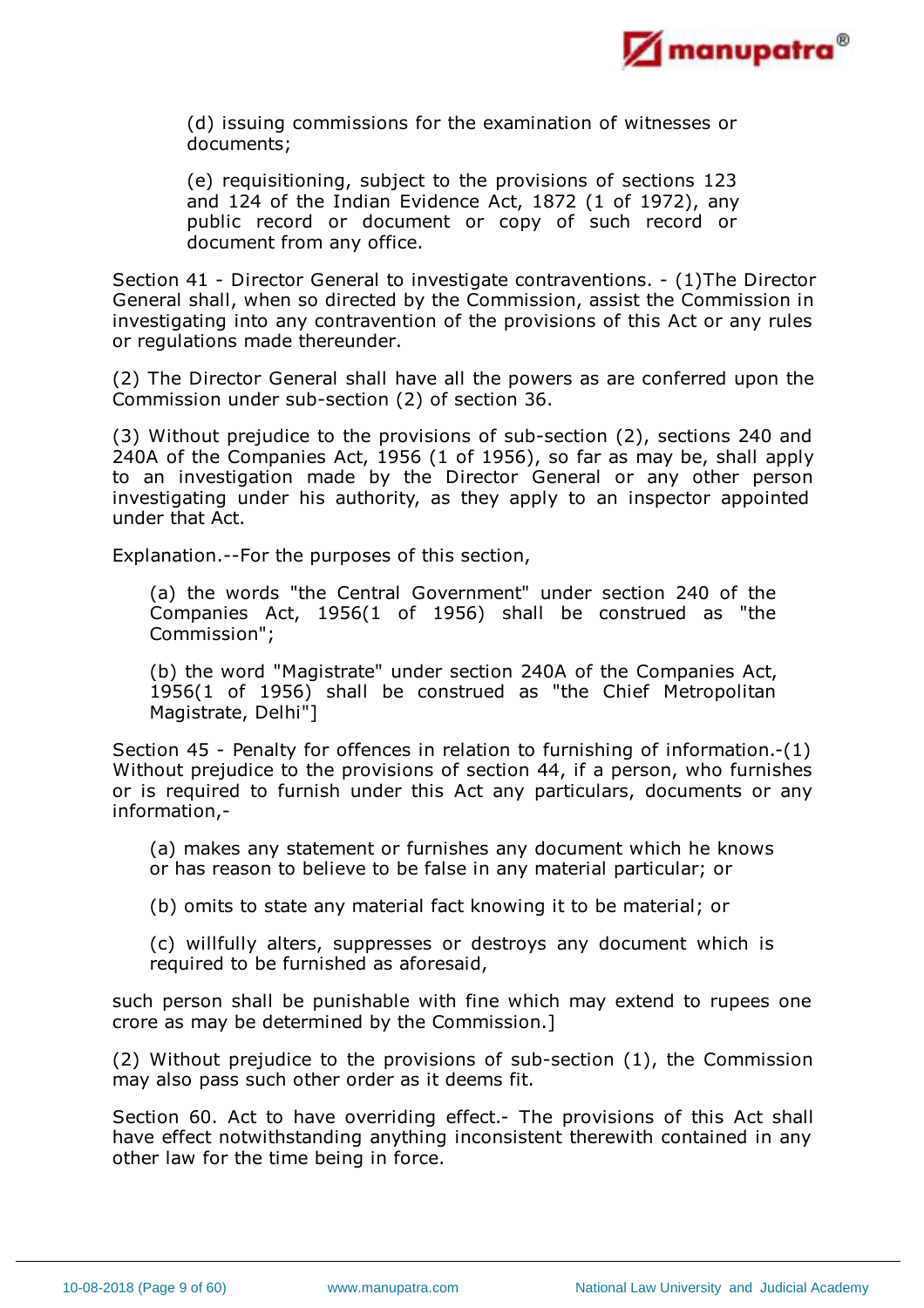

Section 61 - Exclusion of jurisdiction of civil courts-No civil court shall have jurisdiction to entertain any suit or proceeding in respect of any matter which the [Commission or the Appellate Tribunal] is empowered by or under this Act to determine and no injunction shall be granted by any court or other authority in respect of any action taken or to be taken in pursuance of any power conferred by or under this Act.

Section 62 - Application of other laws not barred.-The provisions of this Act shall be in addition to, and not in derogation of, the provisions of any other law for the time being in force.

**10.** The Competition Commission of India (General) Regulations, 2009-

"Rule 17. Preliminary conference - (1) The Commission may, if it deems necessary, call for a preliminary conference to form an opinion whether a prima facie case exists.

(2) The Commission may invite the information provider and such other person as is necessary for the preliminary conference.

(3) A preliminary conference need not follow formal rules of procedure."

"Rule 18. Issue of direction to cause investigation on prima facie case. - (1) Where the Commission is of the opinion that a prima facie case exists, the Secretary shall convey the directions of the commission [within seven days] to the Director General to investigate the matter.

(2) A direction of investigation to the Director General shall be deemed to be the commencement of an inquiry under section 26 of the Act."

The scope and authority of the Commission-

**11.** The "Commission" established under Sub-section (1) of Section 7 has been entrusted with duties, power and functions to deal with the issues like eliminating such practices, having adverse effect on the competition, to promote and sustain competition and to Protect the interest of the consumer and ensure freedom of trade, carried on by other participants in market, in India. For that, Sections 7 and 19 contemplate power of the Commission to inquire into alleged contravention of the provisions contained in Sub-section (1) of Section 3 or Sub-section (1) of Section 4, relating to Anti Competitive Agreement and abuse of dominant position, keeping in mind various elements for determining adverse effect on competition in the relevant markets. On the basis of own motion and/or on a receipt of information from any person/consumer, the Competition Commission of India (General) Regulations 2009 ("the Regulations") and its relevant clauses, provide the procedure to be followed by the Commission. The facts, documents, materials, affidavits, evidence in support with details of stated contravention of the provisions of the Act and reliefs sought, should be complete and duly verified by the informant. As per the procedure of scrutiny contents of information are required to be verified by the authority/secretary. The Commission has power to join multiple information and/or to amend the information. The Commission shall maintain the confidentiality of the identity of the informant and the documents contained, except the public documents.

**12.** The regulations are applicable for the Director-General (DG), so contemplated under Section 41(2) and 36(2) read with Section 240 and 240A of the Companies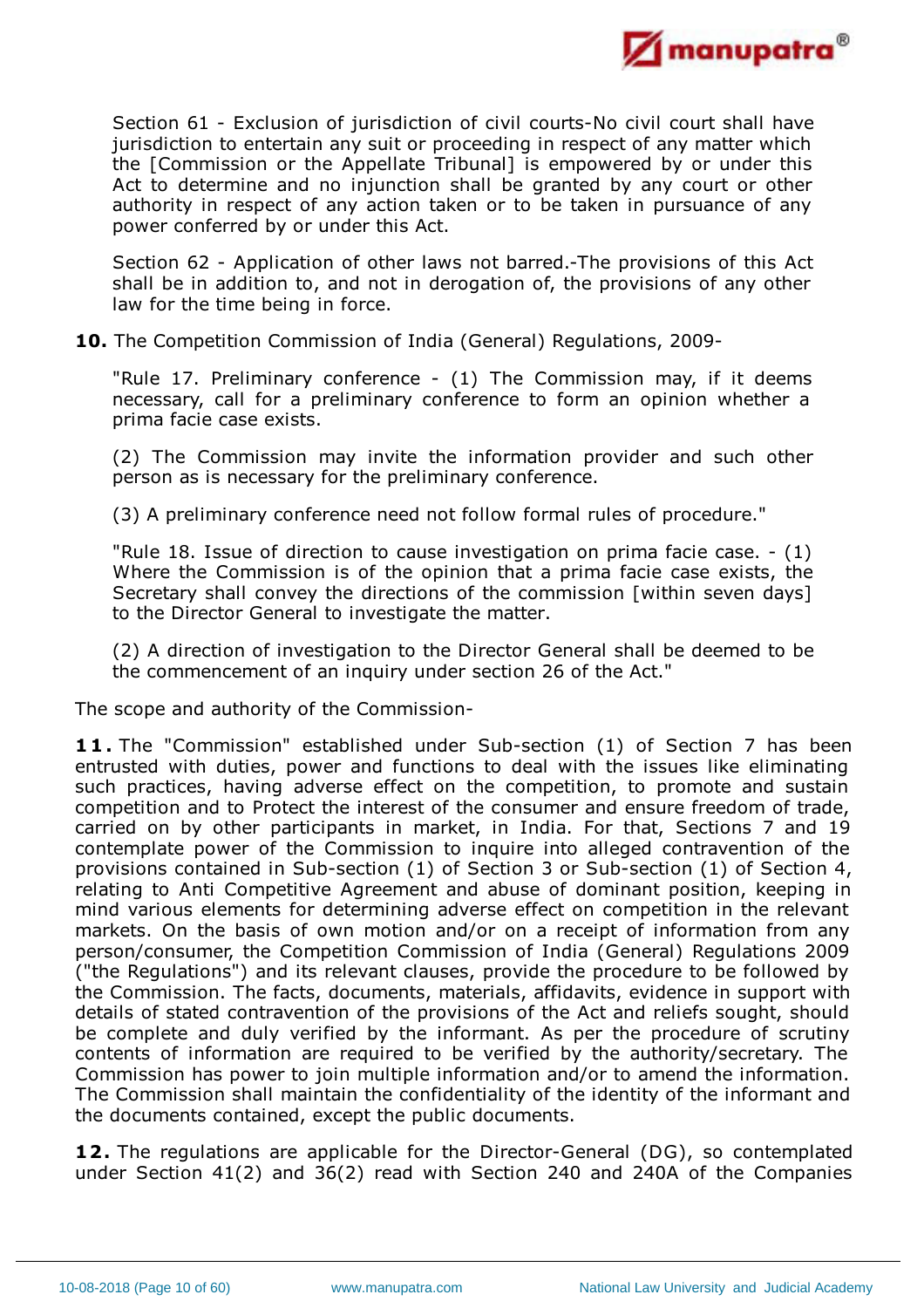

Act, 1956. The elements which are required to determine as to whether the direct or indirect agreement has an adverse effect on the Competition under Section 3 and/or 4. The elements so provided under Sections 3, 4 read with Section 19(3) of the Act are required to be noted and/or kept in mind by the Commission at the time of passing "prima facie opinion" for directing the inquiry, as contemplated under Section 19 read with Section 26(1) of the Competition Act. This is in the background that the Section nowhere contemplates to give personal hearing to the informant or to the affected person and/or any other person. However, the scheme of the Act and the regulations so read, including the Rules, the Commission in its discretion may call any such person for rendering assistance and/or to produce the record/material for arriving at, even the prima facie opinion. Therefore, there is no prohibition/restriction on the Commission from not calling material documents and assistance from any person. The Commission, therefore, has discretionary power and/or power to call for material documents, affidavits, even by permitting them to file amended information, materials, data and details. The Commission also has power, in view of the Regulations to hold conferences with the concerned person/parties including their advocates/authorized person.

13. The direction under Section 26(1), after formation of the prima facie opinion to cause and investigate into the matter is to the DG, which is an another Authority under the Competition Act. Both are quasi-judicial Authorities.

**14.** If the Commission is of the opinion that no prima facie case exists, it may close the case as contemplated under Section 26(2) of the Competition Act. The aggrieved person and/or parties, including informant may invoke the provisions of Appeal under Section 53(A) of the Competition Act. The Appeal, against the directions so issued under Section 26(1) on the basis of prima facie opinion by the Commission is not maintainable. However, the aggrieved party cannot be remediless. Therefore, the Writ Petition, as an alternative and effective remedy is only available.

**15.** As per the scheme of the Competition Act, the Director General is empowered to make further investigation, as contemplated under Section 26(3) in respect of reference made by the Central/State/Statutory Authority. The Director General's power and authority has been elaborated in Section 41(2) read with Section 37 of the Act and the Regulations so referred above. The power so provided to the DG includes the power to record the evidence on oath, including permission to cross-examine the informant or claimant. Therefore, based upon the prima facie opinion given by the Commission, the DG is empowered to commence further inquiry by even calling witnesses with documents and/or material. The power of DG and the nature of inquiry and trial, so permitted, on various aspects is even more than the power of the Commission. The Commission, as noted above, is not required to give show cause notice and/or hearing to the informant and the aggrieved party. Whereas, the DG is empowered to call the witnesses and permit the parties to file affidavit on oath and give opportunity to the other side to cross-examine the same. Thus, effect is that the investigation by the DG partakes a trial and inquiry like a quasi-judicial body, on the basis of prima facie opinion. The DG and/or the Commission is empowered to add and/or permit to add more information and material. The Commission is empowered to direct the DG to make further investigation. Therefore, even pending the final order by CCI, the DG may be directed and required to investigate and inquire into the affairs so referred. The Commission/DG in view of other provisions of Section 26, is required to proceed with the matter for further trial, which may result into the final order in favour of the informant and against the stated enterprise or vice versa. The final adverse order of Commission is subject to Appeal. It may further lead to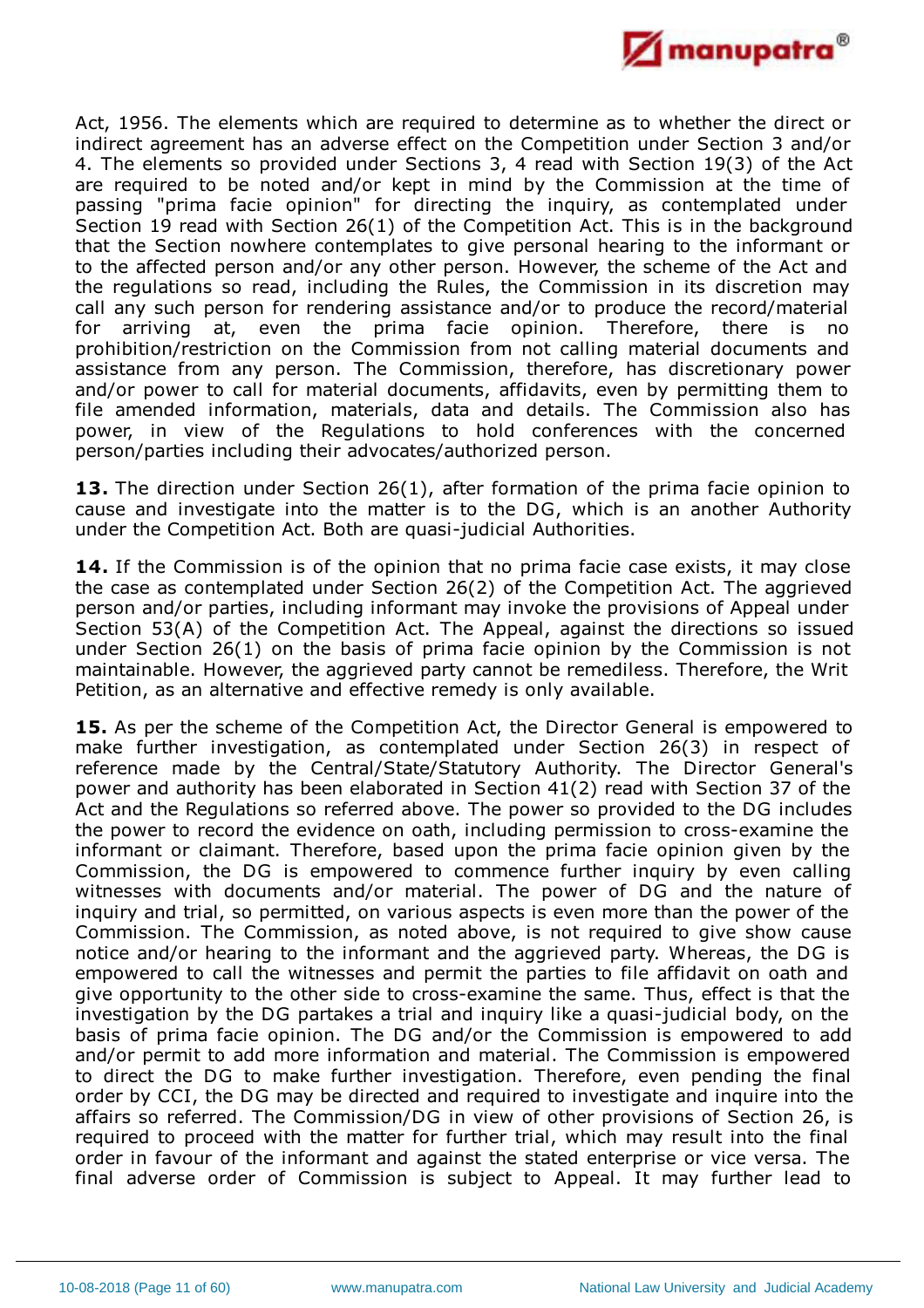

claiming the compensation by the informant and/or claimant, as provided under Section 53-N of the Act. We have to consider, therefore, the impact of initiation of inquiry by the Commission at this stage itself, if the case is made out.

**16.** In the wake of globalisation and keeping in view the Economic Development of the country, responding to opening of its economy and resorting to liberalization, need was felt to enact a law ensuring fair competition in India by prohibiting trade practices which cause an appreciable adverse effect of competition within markets in India and for establishment of a quasi judicial body in the form of Competition Commission of India which would discharge the duty of curbing negative aspects of competition, the Competition Act, was enacted by the Parliament.

Telecommunication Services-

**1 7 .** We are dealing with the telecom market and its dealings, based upon the contract between the service providers, in question. The telecom/mobile market is under the control/supervision and the guidance of a Telecom Regulatory Authority of India, ("TRAI") established under the Telecom Regulatory Authority of India and the Rules and Regulations, so made thereunder. They are also governed by license agreements to provide such telephone/telecommunication services to the customers/subscribers, in pursuance to the statutory agreement and the licenses are so issued under Section 4 of the Telephone Act.

**18.** The Telecom Regulatory Authority of India Act, 1997.

Section-11 Functions of Authority-[(1) Notwithstanding anything contained in the Indian Telegraph Act, 1885 (13 of 1885), the functions of the Authority shall be to-

(a) make recommendations, either suo moto or on a request from the licensor, on the following matters, namely:-

 $(i)$  to  $(iii)$  ... .....

(iv) measures to facilitate competition and promote efficiency in the operation of telecommunication services so as to facilitate growth in such services;

 $(v)$  .....

(b) discharge the following functions, namely:-

(i) ensure compliance of terms and conditions of licence;

(ii) notwithstanding anything contained in the terms and conditions of the licence granted before the commencement of the Telecom Regulatory Authority of India (Amendment) Act, 2000, fix the terms and conditions of inter-connectivity between the service providers;

(iii) ensure technical compatibility and effective interconnection between different service providers;

(iv) regulate arrangement amongst service providers of sharing their revenue derived from providing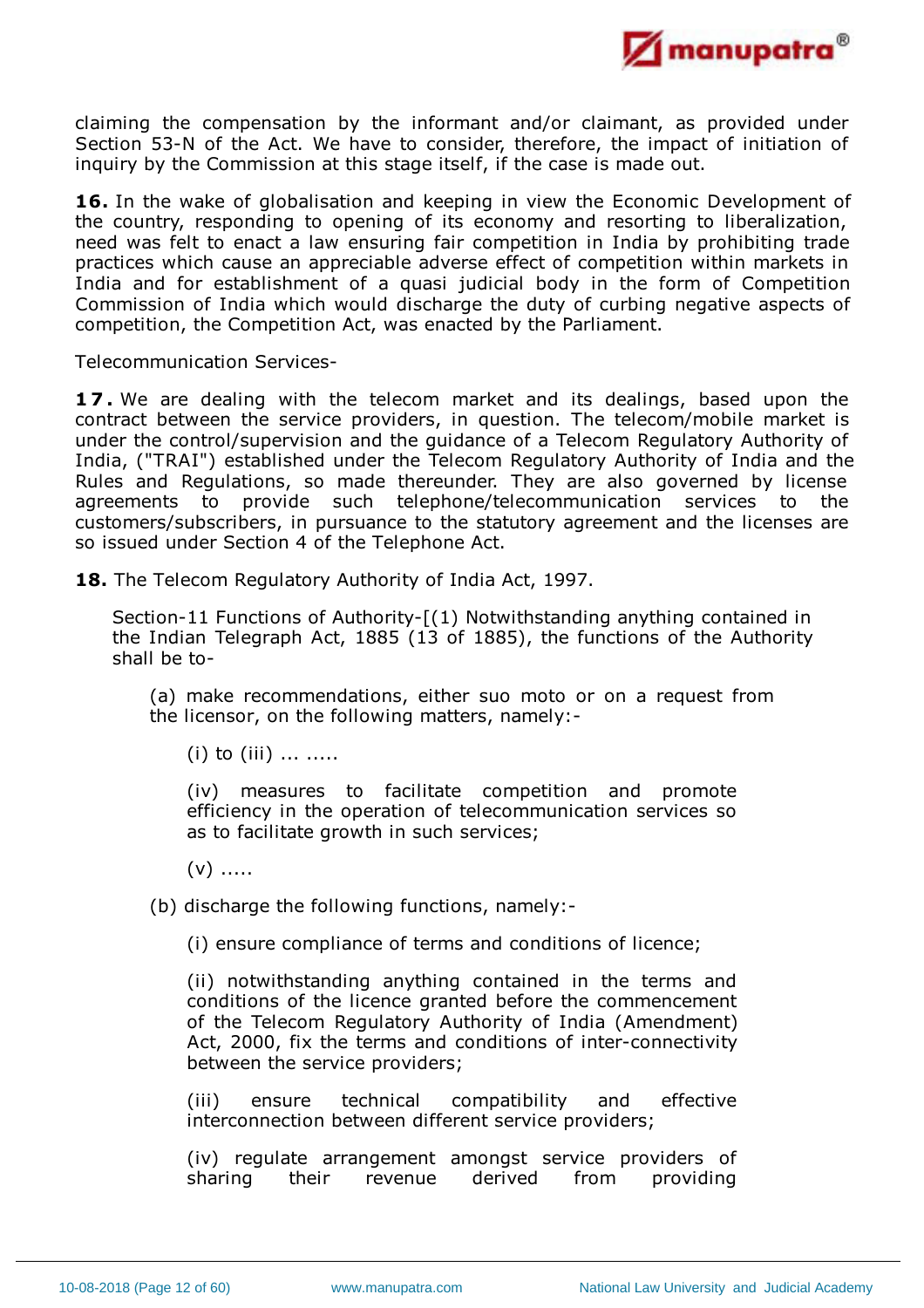

telecommunication services;

(v) lay-down the standards of quality of service to be provided by the service providers and ensure the quality of service and conduct the periodical survey of such service provided by the service providers so as to protect interest of the consumers of telecommunication service;

(vi) lay-down and ensure the time period for providing local and long distance circuits of telecommunication between different service providers;

(vii) maintain register of interconnect agreements and of all such other matters as may be provided in the regulations;

(viii) keep register maintained under clause (vii) open for inspection to any member of public on payment of such fee and compliance of such other requirement as may be provided in the regulations;

(ix) ensure effective compliance of universal service obligations;

(c) levy fees and other charges at such rates and in respect of such services as may be determined by regulations;

(d) perform such other functions including such administrative and financial functions as may be entrusted to it by the Central Government or as may be necessary to carry out the provisions of this Act:

Provided that the recommendations of the Authority specified in clause (a) of this sub-section shall not be binding upon the Central Government:

Section 14 - Establishment of Appellate Tribunal-The Central Government shall, by notification, establish an Appellate Tribunal to be known as the Telecom Disputes Settlement and Appellate Tribunal to-

(a) adjudicate any dispute-

(i) between a licensor and a licensee;

(ii) between two or more service providers;

(iii) between a service provider and a group of consumers:

Provided that nothing in this clause shall apply in respect of matters relating to-

(A) the monopolistic trade practice, restrictive trade practice and unfair trade practice which are subject to the jurisdiction of the Monopolies and Restrictive Trade Practices Commission established under sub-section (1) of section 5 of the Monopolies and Restrictive Trade Practices Act, 1969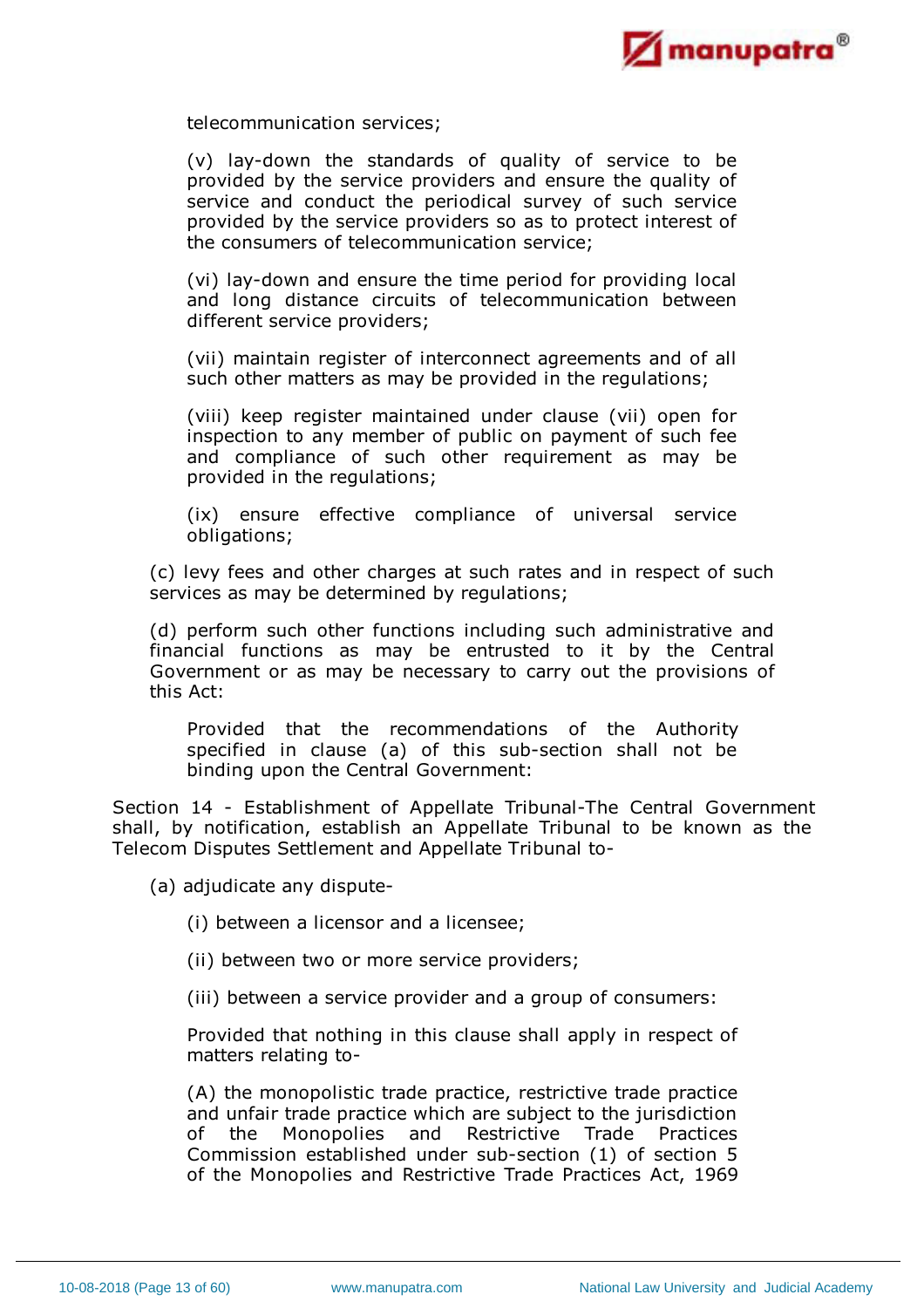

(54 of 1969);

(B) the complaint of an individual consumer maintainable before a Consumer Disputes Redressal Forum or a Consumer Disputes Redressal Commission or the National Consumer Redressal Commission established under section 9 of the Consumer Protection Act, 1986 (68 of 1986);

(C) the dispute between telegraph authority and any other person referred to in sub-section (1) of section 7-B of the Indian Telegraph Act, 1885 (13 of 1885);

(b) hear and dispose of appeal against any direction, decision or order of the Authority under this Act.

Section 16 - Procedure and powers of Appellate Tribunal- (1) The Appellate Tribunal shall not be bound by the procedure laid down by the Code of Civil Procedure, 1908 (5 of 1908), but shall be guided by the principles of natural justice and, subject to the other provisions of this Act, the Appellate Tribunal shall have powers to regulate its own procedure.

(2) The Appellate Tribunal shall have, for the purposes of discharging its functions under this Act, the same powers as are vested in a Civil Court under the Code of Civil Procedure, 1908 (5 of 1908), while trying a suit, in respect of the following matters, namely:-

(a) summoning and enforcing the attendance of any person and examining him on oath;

(b) requiring the discovery and production of documents;

(c) receiving evidence on affidavits;

(d) subject to the provisions of sections 123 and 124 of the Indian Evidence Act, 1872 (1 of 1872), requisitioning any public record or document or a copy of such record or document, from any office;

(e) issuing commissions for the examination of witnesses or documents;

(f) reviewing its decisions;

(g) dismissing an application for default or deciding it, ex prate;

(h) setting aside any order of dismissal of any application for default or any order passed by it, ex prate; and

(i) any other matter which may be prescribed.

(3) Every proceeding before the Appellate Tribunal shall be deemed to be a judicial proceeding within the meaning of sections 193 and 228, and for the purposes of section 196 of the Indian Penal Code (45 of 1860) and the Appellate Tribunal shall be deemed to be a Civil Court for the purposes of section 195 and Chapter XXVI of the Code of Criminal Procedure, 1973 (2 of 1974)."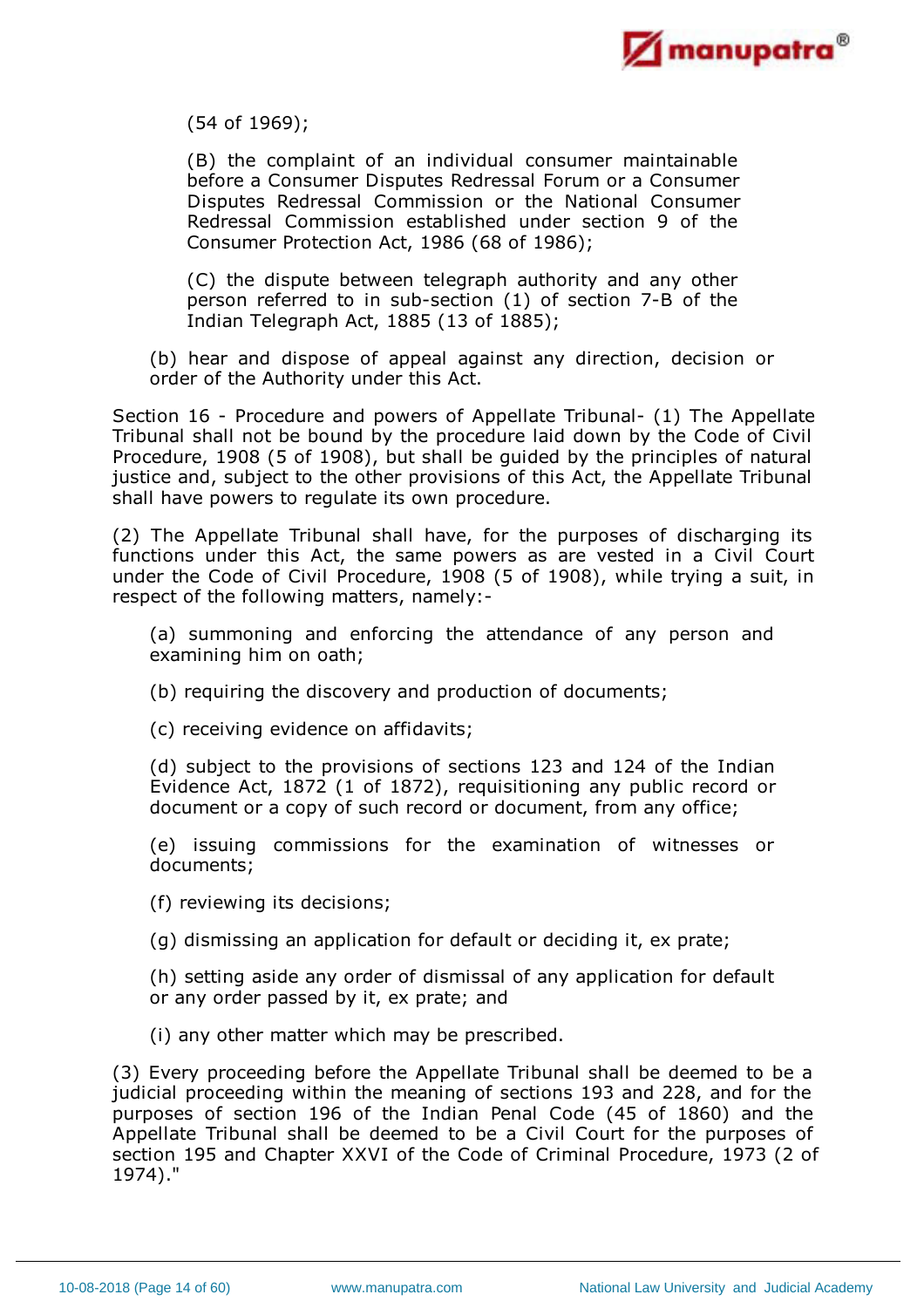

Telecommunication laws-binds all-

### **19.** The relevant licences-

Unified License (UL)- The UL issued by Department of Telecommunications, Government of India ("DoT") for providing telecommunication services on a pan India basis. License under Section 4 of Indian Telegraph Act, 1885 therefore they become Telecom Service Provider ("TSP"). Relevant clauses of the UL (UASL) are-

(a) Clause 16 of Part - I: Other Conditions: The Licensee is bound by all TRAI Orders/Directions/Regulations;

(b) Clause 27 of Part - I: Network Interconnection, particularly, Clause 27.4, which requires a Licensee to interconnect subject to compliance with prevailing regulations and determinations issued by TRAI, and contemplates the execution of ICAs to establish interconnection in sufficient capacity and number to enable transmission and reception of messages between the interconnected systems;

(c) Clause 29 of Part - I, requiring a Licensee to ensure QoS Standards as may be prescribed by DoT/TRAI. Specifically, Clause 29.4, empowers DoT/TRAI to evaluate Quality of Service parameters prior to grant of permission for commencement of services; and

(d) Clause 6.2 of Part - II, which requires a licensee to provide interconnection to all TSPs to ensure that calls are completed to all destinations.

**20.** Inter-connection Agreements-

Similar separate Interconnection Agreements (ICAs) are executed between the parties. The relevant clauses of ICAs are as under:-

*Clause 2.4: "...RJIL will be required to establish Interconnection at the Switches of IDEAas listed in Schedule 1. In addition to these specified locations, the Parties may further agree to interconnect at an additional location(s) as mutually agreed to by and between the Parties during the term of this Agreement..."*

# (emphasis supplied)

Clause 5.7: "...At the end of two years, the Parties shall convert the total E1s existing at the PoIs into one-way E1s for the Outgoing Traffic of each Party on the basis of the traffic ratio existing 3 months prior to the expiry of the initial period of two years. These E1s shall thereafter be continued as oneway E1s for the remaining term of the Agreement at the cost of RJIL..."

Clause 9.1: "...A minimum notice of 4 weeks has to be given by either Party for augmentations of Interconnect Links..."

Clause 9.2: "...Augmentation shall be completed within 90 days of receipt of requisite charges specified in Schedule 2 from RJIL..."

Clause 9.3: "...Any request for augmentation of capacity shall be in writing with Performance reports as prescribed in Schedule 4..."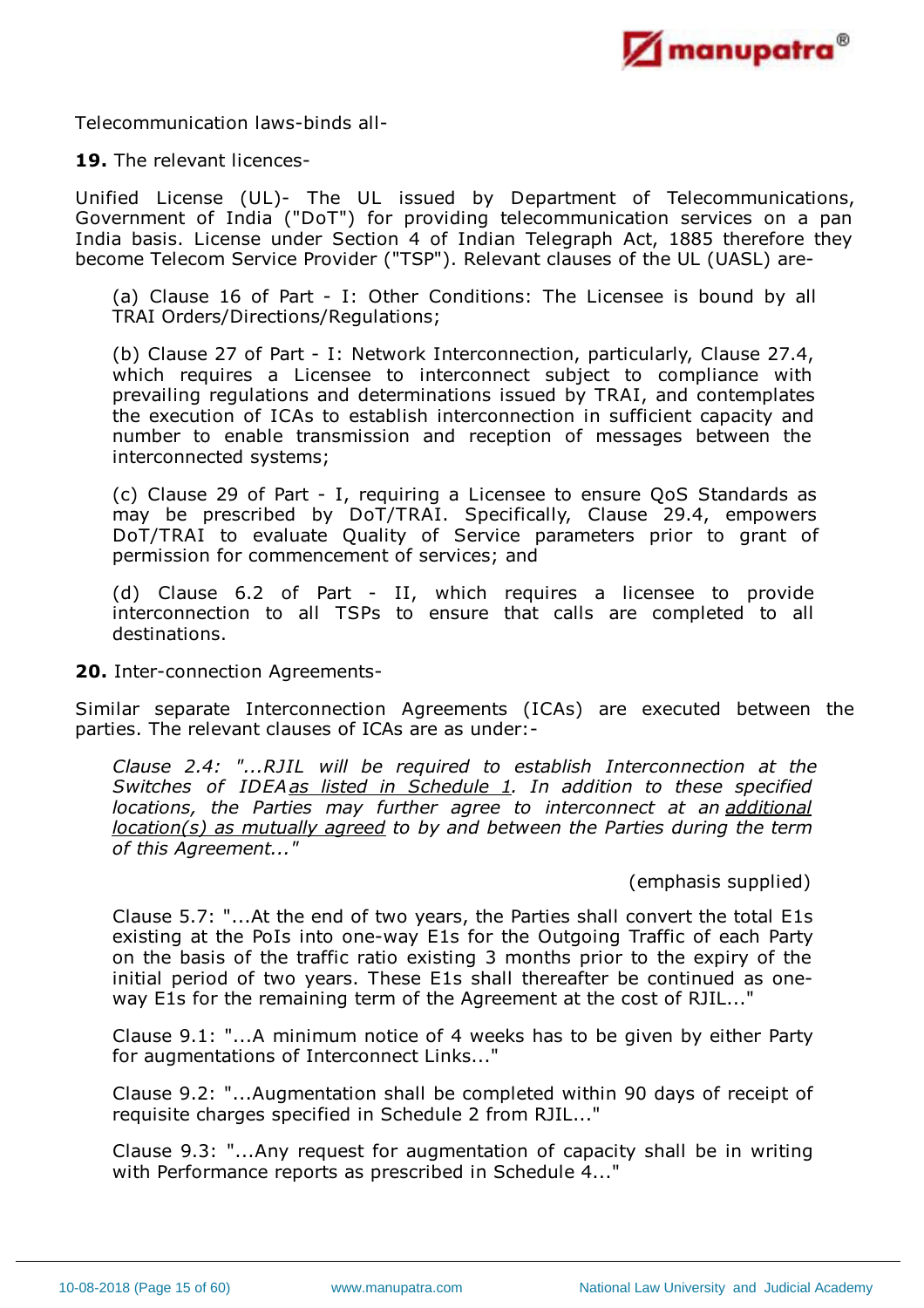

Clause 9.4: "...Traffic measurements for 7 days shall be taken by both the Parties during agreed busy route hours, every 6 months after commencement of traffic at the POIs to determine further capacity requirements..."

Clause 9.5: "...RJIL shall provide a forecast in writing in advance for its requirement of port capacity for Telephony Traffic for the next 6 months to enable IDEA to dimension the required capacity in its network..."

**21.** The relevant clauses of the ICAs are-

a) Clause 2 makes clear that the ICA will be applicable and in effect from the date of execution;

b) Clause 2.10 makes clear that the interconnection facilities at each POI will conform to the applicable QoS standards prescribed by TRAI;

c) Clause 3 - Terms and Amendments - again makes clear that the ICA becomes applicable, effective and operational from the date of execution and is valid until both parties hold a valid licence for providing access services;

d) Clause 4 - Applicability and Providing Services - reiterates that the ICA becomes applicable on signing and is subject to the terms and conditions of the telecom licence;

e) Clause 5.2 specifically provides that for the initial two years, provision and augmentation of transmission links shall be at the cost of RJIL;

f) Clause 5.7 contemplates conversion of two-way E1s into one-way E1s only after two years, which in other words mean that for two years all E1s must be two-way E1s;

g) Clause 9 provides modalities for enhancement of ports; and

h) Clause 10.7 again reiterates that Idea is bound to maintain QoS standards prescribed by TRAI.

**22.** Quality of Service Regulations, 2009-

Quality of Service Regulations ("QoS Regulations, 2009") issued by TRAI under Section 36 read with Section 11 of the TRAI Act. Clause 5(iv) and Clause 14, as relevant, are reproduced as under-

a) Clause 5(iv) prescribes that the congestion at each individual POI cannot exceed 0.5% over a period of one month (no more than 5 out of every 1000 calls can fail).

b) Clause 14 provides that in the event of any doubt regarding interpretation of any of the provisions of the QoS regulations, the view of the TRAI shall be final and binding.

**23.** The relevant clauses of the Standards of Quality of Service of Basic Telephone Service (wireline) and Cellular Mobile Telephone Service Regulations, 2009 includes, Cellular Mobile Telephone Services. The term "Point of Interconnection (POI)", "Quality of Service (QoS)", "Service Provider, Telecommunication services" have been defined in the Regulations. The term POI congestion is also described in 3.12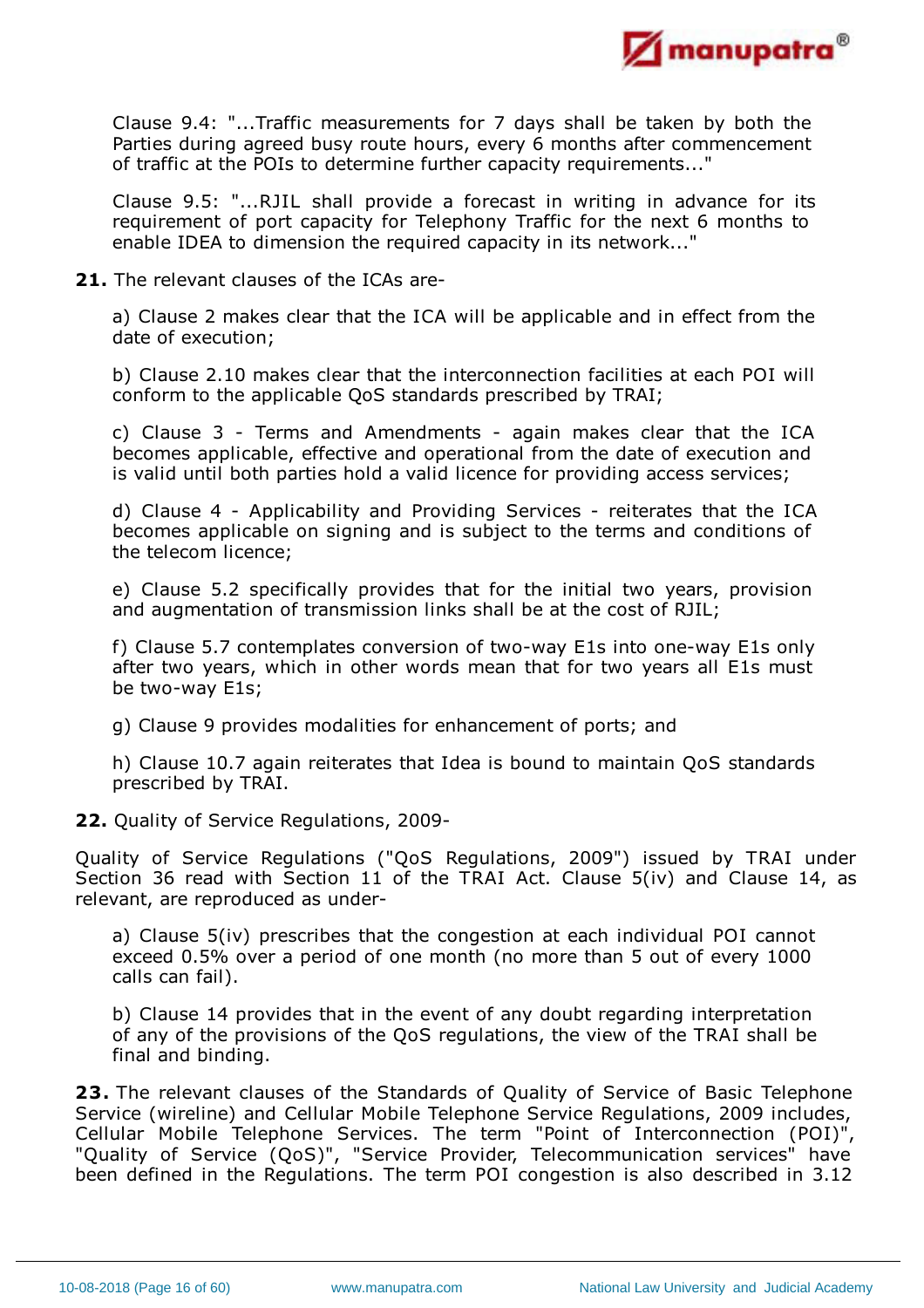

and 4.7 of POI.

**24.** Being the member of the Association of the parties, including the Petitioners and the Respondents, the service providers are aware of the exclusive provisions and power of the Authority under the TRAI Act and Regulations. Therefore, any subject related to augmentation of POI and providing NLD services, cannot falls within the ambit of any authority under any other Act, including the Competition Act, in question.

**25.** Before adverting to the facts in hand and the law applicable to the facts, we would like to reproduce the existing regime governing the telecommunication industry.

(i) To protect the interest of the service providers and consumers of the Telecom Sector and to permit and ensure technical compatibility and effective inter relationship between different service providers and for ensuring compliance of licence conditions by all the service providers, Telecom Regulatory Authority of India (TRAI) was constituted under the Telecom Regulatory Act of 1998. The TRAI is recommendatory/advisory and regulatory body, discharging the functions envisaged under sub-section (1) of Section 11 of the Act. The TRAI inter-alia is charged with ensuring fair competition amongst service providers including fixing the terms and conditions of entire activity between service provides and laying down the standards of quality of service (QOS) to be provided by service provider. In exercise of its function TRAI has issued detail Regulations for Telecom Services including fixation and revision of tariffs (Tariff Order), fixation of inter connect usage charges (IUC), prescription of quality of service standards etc.

(ii) The Telecom Regulators which include the petitioners namely Idea Cellular, Bharati Airtel, Vodafone Ltd. as well as the respondent Reliance Jio Infocom provides Telecommunication Access Service and are PAN India Telecom Service Providers. The Service Providers are governed by the Cellular Mobile Telephone Service (CMTS)/Unified Access Service Licence (UASL) issued by Tele Communication Department, Government of India under Section 4 of the Indian Telegraph Act.

(iii) The Central Government has exclusive privilege of establishing, maintaining and working telegraphs under the Indian Telegraphs Act and the Central Government is authorised to grant licence on such terms and conditions and in consideration of such payment as it thinks fit to any person to establish, maintain or work as telegraph within any part of the country. By virtue of Section 4 of the Indian Telegraph Act a service provider is duty bound to enter into a licence agreement with the former for unified licence, with authorisation for provision of services, as per terms and conditions prescribed in the Schedule. As a condition of the said licence the licensee agrees and unequivocally undertakes to fully comply with terms and conditions stipulated in the licence agreement without any deviation or reservation of any kind. The licence is governed by the provisions of Indian Telegraph Act, the Indian Wireless Telegraphy Act, 1933 and TRAI Act and the Information Technology Act, 2000 ("IT Act") as modified or regulated from time to time.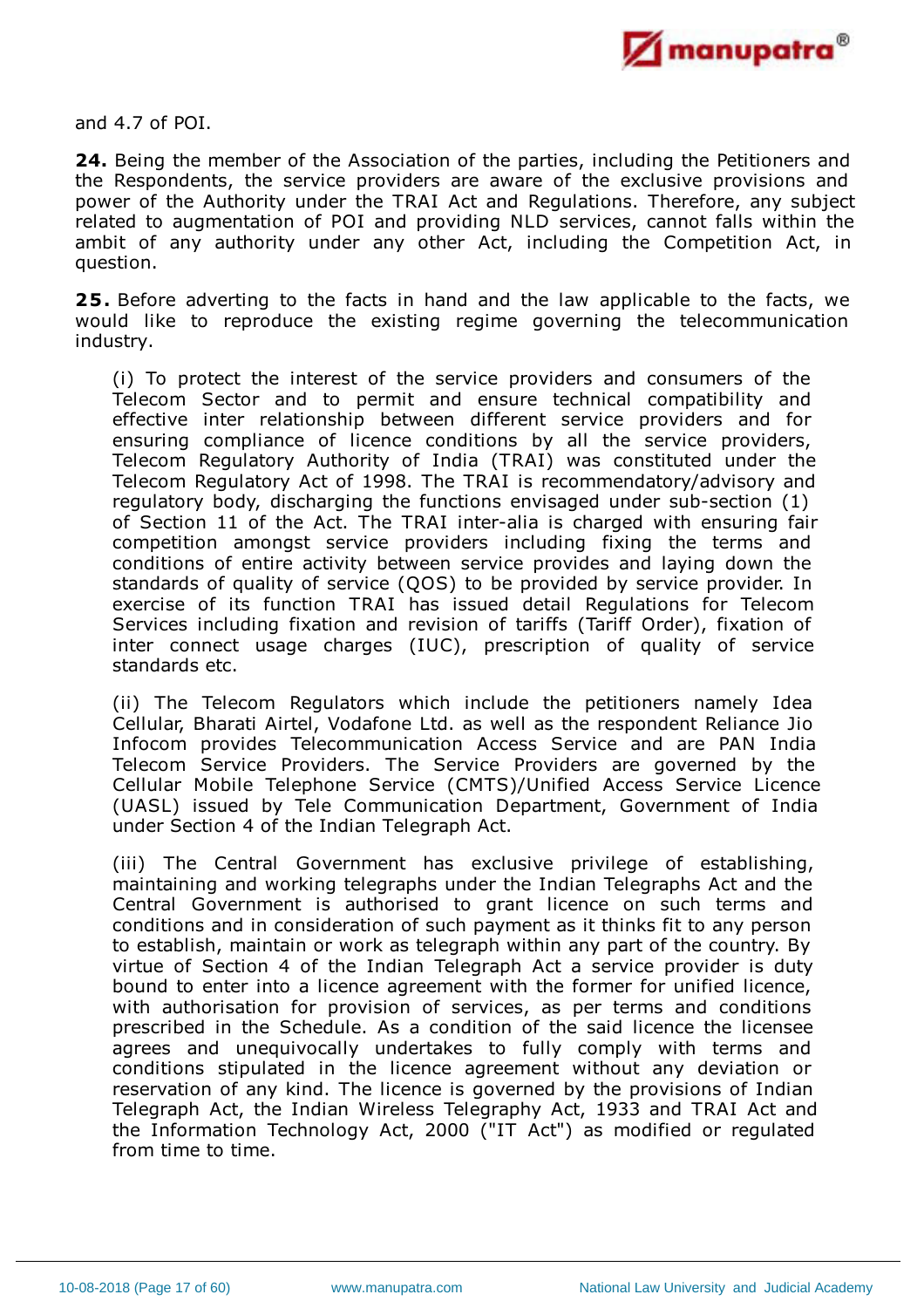

As per clause 27.4 of part I of the Schedule to the unified licence, the licensee is duty bound to interconnect with other Telecom Service Providers on the Points of interconnection (POI) subject to compliance of regulation/directions issued by the TRAI. The interconnection agreement inter-alia provides for the following clauses:-

a) To meet all reasonable demand for the transmission and reception of messages between the interconnect systems;

b) To establish and maintain such one or more Points of interconnect as are reasonably required and are of sufficient capacity and in sufficient numbers to enable transmission and reception of the messages by means of Applicable Systems;

c) To connect and keep connected, to the Applicable Systems;

Some of other clauses of the interconnection agreement are enumerated below:-

A minimum Four weeks written notice has to be given by either party for augmentation of Interconnect Links;

Augmentation shall be completed within 90 days of receipt of requisite charges specified in Schedule.

Either party shall provide a forecast in writing, in advance for its requirements of port capacity for "Telephony Traffic" for the next 6 months to enable the other Party to dimension the required capacity in its network.

The Interconnection tests for each and every interface will be carried out by mutual arrangement between signatories of the agreement.

By virtue of the licence, the licencee is obligated to ensure quality of service as prescribed by the licensor or TRAI and failure on their part to adhere to the quality of service stipulations by TRAI, licensor is liable to be treated for breach of terms and conditions of licence.

In order to render effective services, it is mandatory for the licensee to interconnect/provide points of interconnection to all eligible telecom service providers to ensure that calls are completed to all destinations and interconnection agreement is entered into between the different service providers which mandates each of the party to the agreement to provide to the other, interconnection traffic carriage and all the technical and operational quality service and time lines i.e., the equivalent to that which the party provides to itself. The interconnection agreement separately entered into different service providers, is based on the format prescribed in the Telecommunication Interconnection (Reference Interconnect Offer) Regulation 2002.

Provisions of points of interconnect is the pivotal point around the present litigation.

**26.** On 7 June 2005, the direction was issued under Section 13 read with sub-clause (i), (ii), (iii), (iv) and (v) of sub-clause (b) of Section 11 of the TRAI Act which provides as follows:-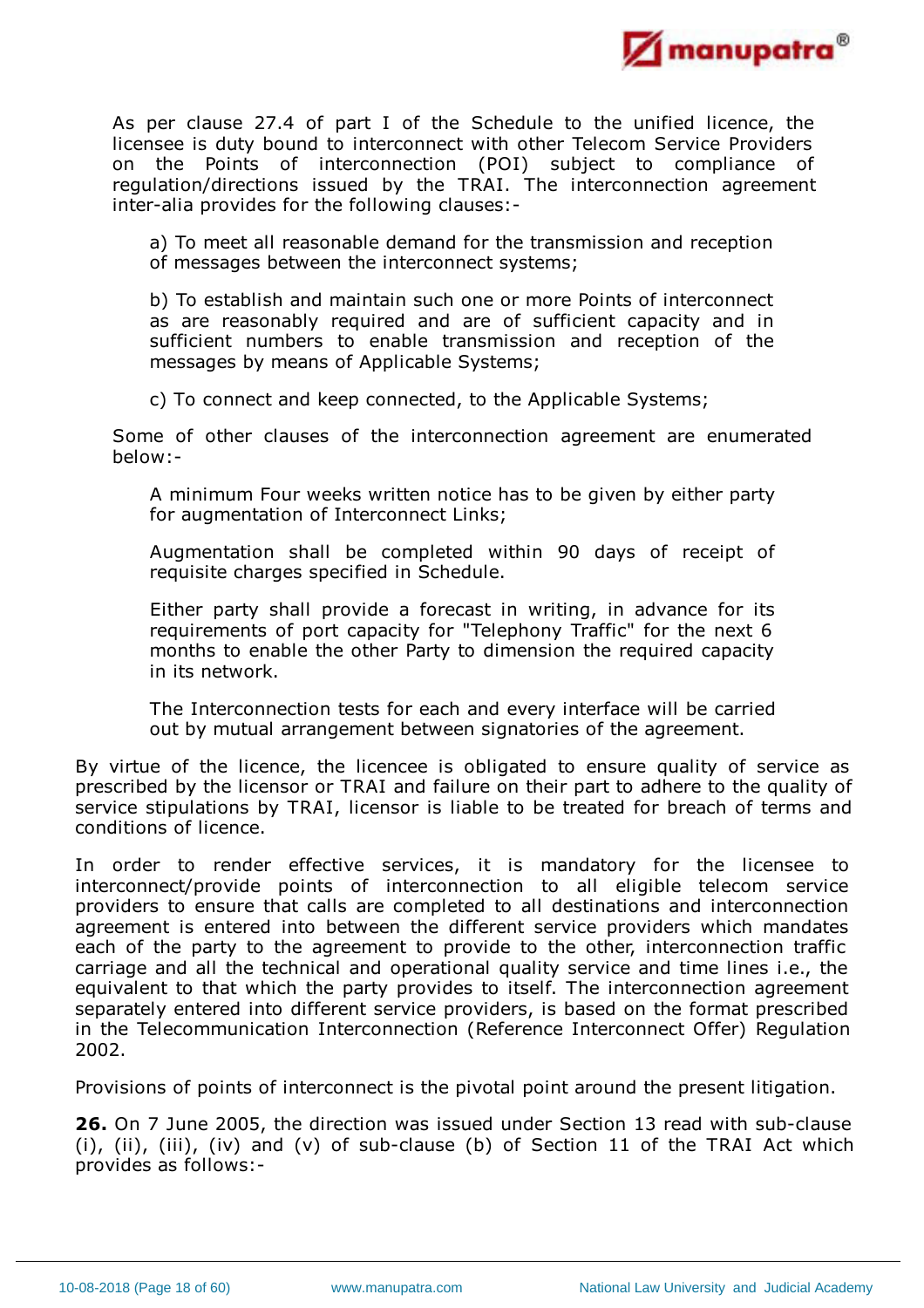

"In exercise of the powers vested in it under section 13 read with section 11(1)(b)(i), (ii), (iii), (iv) and (v) of the Telecom Regulatory Authority of India Act, 1997 and in order to ensure compliance of terms and conditions of licence and effective interconnection between service providers and to protect consumer interest, the Authority hereby directs all service providers to provide interconnection on the request of the interconnection seeker within 90 days of the applicable payments made by the interconnection seeker. Further there is a direction issued by the Government of India, Ministry of Telecommunication dated 29th August, 2005 by which directions have been issued to provide data of subscribers in the prescribed format."

Note is also required to be taken of certain terms used in the agreement.

Points of Interconnection:- (POI) are those points between two network operators which allow voice call originating from the work of one operator to terminate on the network by other operator.

Special Identity Module (SIM card) which is fitted into mobile station after is the mobile station can be activated to make or receive telephone calls.

Subscriber: Means any personal or legal entity which subscribe service from the licensee.

**27.** It is clear, therefore, taking overall view of above provisions, clauses and the related documents including notifications and circulars, the TRAI has been monitoring the quality of services laid down under the TRAI Regulations to achieve the quality of services, and apart from technology and capacity subject to the region/area, it is required to take the note of network design, the projected traffic and consumer base. This includes, the act of network elements, the service repair and the service level management of all existing and new customers which requires constant attention and continuous monitoring. The Authority, is therefore, required to review the existing service parameters, considering the emerging technology, new services and requirements, apart from setting standards and designing of network. There is ample material on record of the stakeholders including the Petitioners and the Respondents service providers that they have been endeavouring and meeting to develop the telecom sector in the interest of public and consumers. The crux is, the TRAI is the authority under TRAI Act and regulates the quality of service and deal with its every aspects, keeping in mind the competitive market therefore, it is necessary for the TRAI to take into account the interest of the existing providers and the new competitors and also the interest of the consumers. The authority is therefore, required to consider and keep in mind the marketing strategy of the service providers, existing or new, in the interest of the consumers and the market itself. The balance needs to be struck by the Authority, by keeping constant monitoring and making rules and regulations and implementing them effectively.

**28.** Therefore, taking overall view of the provisions of the TRAI Act and the authority so provided, keeping in mind their obligations and being of regulatory authority in the telecom sector, no other authority and/or Act takes away and/or override the power and the authority of the specified authority and its jurisdiction to deal and decide the aspect of "Quality of Service", in the telecommunication service sectors and the respective obligations of service providers.

Restricted bundle of facts to understand the controversy and to decide the Writ Petitions (Noted from Idea Petition)-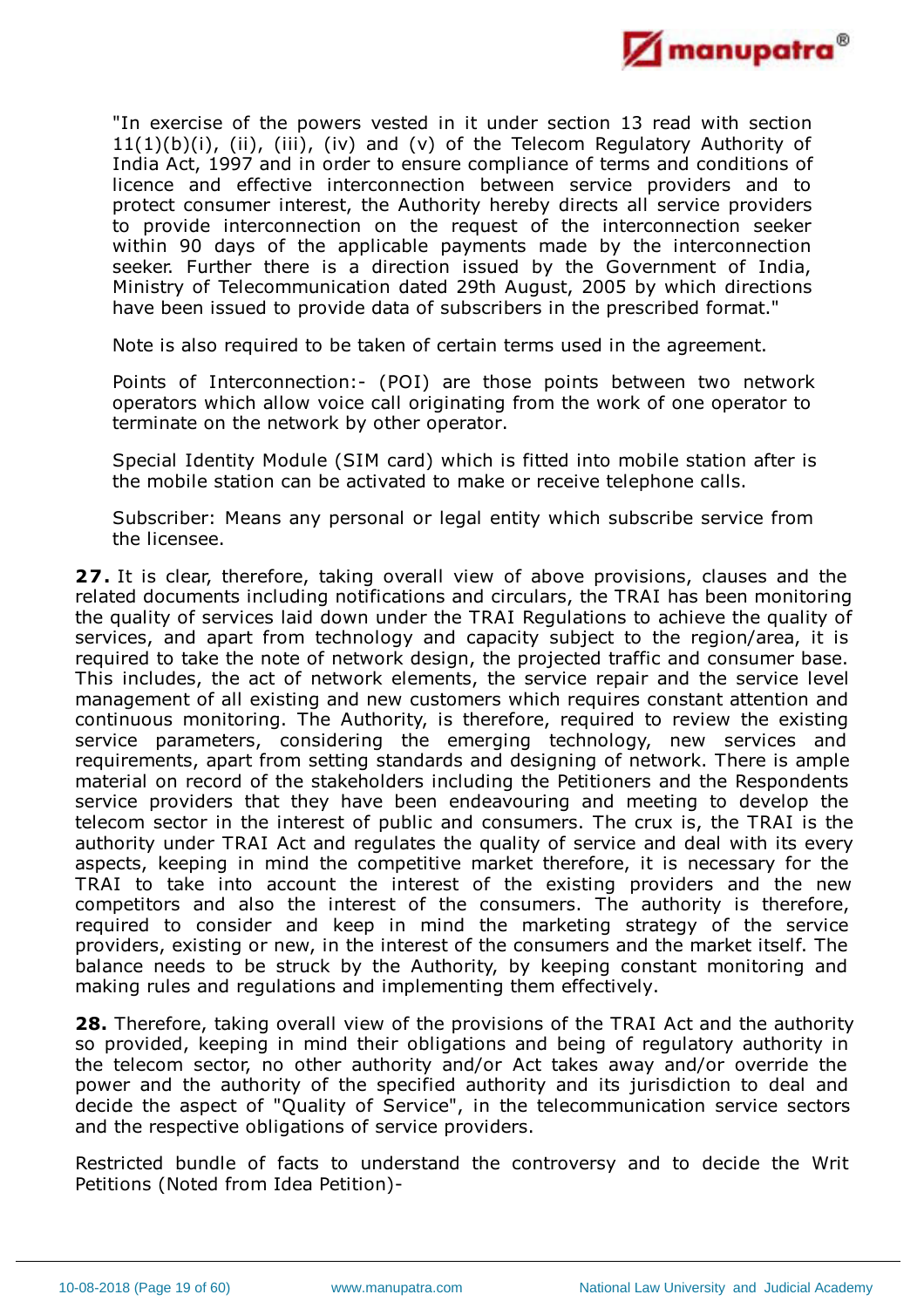

**29.** By notification dated 7 June 2005, TRAI issued directions under Section 13 read with Section 11 of TRAI Act to all the Service Providers to provide interconnection on the request of the interconnection seeker within 90 days of the applicable payments made by the interconnection seeker. The DoT clarified on 25 August 2005 that test subscribers may include business partners and employees only. TRAI issued the standard of quality of service of Basic Telephone Service (Wireline) and Cellular Mobile Telephone Service Regulations 2009 ("QOS Regulations"), prescribed the quality of service parameters to be maintained with all the TSPs (Telephone Service Providers). Rule 3(1)(v) mandates that the point of interconnection (POI) congestion should not exceed 0.5% on an average in a month. DoT provides various telecommunication licenses (unified license). RJIL is granted license for 22 circles/areas in India. As per the unified license terms all the TSPs executed interconnection Agreement. RJIL executed IC Agreement with various TSPs including Bharti Airtel Limited (Airtel), IDEA Cellular Limited (Idea), Vodafone India Limited (Vodafone). It is specified that each TSPs is required to meet "reasonable" demands for POIs from each other.

**30.** The COAI on 11 December 2014 itself in response to TRAI's consultation paper dated 19 November 2014 on Interconnection Usage Charges (IUC) suggested the methodology of computation of IUC based on international standards. On 23 February 2015, the TRAI vide Telecommunication Interconnect Usage Charges (Eleventh) Amendment Regulations, 2015 fixed IUC for wire line to wireless at 0 paise and for wireless to wireless at 0.14 paise per minute with effect from 1 March 2015. The Petitioners/Respondents RJIL entered into interconnection agreements pursuant to their respective licences.

**31.** On 22 December 2015, RJIL intimated TRAI & DoT about commencement of test launch. On 18 January 2016, RJIL's letter to Airtel requesting augmentation of POIs. On 21 January 2016, Airtel's reply to RJIL's letter dated 18 January 2016, undertaking augmentation of PoIs at 70% utilization. On 7 April 2016, RJIL addressed letter to Idea requesting immediate augmentation of POIs. In May-June 2016, call failures were observed during test phase due to inadequate POIs allocation by ITO's. On 21 June 2016, RJIL issued a letter to the Petitioner informing them that:-

"...RJIL is currently conducting test trials of its services before its commercial launch..." and that "...RJIL, on reasonable grounds, is expecting over 100 million subscribers in the first year post launch of services. This combined with the initial pent-up demand for services may result in upwards or 25 million subscribers coming on the network within the first quarter post launch. In order to help provide seamless connectivity to the targeted subscribers, RJIL will require sufficient interconnect capacity for interoperator traffic at the Points of Interconnection ("POIs")..."

**32.** RJIL provided a forecast for POIs based on inter alia an assumption of "...an average call duration of 54 seconds...": 3,281 POIs (i.e. 2,586 Access POIs and 695 NLD POIs) for initial scenario of 22 million subscribers ("...for which number series is already allotted...") expected in the first quarter after launch. "Immediate demand" for POIs; Demand for 7,056 POIs (i.e. 5,703 Access POIs and 1,353 NLD POIs) for 50 million subscribers at the end of 3 months; Demand for 9,064 POIs (i.e. 7,326 Access POIs and 1,738 NLD POIs) for 75 million subscribers at the end of 6 months; and Demand for 10,070 POIs (i.e. 8,140 Access POIs and 1,930 NLD POIs) for 100 million subscribers at the end of 9 months. RJIL asked the Petitioner (Idea Cellular) to treat its letter as a "firm demand". The similar demands were made by other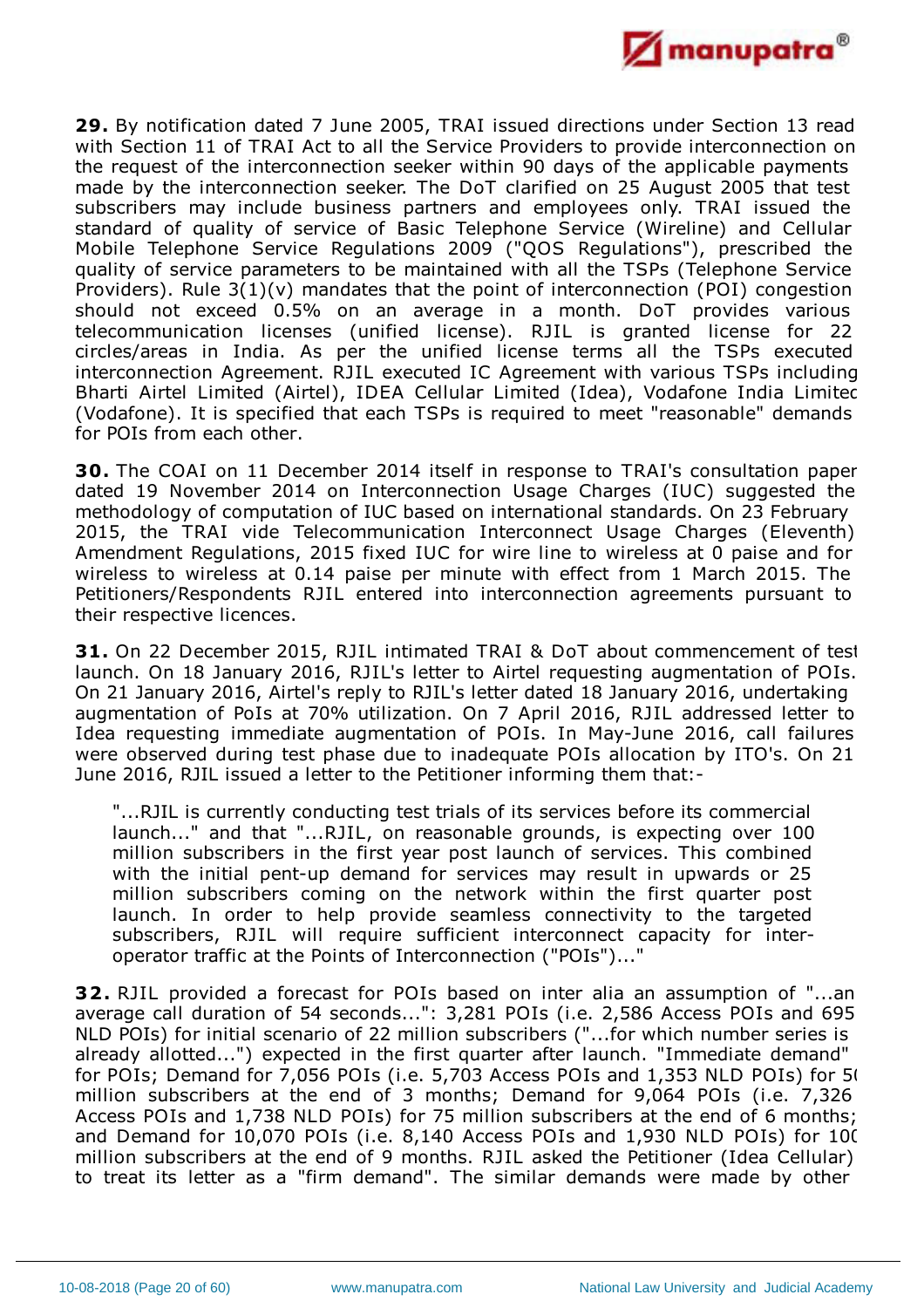

providers.

**33.** On 13 July 2016, Voda's reply to RJIL's Letter dated 21 June 2016, (5 July 16, 8 July 16, 9 July 16, 11 July 16 & 12 July 16) stating that "subject to technical feasibility, we endeavor to complete the augmentation in the most expeditious manner." On 13 July 2016, Airtel's reply to RJIL's letter dated 21 June 16, (5 July 16, 8 July 16, 9 July 16, 11 July 16 and 12 July 16) for the first time stating that relevant circle teams had been advised for argumentation of POIs. On 14 July 2016, RJIL issued a letter to the TRAI and the DoT stating that the POIs provided by the Petitioner and others were substantially inadequate and leading to congestion in all circles. Accordingly, RJIL requested:-

"...the Authority to immediately intervene and instruct these service providers, namely Airtel, Idea, Vodafone, Aircel and Tata to augment the POI E1 capacities as per the firm demands made by RJIL..."

**34.** On 15 July 2016, the Economic Times Telecom published a news report stating that the RJIL had already achieved 1.5 million subscribers during the test phase.

**35.** On 19 July 2016, The TRAI issued a letter to the Petitioner and others requesting them to "...do the needful action and furnish your response on the issues raised by M/s. RJIL within seven days of the issue of this letter..." On 26 July 2016, The Petitioner issued a letter to RJIL stating:-

"...even though RJIO has still not communicated any expected Launch date to start commercial Subscriber traffic on these POIs, IDEA is continuing to fully support RJIO and we have accordingly instructed our Circle teams to augment further E1s on the basis of traffic congestion..."

**36.** On 26 July 2016, the Petitioner issued a letter to the TRAI enclosing a copy of the Petitioner's response to RJIL and stating:

"...At the initial stage itself, we had provided RJIO with 85 E1s across all Circles, and in the period April-July 2016, additional 205 E1s have been augmented and 38 more E1s are in process of augmentation across all circles to support RJIO test traffic..."

"...IDEA is continuing to fully support RJIO and we have accordingly instructed our Circle teams to augment further E1s on the basis of traffic congestion as per the agreement clauses..."

**37.** On 3 August 2016, Airtel (as leader of IDOs) (deliberately delayed & misleading) reply to TRAI's letter dated 19 July 16 (after 2 weeks), stating that necessary action has already been taken for augmentation of POIs for meeting. On 4 August 2016, RJIL wrote letter to TRAI indicating extreme situation of denial of POIs, giving figures of insufficient POIs. On 8 August 2016, 11 August 2016 and 22 August 2016, Cellular Operators Association of India ("COAI") issued a letter to the DoT stating inter alia that RJIL was providing "...full-blown and full-fledged services, masquerading as tests, which bypass Regulations and can potentially game policy features like the IUC regime, non-predatory pricing, fair competition, etc..." and requesting the DoT's urgent intervention in the matter to ensure compliance to licence conditions and to the TRAI regulations and guidelines. COAI's letters dated 11 August 2016 to the DoT and the TRAI stated that:-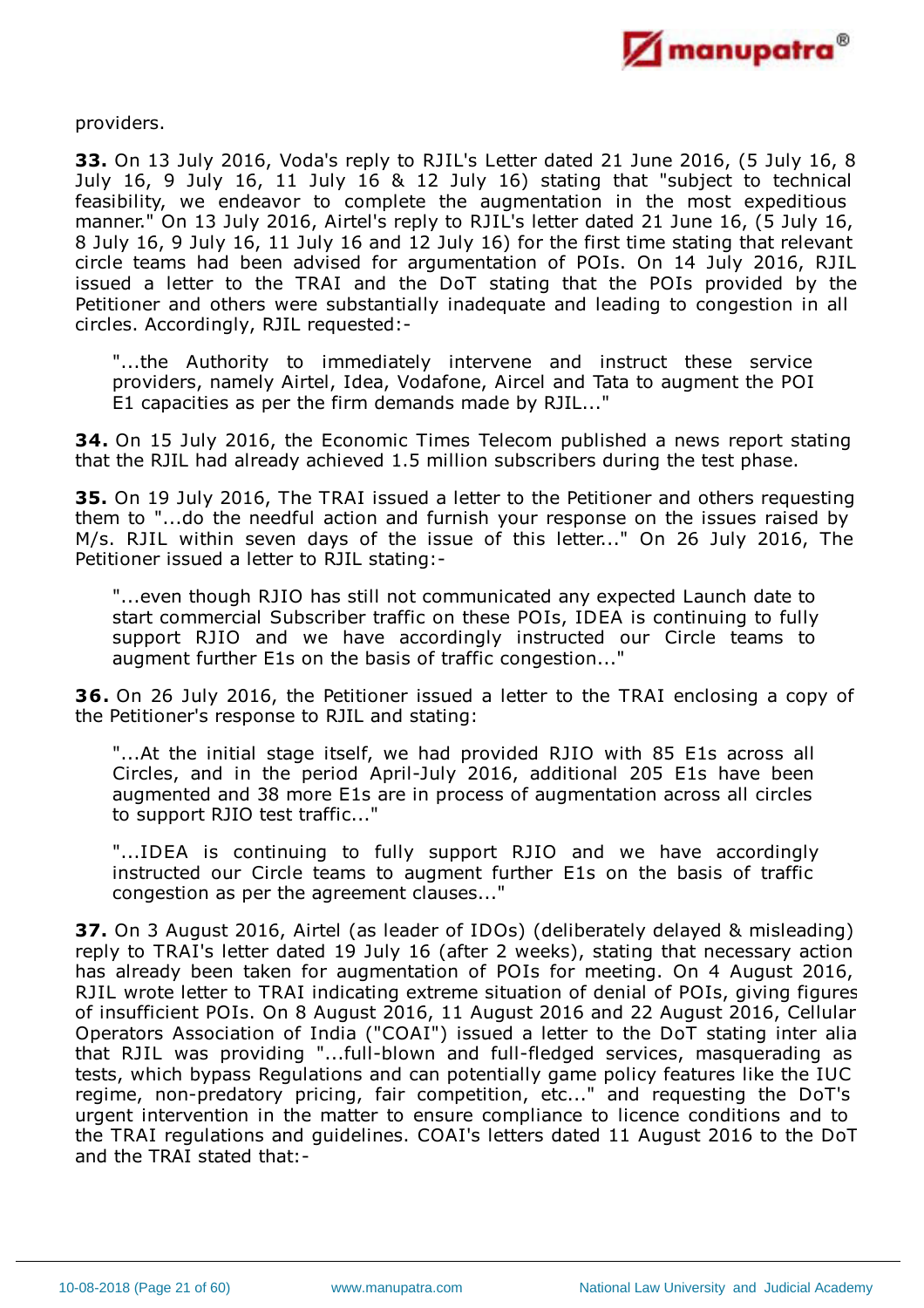

"...COAI has not solicited RIL Jio in this response. However, the points made herein represent the views of the majority of the members of COAI..."

COAI's August 22, 2016 letter to DoT stated that "...Reliance Jio, which is also a member of COAI, has a divergent opinion on this matter which they have communicated separately to the DoT and TRAI..." On 10 August 2016, RJIL's 3rd Letter to TRAI in response to COAI's Letter dt. 08.08.16 & failure of IDOs to comply. On 11 August 2016, COAI's 2nd letter to DoT & TRAI on RJIL's provisioning of fullfledged services. On 12 August 2016, COAI's 3rd meeting with Government w/o RJIL, RJIL came to know only via media reports. On 19 August 2016, Voda's (deliberately delayed) reply to TRAI's letter dated 19 July 16, after 1 month instead of 1 week, stating necessary action has already been taken for augmentation of POIs. On 19 August 2016, the Petitioner issued a letter to RJIL stating that:-

"...till date, no clear or specific response has been received by us on the issues highlighted vide Idea letter dated 26.07.2016..."

**38.** On 31 August 2016, RJIL provided data to TRAI in which it stated that it had "nil" subscribers as on August 31, 2016. On 2 September 2016, COAI wrote to the DoT and the TRAI stating that the media release by RJIL created:-

"...a grave situation warranting urgent redressal..." and requested "...the authorities to intervene as they deem fit to restore competition..."

"...The issues and views indicated below are the views of the majority of members of COAI and relate to the issue of the financial impact on majority incumbent operators. They may not represent the views of the minority members of COAI, whose views have not been solicited on this issue..."

On the same day, COAI wrote to the Hon'ble Union Minister of Finance requesting intervention of the authorities and clarifying that:-

"...The issues and views indicated below are the views of the majority members of COAI and relate to the issue of the financial impact on majority incumbent operators. They may not represent the views of the minority members of COAI, whose views have not been solicited on this issue..."; and

"...The views of Reliance Jio, Aircel and Telenor, who are also members of COAI but may hold a minority opinion, are not reflected in this letter and they may represent separately in the matter..."

**39.** On 1 September 2016, RJIL made public announcement of the commercial launch on 5 September 2016. On 2 September 2016, COI's 5th letter to Dot, TRAI, PMO, Mo & MoC about launch of RJIL's services, stating that they are in no position to provide POIs requested by RJIL. The RJIL wrote to the Petitioner informing them that it would be commencing commercial operations on 5 September 2016. On 5 September 2016, RJIL launched commercial operations. On 6 September 2016, COAI issued letters to the DoT and the TRAI stating that despite the commercial launch of services by RJIL, there was no change from the pre-launch situation. The letter states:

"...The issues indicated below are the views of the majority members of COAI. They may not represent the views of one or our members namely RJio, whose views have not been solicited on this issue..."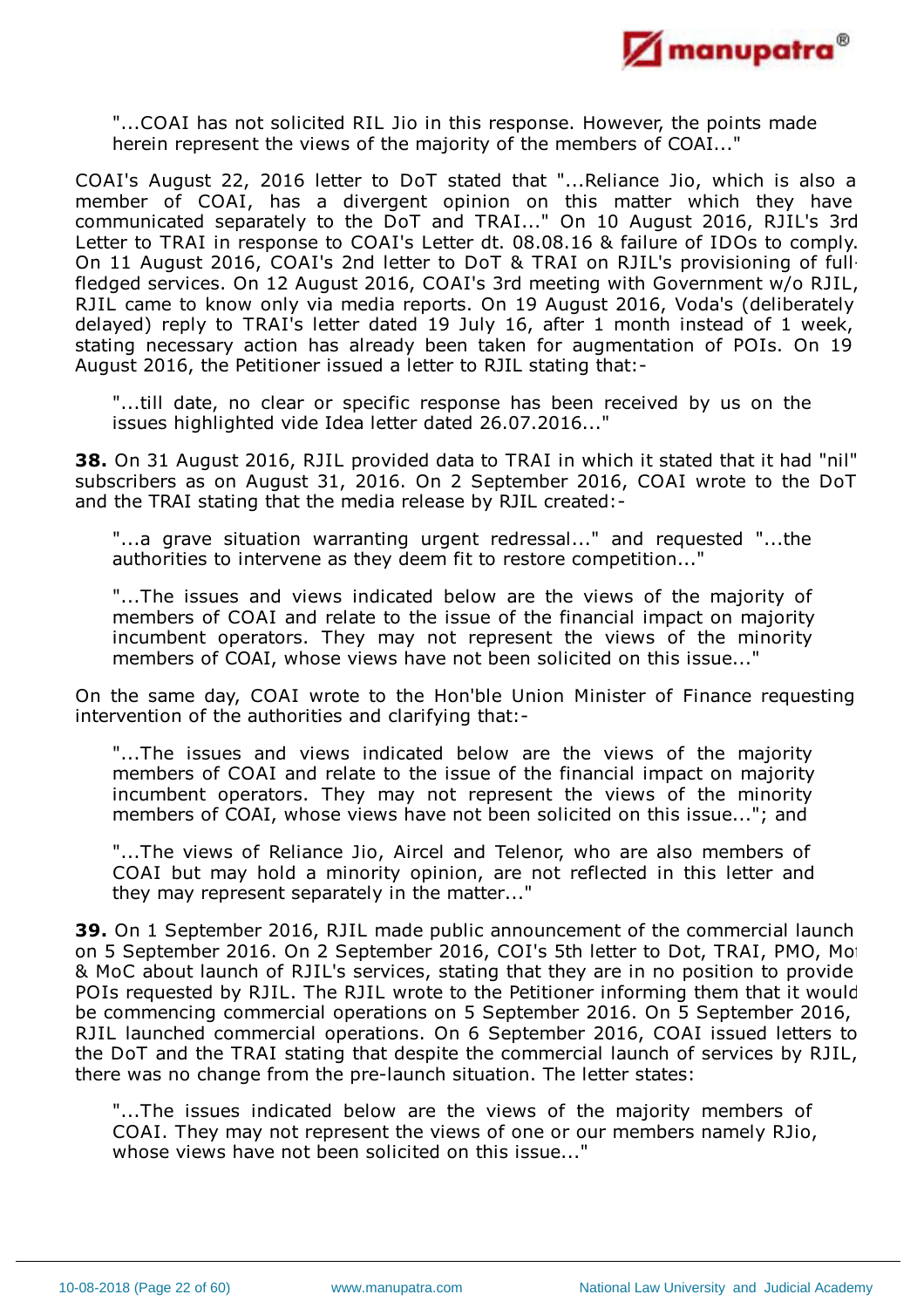

Further, "...Every member of COAI unanimously agrees with this letter except for RJio and RJio may represent separately in the matter..."

On 9 September 2016, The TRAI convened a meeting of service providers (including the Petitioner and RJIL) to look into RJIL's complaints of inadequate POIs. Between 12 September 2016 to 20 September 2016, the Petitioner, RJIL and the TRAI exchanged 7 letters regarding POI allocation. On 15 September 2016, RJIL's 4th letter to TRAI informing that more than 10.2 Cr calls are still failing every day due to lack of adequate POIs (as per data enclosed) & requests compliance by IDOs with its Firm Demand dated 21 June 2016. On 19 September 2016, (T3), TRAI's letter to IDOs seeking Info wrt provisioning of POIs & traffic, post meeting dated 9 September 2016. On 20 September 2016, the Petitioner and other telecom service providers jointly issued a letter to the TRAI requesting them to "...intervene immediately to stop the illegal service offering..." of RJIL and to "...ensure compliance of the TRAI Telecommunication Tariffs..."

**4 0 .** On 21 September 2016, CA Ranjan Sardana and Kantilal Ambalal Puj filed information under Section 19(1)(a) of the Competition Act, 2002 before Respondent-1 against the Petitioner and others in Cases 81/2016 and 83/2016 respectively for violation of Sections 3 and 4 of the Competition Act. On 27 September 2016, The TRAI issued a show cause notice to the Petitioner to show cause within 10 days from the date of receipt of the notice, as to why action under the provisions of the Telecom Regulatory Authority of India Act, 1997 should not be initiated against the Petitioner for violation of the Standards of Quality of Service of Basic Telephone Service (Wireline) and Cellular Mobile Telephone Service Regulations, 2009 as well as for breach of its licence. On 30 September 2016, RJIL's subscribers totalled 16 million according to TRAI's records. On 27 September 2016 to 20 October 2016, The Petitioner and RJIL exchanged 20 letters regarding POI allocation. On 3 October 2016 (T6), TRAI issued letter to ITOs informing provisioning of POIs post TRAI's meeting dated 9 September 2016 and letter dated 19 September 2016.

**41.** On 5 October 2016, TRAI issued a show cause notices to the Petitioners to provide reasons for rejection of requests for mobile number portability ("MNP") to RJIL's network between 5 September 2016 and 22 September 2016. On 6 October 2016, the service providers filed their reply to the same. TRAI's Direction u/s 13 r/w S. 11(1)(b) to all TSPs to ensure compliance qua ICA & Qos. On 12 October 2016, RJIL's letter to IDOs seeking requisite POIs, pursuant to TRAI's direction dated 7 September 2016. On 18 October 2016, RJIL's 5th letter to TRAI providing traffic and congestion data for 15 October 2016, pursuant TRAII's meeting dated 30 September 2016. On 20 October 2016, the TRAI issued a letter to the Petitioner and other telecom service providers informing them that RJIL's offer of free services is, inter alia:-

"...consistent with the guidelines on promotional offers..." and "...the tariff plans filed with TRAI cannot be considered as IUC non-compliant, predatory and discriminatory at present..." ("TRAI Tariff Order").

**42.** On 21 October 2016, TRAI recommended to the DoT to impose a penalty of INR 950 crore on contesting service providers.

"...non-compliance of the terms and conditions of license and denial of Interconnection to RJIL..." ("TRAI Recommendation").

On 22 October 2016, the Petitioner provided RJIL with 1,300 dedicated one-way NLD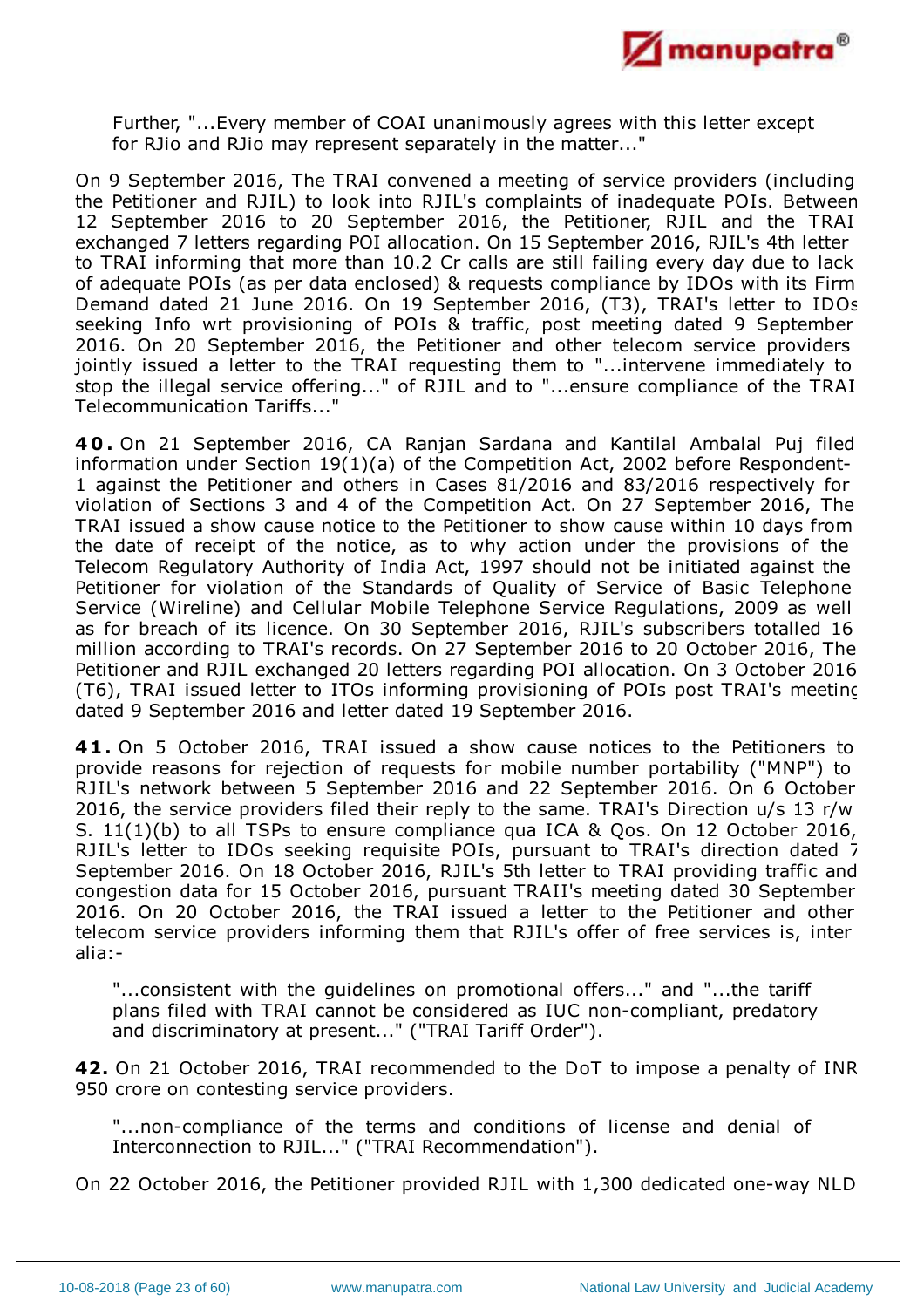

POIs for RJIL's outgoing traffic. On 2 November 2016, The Petitioner provided RJIL with: (a) 6,000 dedicated one-way Access POIs; and (b) 1,865 dedicated one-way NLD POIs, for RJIL's outgoing traffic. On 3 November 2016, Airtel's letter to RJIL allocating addl. E1s after more than 5 months (re:RJIL's letter dated 21 June 2016 and 12 October 2016) w/o any explanation for the delay; whereas, Airtel accepted to provide 75 million POIs ahead of time in November to meet the projections of December (Acts as virtuous). On 4 November 2016, the TRAI issued a letter to the Petitioner seeking further clarifications regarding rejection of requests for MNP. On 5 November 2016, the Petitioner provided RJIL with (a) 7,500 dedicated one-way Access POIs; and (b) 1,940 dedicated oneway NLD POIs, for RJIL's outgoing traffic. On 8 November, 2016, RJIL filed information under Section 19(1)(a) of the Competition Act before Respondent-1 against the Petitioner and others in Case 95/2016 for violation of Sections 3 and 4 of the Competition Act. On 10 November 2016, The Petitioner provided RJIL with 8,098 dedicated one-way Access POIs for RJIL's outgoing traffic. On 16 November 2016, RJIL issued a fresh location-wise cumulative requirement of POIs without providing any justification for their demand. On 29 November 2016, the Petitioner issued a letter to RJIL rejecting its fresh demand dated November 16, 2016 as the same was inter alia, not as per the terms of their Interconnection Agreement, unreasonable and without any basis or rationale for seeking additional POIs.

**43.** On 14 December 2016, Vodafone filed WP (C) 11740 of 2016 before Delhi HC against TRAI's Recommendation dated 21 October 2016. On 16 December 2016, the Petitioner provided RJIL with (a) 10,050 dedicated one-way Access POIs; and (b) 3,350 dedicated one-way NLD POIs for RJIL's outgoing traffic. On 19 January 2017,Idea filed WP(C) 685/2017 before Delhi High Court against TRAI's Recommendation dated 21 October 2016 & Cl. 5 of QoS Regulations. On 21 December 2016 to 31 January 2017, thereafter, RJIL issued 22 letters to the Petitioner admitting that-

"...We acknowledge that you have allocated sufficient E1s vide your various e-mails in last two months to meet the requirements of current traffic levels, however we submit that in view of the rapidly growing traffic more E1s need to be allocated in order to meet QoS benchmarks on POI congestion, at all times..."

**44.** On 23 December, 2016, The Petitioner provided RJIL with (a) 10,250 dedicated one-way Access POIs; and (b) 3,450 dedicated one-way NLD POIs for RJIL's outgoing traffic. On 16 January 2017, The Petitioner (Idea) filed Appeal No. 1 before the Telecom Disputes Settlement and Appellate Tribunal ("TDSAT") against the TRAI Tariff Order. On 17 January 2017, TRAI, after accepting most of the Petitioner's reasons in its letters dated October 12, 2016 and November 9, 2016, issued an order imposing a nominal penalty of INR 1,90,000 for rejection of MNP requests for 19 numbers only. On 19 January 2017, The Petitioner filed Writ Petition (Civil) No. 685 of 2017 before the Delhi High Court against the TRAI Recommendation. On 27 January 2017, the Petitioner provided RJIL with (a) 11,515 dedicated one-way Access POIs; and (b) 3,960 dedicated one-way NLD POIs for RJIL's outgoing traffic. On 28 January 2017, for the first time since the Petitioner's letter dated November 29, 2016, RJIL issued a letter to the Petitioner providing them with the assumptions behind their demand for additional POIs dated November 16, 2016 inter alia on the assumption of "...an average call duration of 180 seconds..." Further, demonstrating a complete change in its stance, RJIL stated that:-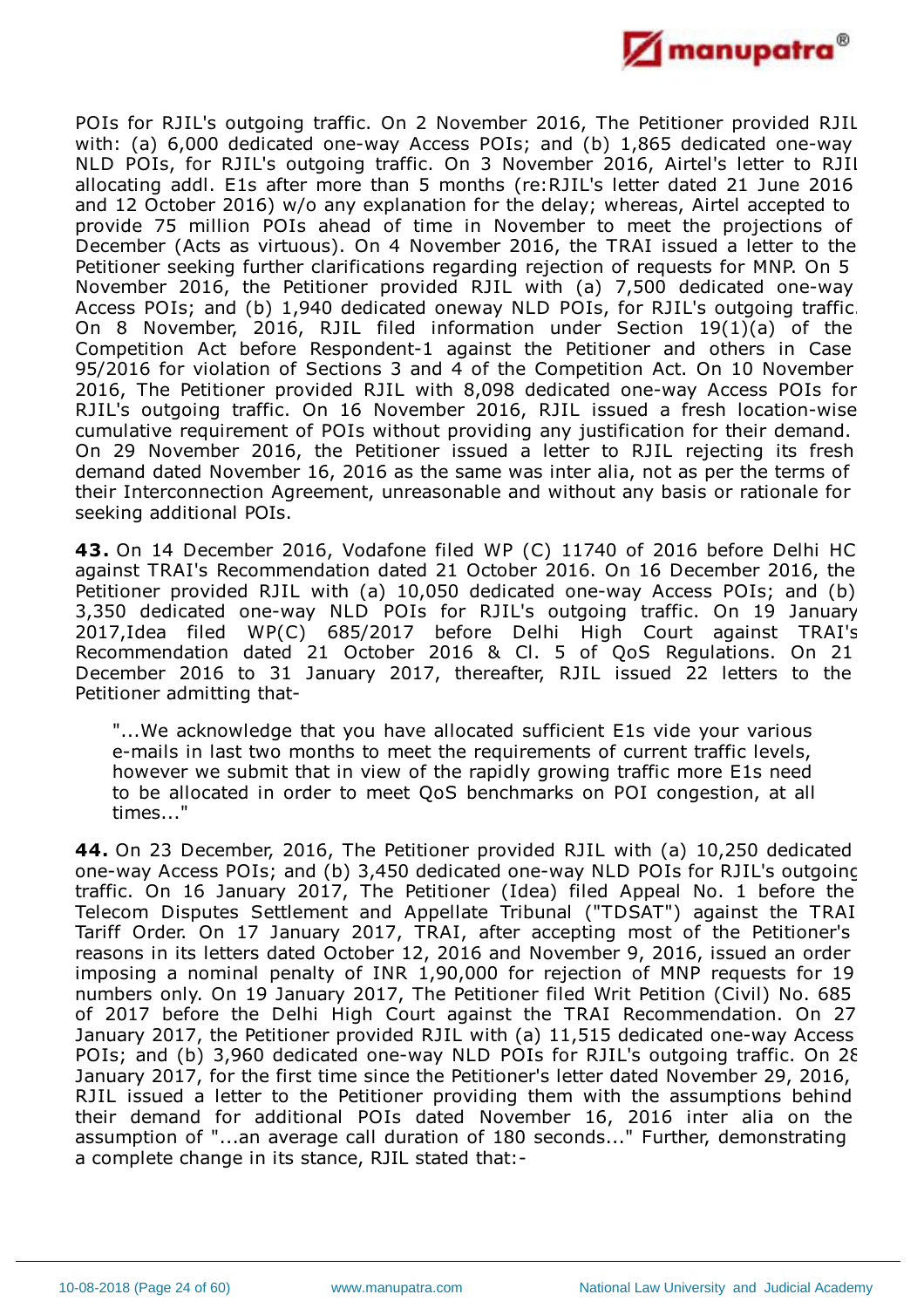

"...the E1s provided by Idea are significantly less than RJIL's requirement of the E1s to meet the expected traffic. The current number of E1s is also falling short of the actual requirements to meet the QoS requirements..."

**45.** On 31 January 2017, Bharti Airtel filed an Application under Section 45 of the Competition Act read with Regulation 48 of the Competition Commission of India (General) Regulations, 2009 and prayed for initiative penalty proceedings against the Informant, mainly on the ground of willful suppression and representation of the facts, data, and material documents. On 9 February 2017, the Commission heard the Applicant in the said Application. By order dated 24 August 2017, after the impugned order, pending the representations, communicated the rejection of the said Application to the Applicant. No decision taken on this Application, prior to passing the impugned order.

**46.** On 31 January 2017, 8 February 2017 and 9 February 2017, Respondent-1 held a preliminary conference with all the parties in Cases 81/2016, 83/2016 and 95/2016. On 5 April 2017, the DoT returned the recommendation to the TRAI for reconsideration. On 21 April 2017, Respondent-1, relying primarily on COAI's letters dated August 8, 2016 and September 2, 2016 as well as the recommendation dated October 21, 2016, passed the majority order under Section 26(1) of the Competition Act and directed the Director General to cause an investigation into the matter ("Impugned Order"). Two members of Respondent-1, dissented from the Impugned Order and held inter alia that:-

"...As stated above, from the various charts placed on record by the ITOs showing the number of POIs provided by them to RJIL, the respective learned senior counsel for OPs have tried to show that the number of POIs provided to RJIL by 08.11.2016 i.e. within the first quarter itself, were much more than what was demanded. In fact, the charts filed by RJIL itself corroborate this fact. The charts show that even if some of the POIs provided (one-way POIs for connecting outgoing calls from ITOs to RJIL) are not taken into consideration, the number of POIs provided by OP-5 and OP-7 were much more than what was demanded by RJIL. Even in case of OP-2, the same were approximately 64% (NLD POIs) and 85.53% (Access POIs) as on 08.11.2016. However, as we have already observed above, we are not expected to go into the question of providing adequate number of POIs. Yet there is ample material on record to show that RJIL was more to be blamed for congestion in its traffic than the ITOs..."

"...we are of the considered opinion that on the basis of material available with the Commission, it is difficult to say that there is a prima facie case..." made out against the Petitioner and others and accordingly, "...the instant cases ought to be closed under Section 26(2) of the Act..." (hereafter "Dissent Note").

**47.** On 24 May 2017, the TRAI responded to the DoT's reference dated April 5, 2017 and reiterated its position in the TRAI Recommendation, including inter alia recommending to the DoT to impose a penalty of about INR 950 crore (Approximately) on the each Petitioners/Service providers.

**48.** On 8 June 2017, Respondent-2 issued a letter of investigation to the Petitioner seeking call data records in respect of certain identified mobile numbers by 19 June 2017. On 19 June 2017, Respondent-2 issued a letter of investigation to the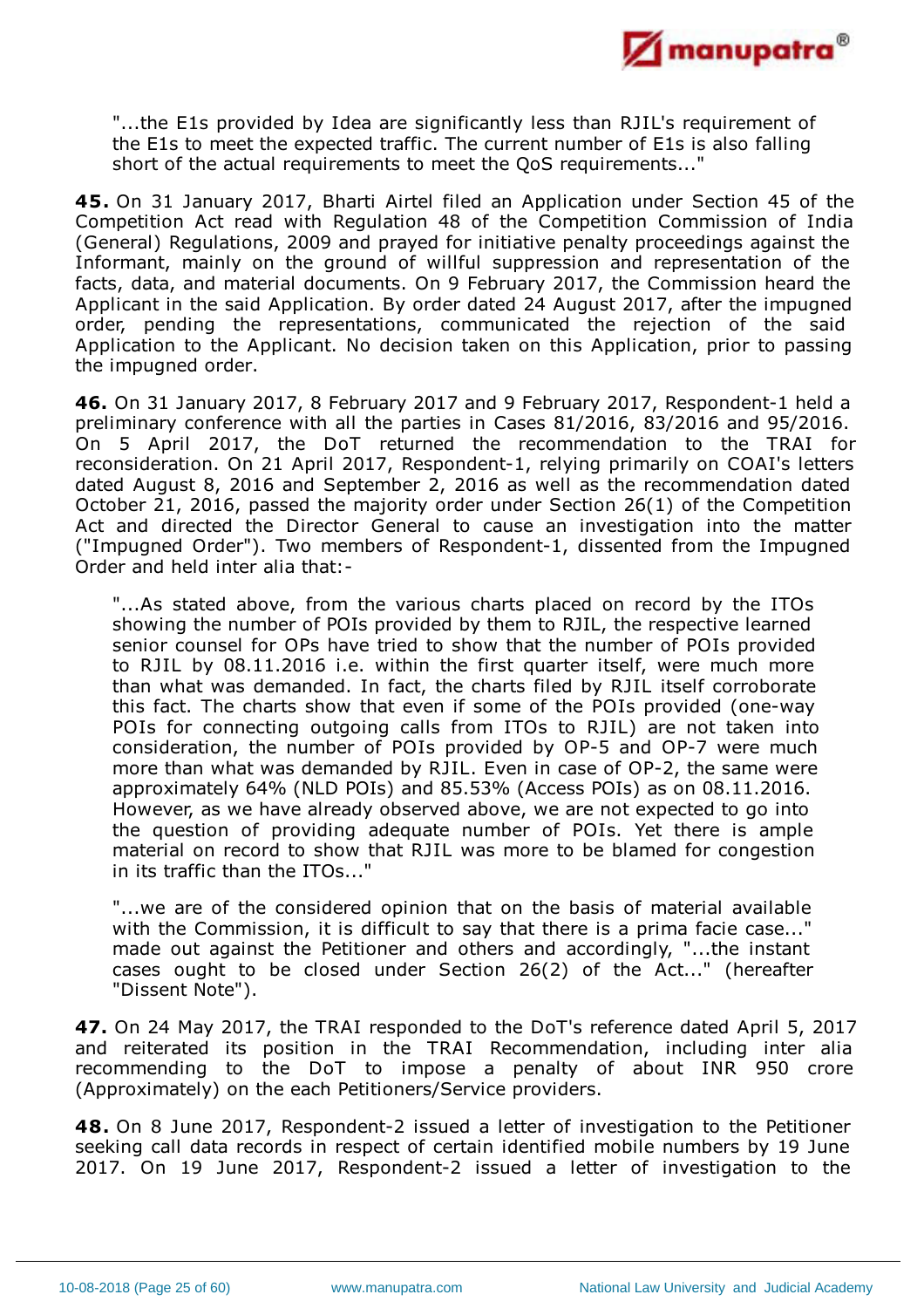

Petitioner seeking detailed information/documents to be furnished by June 30, 2017. On 20 June 2017, the Petitioner filed Civil Writ Petition No. 7164 of 2017 before the Bombay High Court seeking inter alia to quash the Impugned Order. On 21 June 2017, DG issued notices to Idea and COAI for information/documents. On 27 June 2017, the Petitioner issued a letter to Respondent-2 requesting for an extension of time until August 31, 2017 to furnish the information/documents sought by Respondent-2 vide its letter dated June 19, 2017.

**49.** On 30 June 2017, the Bombay High Court heard the matter where the counsel for Respondent-1 and Respondent-2 made a statement that they-"...shall not proceed with the investigation up to next date of hearing..." The matter was listed for 28 July 2017. On 3 July 2017, the Petitioner issued a letter to Respondent-2 informing them that pursuant to the order of the Bombay High Court on June 30, 2017, the Petitioner shall- "...not be taking any further steps in respect of your Notice until further orders of the Court..."

**50.** On 17 July 2017, RJIL served its Affidavit-in-Reply dated July 15, 2017 on the Petitioner. On 20 July 2017, Respondent-1 and Respondent-2 served their Affidavitin-Reply dated July 19, 2017 on the Petitioner. On 27 July 2017, Respondent-4 served a copy of his Affidavit-in-Reply dated 21 July 2017 on the Petitioner. On 28 July 2017, the Petitioner issued a letter to RJIL calling upon them to submit revised charts demonstrating POI allocation by the Petitioner to RJIL that was tendered by RJIL to Respondent-1 during the preliminary conference on February 8, 2017 as these were not a part Annexure 3 of its Affidavit-in-Reply containing "...Copy of the material tendered during the course of hearing..." On 29 July 2017, the Petitioner received a reply from RJIL stating that:-

*"...Please note that while we circulated copies of the revised charts to all the parties, at the end of the proceedings of the preliminary conference on 8-9 February 2017, however the Hon'ble Competition Commission of India declined to take on record any further documents including those attempted to the tendered by Vodafone India Limited, Vodafone Mobile Services Limited and Bharti Airtel Limited.*

*All documents forming a part of the proceedings have already been annexed by us to our Affidavit in Reply with copies served upon you on 17 July 2017..."*

# (emphasis supplied)

**51.** On 31 July 2017, the Petitioner issued a letter to Respondent-1 requesting them to confirm that the revised charts tendered by RJIL were not taken on record. On 1 August 2017, RJIL replied to the Petitioner's letter dated July 31, 2017 suggesting that the Petitioner undertake an inspection of files of Respondent-1 to confirm that the revised charts were not taken on record. On 2 August 2017, the Petitioner filed its Affidavits-in-Rejoinder to the Affidavits-in-Reply of RJIL, Respondent-1 and Respondent-2 and Respondent-4. On 3 August 2017, the Petitioner received a letter from Respondent-1 confirming that:-

"...the revised charts do not form a part of the record in respect of Case No. 81 of 2016, and/or Case No. 83 of 2016 and/or Case No. 95 of 2016..."

On 28 July 2017, the Petitioner mentioned the matter before the High Court out of turn to seek time for filing its Affidavits-in-Rejoinder. The High Court was pleased to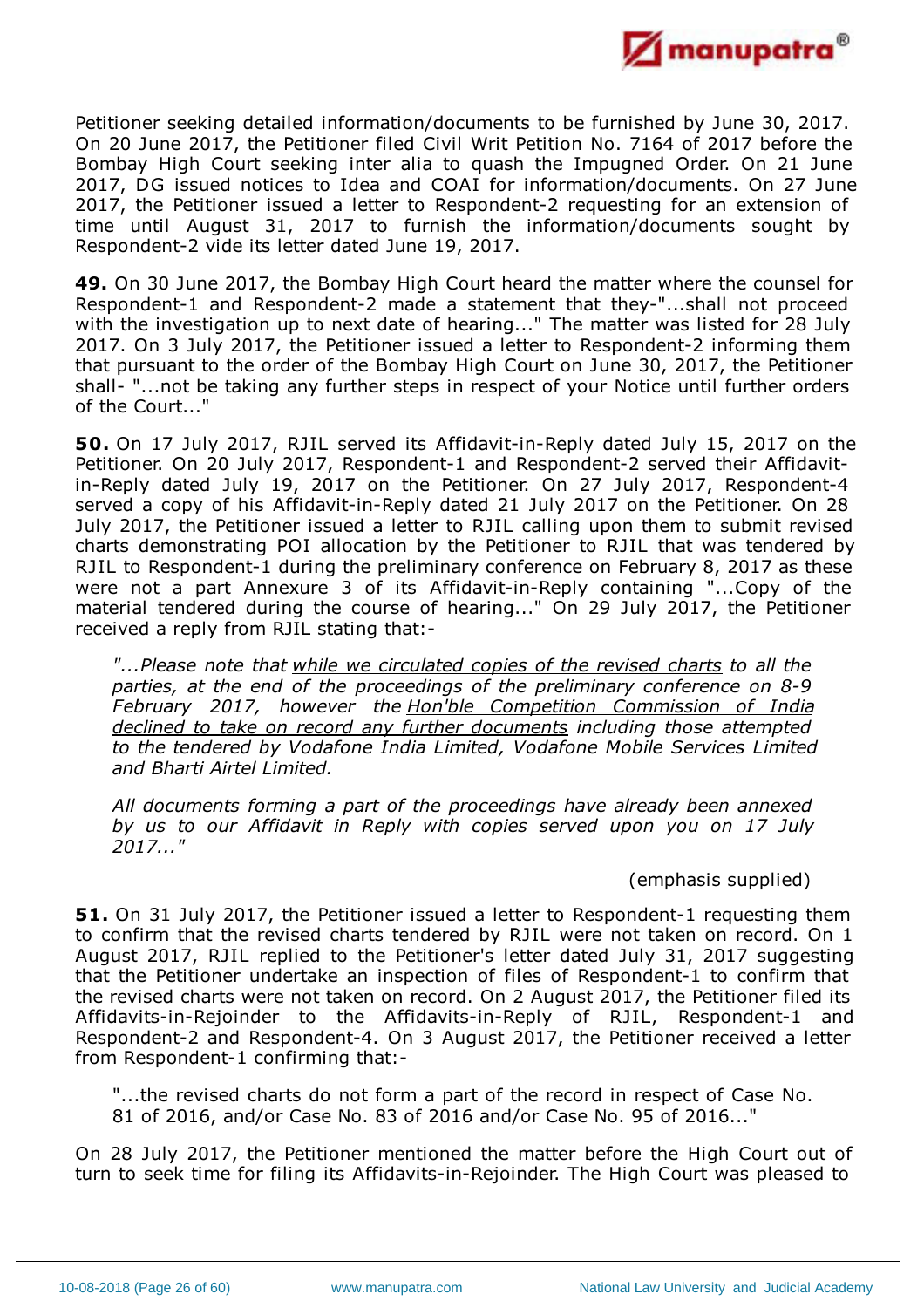

grant the Petitioner time till 3 August 2017. The order passed by the Hon'ble High Court also recorded that: "...the statement made on June 30, 2017 by the learned counsel appearing for the respondent nos. 1 and 2 shall continue till next date of hearing..."

**52.** On 4 August 2017, RJIL served its Further Affidavit-in-Reply dated August 3, 2017 on the Petitioner. On 7 August 2017, the High Court was pleased to grant the Petitioner time to file its Further Affidavit-in-Rejoinder to RJIL's Further Affidavit-in-Reply. The High Court also recorded that the statement made by Counsel for Respondents 1 and 2 will continue till the next date of hearing. On 8 August 2016, COAI's letter to DOT and TRAI stating that "our member operators should no longer be expected to provide POIs while this charade of tests is being played out." The matter was listed for August 11, 2017. On 10 August 2017, the Petitioner served its further Affidavit-in-Rejoinder to RJIL's Further Affidavit-in-Reply dated August 3, 2017 on the Respondents. The matter was to be listed High on Board on 7 August 2017.

**53.** The learned Senior Counsel appearing for the parties have filed their respective reply affidavit, rejoinder. They have also filed their respective written submissions and convenience compilations. Various Judgments are placed on record in support of their respective rival contentions. This Bench, by consent, heard these matters on day to day basis after admission board, since 11 August 2017 upto 19 September 2017.

Maintainability and Entertainability of the Writ Petitions and Judicial Review-

**54.** The Competition Commission of India received three complaints in the form of information, one filed by CA Rajnan Sardana and another filed by Kantilal Puj against the COAI, attributing anti - competitive conduct to it and its leading members. In the complaint filed by RJIL against the COAI, Vodafone, Airtel and Idea, the allegations were made that there was contravention of provisions of Section 3 and 4 of the Act. The Commission forwarded the copies to the opposite parties in the complaint and had preliminary conference with the said parties who filed written submissions. The Commission heard all the parties on 31st January, 2017, 8th February, 2017 and 19th February, 2017. The Commission was pleased to pass an order which is impugned in the present writ petition under Section 26(1) of the Competition Act, 2002. It is to be noted that the order of the Commission is split into two parts, one being the majority finding recorded by four members of the Commission including the Chairperson, and the dissent note was delivered by two members of the Commission. The majority members arrived at the conclusion that there is prima facie contravention of Section 3(iii)(b) of the Competition Act, 2002 as ITO's appeared to have entered into an agreement amongst themselves through the platform of COAI to deny the POI to the RGIL. The Commission was further convinced that the impugned conduct of the ITO's and the Commission was not an unilateral action by each of the ITO's. The Commission therefore directed the DG to cause investigation into the matter as per the provision of Section 26(1) of the Act and the Director-General was directed to complete the investigation within period of 60 days. The dissent note/minority view, however, was of the opinion that on the basis of material available with the Commission, it was difficult to say that there is a prima facie case to hold that the ITO'S along with COAI had acted in a concerted manner to restrict RGIL's entry into market or to limit or control supply, technical development of provision of services provided by RJIL. According to the opinion of minority the instant cases ought to have been closed under Section 26(2) of the Act.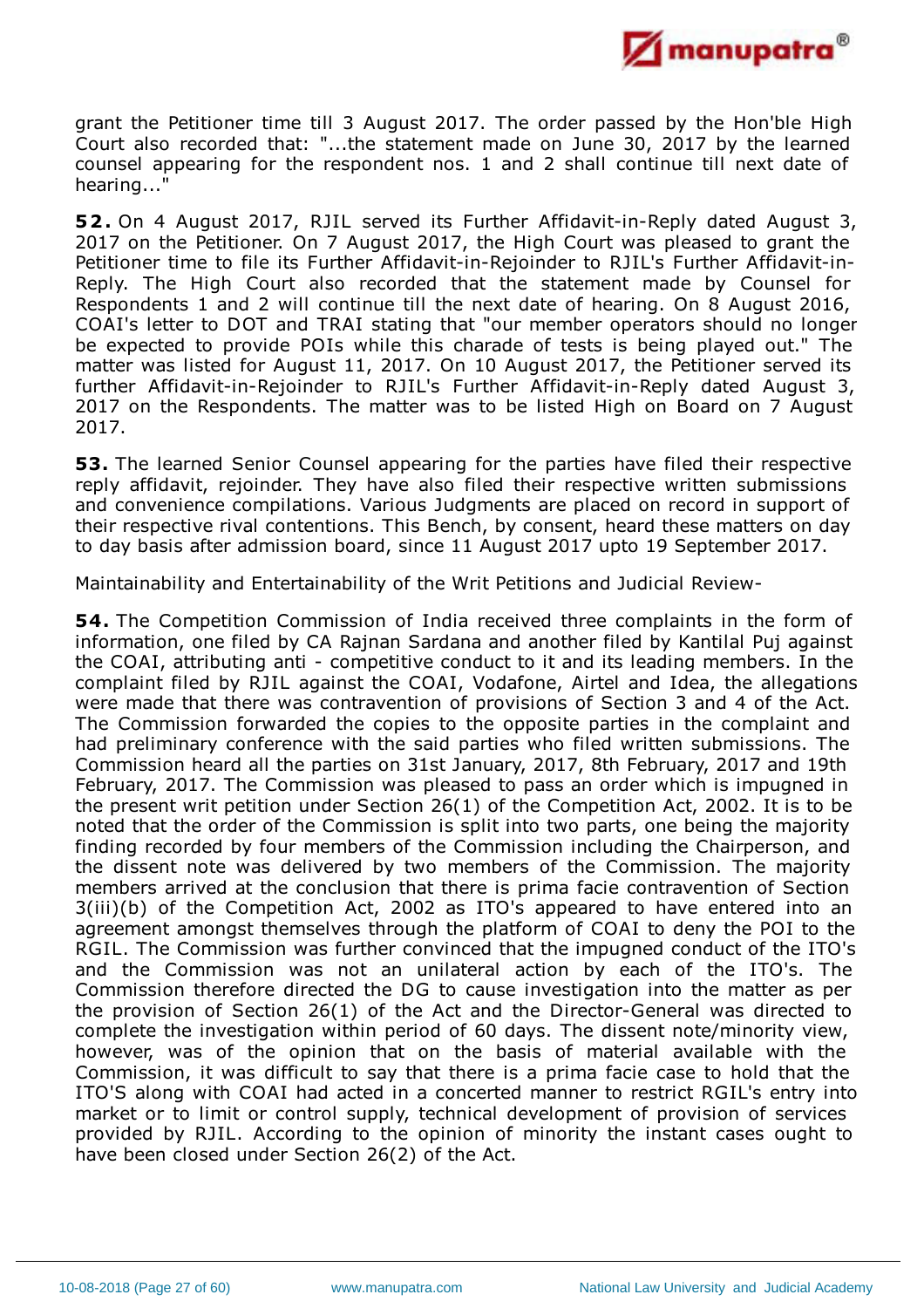

Rival contentions of the parties-

**55.** Learned Senior Counsel Shri Harish Salve appearing on behalf of RJIL raised a preliminary objection on three counts namely:

i) Maintainability of the writ petition in the light of the judgment in case of Competition Commission of India Vs. Steel Authority of India Ltd. MANU/SC/0690/2010 : 2010 (10) SCC 744

ii) Territorial Jurisdiction of the Bombay High Court to entertain the petition;

iii) Forum convenience.

**56.** As regards the objection of territorial jurisdiction of the Bombay High Court, reliance was placed by Shri Salve in case of Union of India Vs. Adani Exports MANU/SC/0696/2001 : 2002 (1) SCC 567 to demonstrate that the cause of action could not have arisen in Maharashtra on the basis that the "ultimate effect of the impugned order" is felt on the business of the petitioner in Maharashtra and there has to be an immediate effect.

**57.** It is also argued by learned Senior Counsel Shri Salve that the purport of the Order passed under Section 26(1) of the Act is no more res-integra and the Hon'ble Apex Court in the judgment of Steel Authority of India (cited supra) in unequivocal terms has made the position of law clear and he has taken us through the judgment in detail. According to him, the proceedings under Section 26(1) are administrative in nature and did not entail any civil consequence and the Commission has to only form a "prima facie opinion". He also took us to the Scheme of Section 26 to demonstrate that at the stage of Section 26(2) the Legislature has made a provision for appeal since a finality is reached at that stage and according to him, there are several further stages which reflect different shades of adjudication. However, according to him, Section 26(1) stage is not adjudicatory and according to the judgment of the Apex Court bare minimum reasons to express "prima facie opinion" are sufficient. According to him, the High Court in exercise of writ jurisdiction cannot substitute the prima facie opinion of the Commission unless and until it is found to be suffering from perversity or arbitrariness.

**58.** Learned senior counsel Shri Salve also argued that the territorial jurisdiction to assail the impugned order would be that the Delhi High Court, if at all a writ petition is to be entertained and not the Bombay High Court. According to him, Vodafone is having his office at Delhi, Airtel is having its office at Gurgaon and Cellular Operators Association India is also stationed in Delhi and, further the investigation is to be ordered in Delhi and the Director-General is stationed in Delhi. Therefore, the appropriate Forum would be the High Court of Delhi. On the point of forum convenience the learned Senior Counsel argued that the respondent had approached the Delhi High Court being aggrieved by the order passed by the TRAI imposing penalty upon them for non supply of points of interconnect, however, since they did not secure any relief there, they have approached this Court.

**59.** We have heard the respective senior counsel representing the petitioners in response to the said preliminary objection. Shri Khambatta, learned Senior Counsel invited our attention to the fact that the Petitioner Telecom operators provide service in the State of Maharashtra and the effect of the impugned order would be felt in the State of Maharashtra. He argued that since the points of interconnect were to be provide connectivity in the State of Maharashtra, a part of cause of action leading to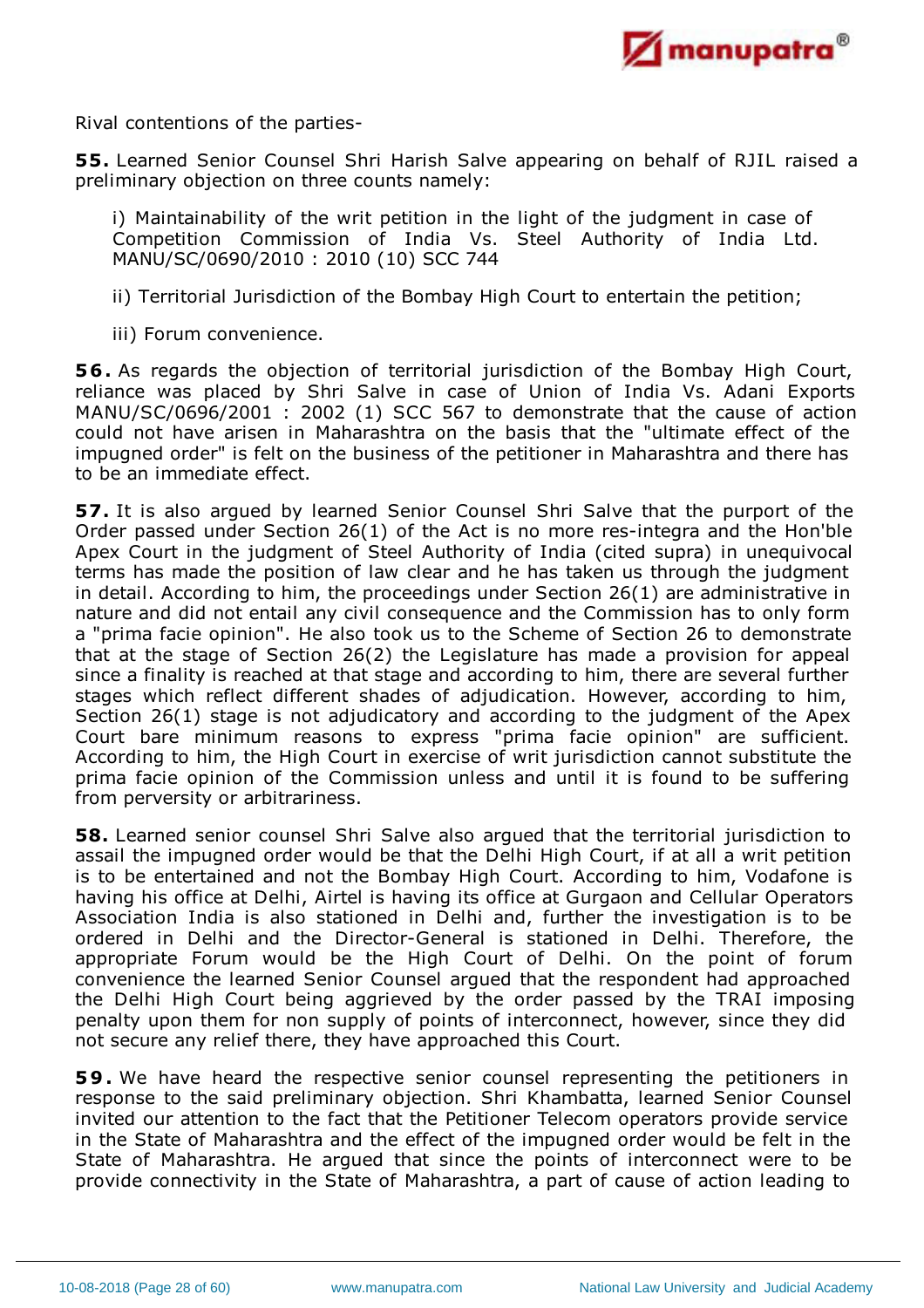

the filing of the present writ petition has arisen in the State of Maharashtra and therefore the Bombay High Court would definitely have jurisdiction to entertain the present petition. He relied upon the following judgments to support his contention.

(i) In Navinchandra N. Majithia Vs. State of Maharashtra & Ors. MANU/SC/0549/2000 : (2000) 7 SCC 640 (Also see Rajendran Chingaravelu Vs. R.K. Mishra, Add. Commissioner of Income Tax & Ors. MANU/SC/2105/2009 : (2010) 1 SCC 457, (paragraphs 44 and 45), the Supreme Court held that in case of a writ petition against an order for investigation, the cause of action will arise in the place where a part of the investigation is to be conducted. Consequently, a writ petition against the order would lie in the High Court within whose territories a part of the investigation is being conducted.

(ii) In Barpeta District Drug Dealers Association & Anr. Vs. Union of India & Ors. MANU/GH/1052/2012 : 2013 (5) GLT 30 (paragraphs 27 and 29), the Hon'ble Gauhati High Court held that a writ petition against an order of the Competition Commission of India was maintainable before it since a part of the cause of action i.e. the underlying alleged contravention of the Competition Act had arisen in Assam.

(iii) In Kusum Ingots & Alloys Ltd. Vs. Union of India & Anr. MANU/SC/0430/2004 : AIR 2004 SC 2321 (paragraph 30), the Hon'ble Supreme Court of India held that even if a small part of the cause of action has arisen within the territorial jurisdiction of a court, such court will be competent to entertain a writ petition.

(iv) In Nawal Kishore Sharma Vs. Union of India MANU/SC/0672/2014 : (2014) 9 SCC 329 (paragraphs 16 to 19), the Supreme Court found that a small part of the cause of action against an order of a department of the Government of India situated in Mumbai had arisen within the jurisdiction of the Patna High Court and, consequently, held that the Patna High Court could entertain the matter.

(v) In Damomal Kauromal Raisingani Vs. Union of India(1965) SCC Bom. 129 (paragraph 5) the Bombay High Court, relying on its decision in W.W. Joshi Vs. State of Bombay MANU/MH/0109/1959 : AIR 1959 Bom 363, held that the High Court within whose jurisdiction the effect of an order of an authority is felt will also have jurisdiction to entertain a writ petition challenging the order.

**60.** Learned senior counsel Shri Khambata argued that the Petitioners have a largest subscriber base in the Maharashtra Circle and the order of investigation in the affairs of the Petitioners for an alleged cartel to deny POIs to RJIL was spread throughout the country and the investigation will also have to be conducted in the State of Maharashtra. According to him, the impugned order will have immediate effect in the State of Maharashtra and looking to the bundle of facts necessitating the filing of the petition as well as the reliefs sought in the petition make it clear that a part of the cause of action has arisen in the State of Maharashtra and, therefore, the Bombay High Court will have jurisdiction to deal with the present writ petitions.

**61.** As regards the meeting, the argument of the learned Senior Counsel Shri Salve of Forum Convenience, he submits that it is the party who is "dominus litus" and he has to choose amongst the jurisdiction if both the courts have jurisdiction and they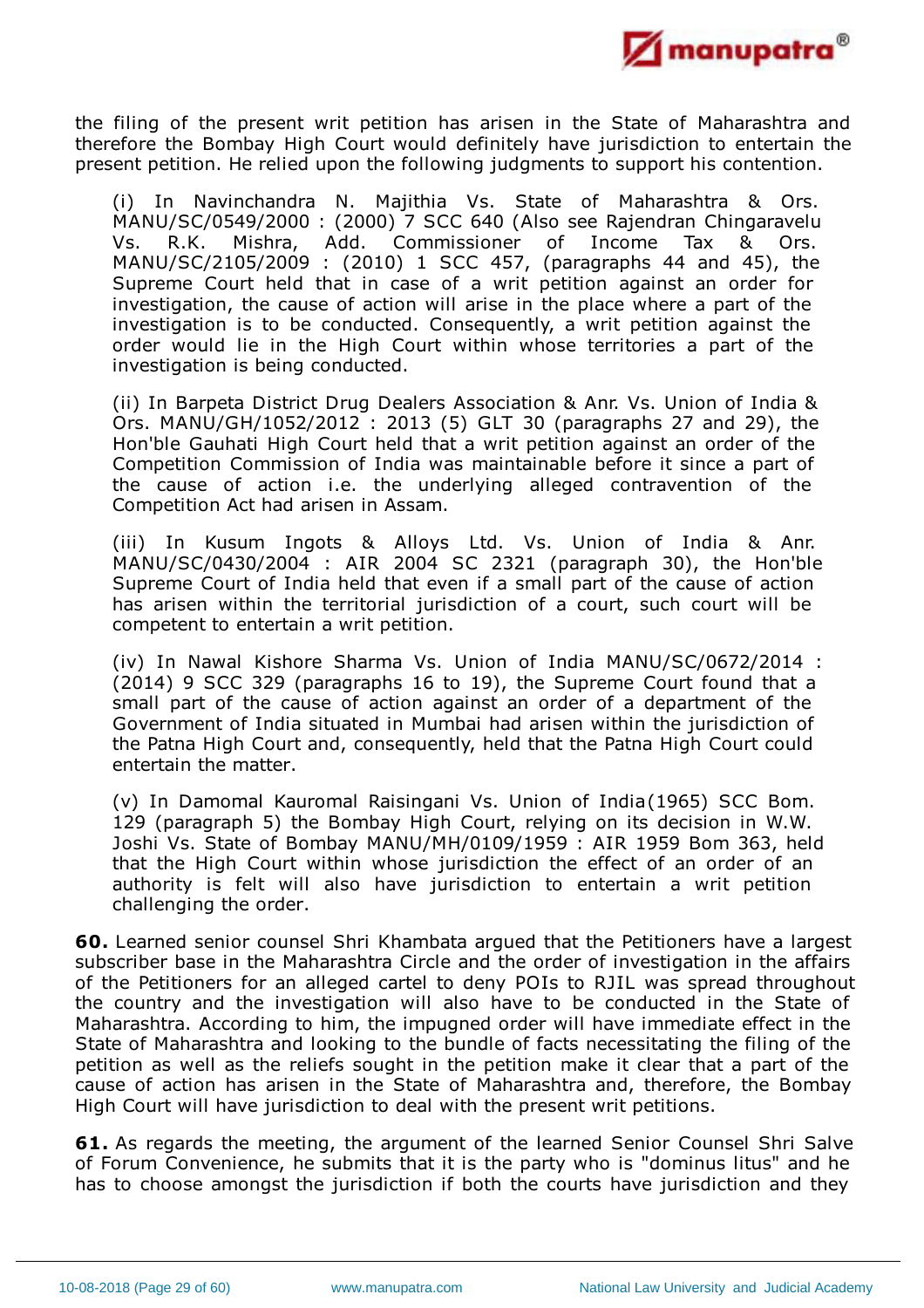

have chosen jurisdiction of this Court.

**62.** In support Shri Khambata relied upon the judgment in the case of Nasiruddin Vs. State Transport Appellate Tribunal MANU/SC/0026/1975 : 1975 (2) SCC 671. Para 37 of the said judgment reads as follows:

"It would be open to the litigant who is the dominus litis to have his forum conveniens. The litigant has the right to go to a court where part of his cause of action arises. In such cases, it is incorrect to say that the litigant chooses any particular court. The choice is by reason of the jurisdiction of the court being attracted by part of cause of action arising within the jurisdiction of the court."

**63.** Responding to the preliminary objections of learned senior counsel Shri Harish Salve, learned senior counsel Shri Janak Dwarkadas appearing for the Petitioner in WP No. 7173 of 2017 has argued that the affidavit of RJIL did not raise a ground of lack of territorial jurisdiction in its affidavit-in-reply and according to him this objection is raised for the first time on 03.08.2017. He places reliance upon Section 21(1) of the Civil Procedure Code to the effect that objection about the territorial jurisdiction can be waived by a party, who is entitled to object in any proceedings. He submits that the judgment relied upon by the learned senior counsel Shri Salve in case of Union of India & Ors. Vs. Adani Export Limited & Anr. (supra) has been, in fact, considered in two subsequent decisions of the Bombay High Court, wherein it has been held that a writ petition under Article 226 of the Constitution of India is maintainable in the Bombay High Court, even if the seat of the authority concerned is outside Maharashtra, provided that the effect of decision of such authority falls within the territorial limits of the jurisdiction of this Hon'ble Court. He places reliance on the judgments in the case of R.K. Singh Vs. Union of India & Ors. MANU/MH/0325/2002 : 2002 (4) Bombay Law Reporter 246 and Wills India Insurance Brokers Pvt. Ltd. Vs. Insurance Regulatory and Development Authority MANU/MH/0326/2011 : 2012 (1) BCR 204.

**64.** In reply to the preliminary objections of learned senior counsel Shri Salve about the maintainability of the writ petition, in the light of the judgments of the Apex Court in the case of SAIL (Supra), learned senior counsel Shri. Dwarkadas has submitted that the judgment of the Apex Court does lay down no law contrary to the settled position namely, be it the administrative or quasi judicial order in exercise of statutory powers or in exercise of jurisdiction conferred on instrumentalities of the State, it is open to judicial review under Article 226 of the Constitution of India and it can always be tested on the parameters of being arbitrary, perverse, unreasonable or in excess of jurisdiction. According to learned senior counsel, the Supreme Court was examining the question as to whether, looking to the nature of findings and powers conferred on the Competition Commission under section 26(1) of the Competition Act, it is obligatory to afford in all cases and in all events, the right to notice and hearing. According to him the Supreme Court also examined the question as to whether it is obligatory for the Competition Commission to record reasons for formation of a prima facie opinion in terms of section 26(1) of the Competition Act. According to the learned Senior Counsel recording the minimum reasons substantiating the formation of opinion is a safeguard and it has been so observed by the Apex court in para 97 of the said judgment and thus it is always open to the judicial review. It is vehemently argued that the Supreme Court in the said judgment was neither concerned with nor it has opined - either in the form of obiter or by way of passing a reference - an order recording "minimum reasons" by which a prima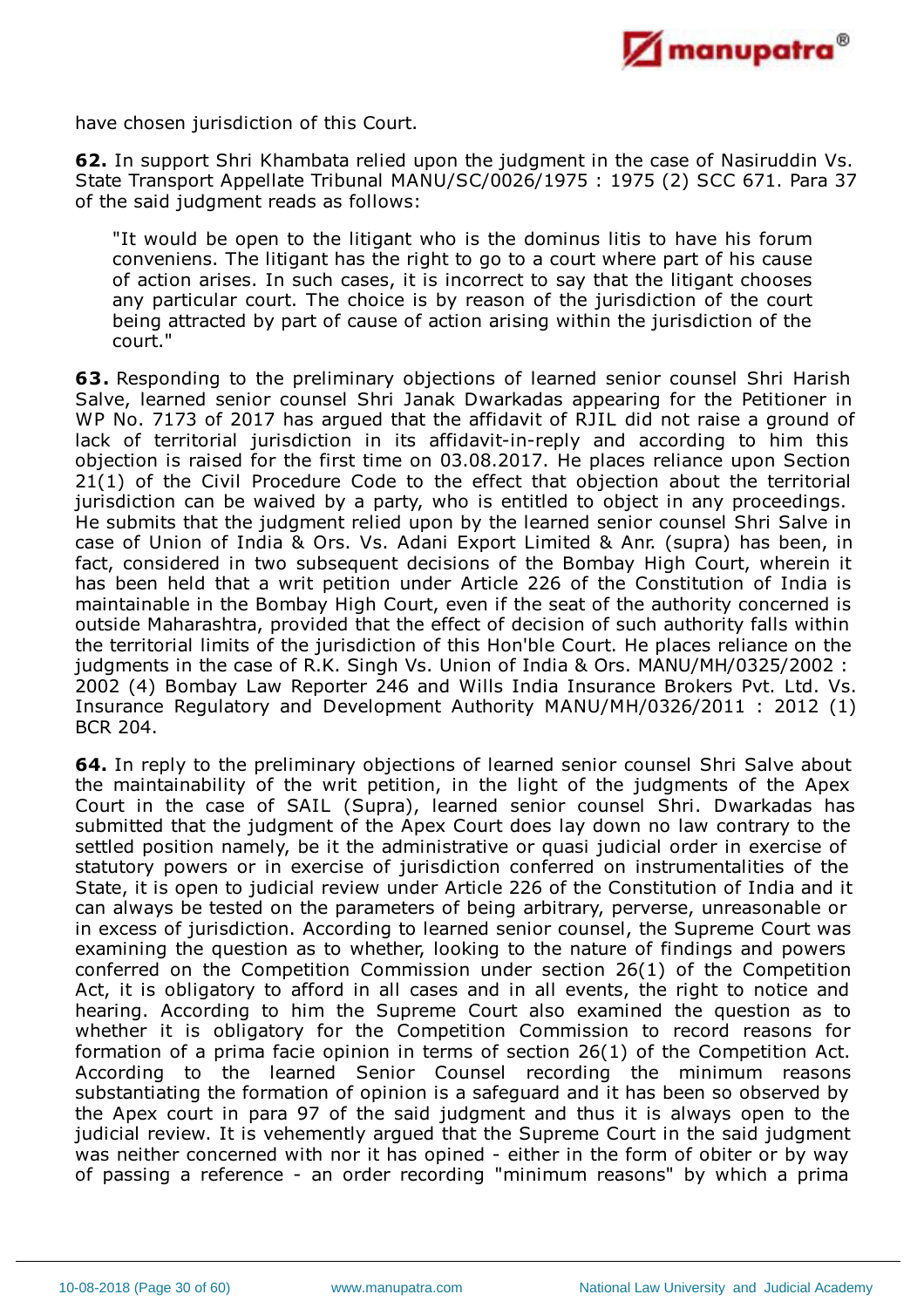

facie opinion is formed under section 26(1) of the Competition Act, is not amenable to judicial review even if the same was arbitrary, unreasonable, perverse without application of mind and in excess of jurisdiction. According to the learned senior counsel the order of investigation of the nature contemplated by the Competition Act would amount to an unreasonable restriction on the petitioners' fundamental right to carry on business guaranteed by the Article 19(1)(g) of the Constitution of India and hence, this court in exercise of powers under Article 226 would review such a decision. Learned senior counsel Shri Chagla also advanced his arguments of the similar nature to rebut the preliminary objections raised by the learned counsel for the RJIL. He further argued that the argument of "forum Convenience" is offensive qua the Petitioners. No case is made out to justify the submission of forum shopping in the facts and circumstances of the case. It is unsustainable contention.

**65.** The petitions before us are filed by the three Cellular Operators and one petition is filed by the Association and all the petitions assailed the impugned order on more or less same grounds. We will be dealing those arguments collectively. We have extensively heard learned senior counsel Shri Khambata appearing on behalf of the Idea Cellular, learned senior counsel Shri Dwarkadas appearing on behalf of the Bharati Airtel and learned senior counsel Shri Iqbal Chagla appearing on behalf of the Vodafone Ltd.. We have also heard learned senior counsel Shri Aspi Chinoy, representating the Cellular Operator Association of India.

**66.** The impugned order passed by the Competition Commission is assailed by the learned counsels for the Petitioners on the ground that the said order is perverse and arbitrary. According to the learned senior counsels appearing for the Petitioner that by applying the test in Barium Chemicals' case, it is necessary to test the order of Commission on the parameters as to whether the subjective satisfaction has been reached by taking into consideration the objective facts. It was argued before us that since there is no provision of an appeal against the order passed under section 26(1) and an appeal is provided against the order passed under section 26(2) of the Competition Act, the minimum safeguard available is power of judicial review. It is submitted that the order passed by the Commission which is quasi judicial authority is to be judged on the basic provisions of administrative law.

**67.** On merits, learned senior counsel Shri Khambata appearing on behalf of the Idea Cellular Ltd. Submitted before us that the lis between the parties is the points of interconnection. He contended that Idea is providing telecommunication services in India pursuant to CMTS/UASL/unified licence granted by the Department of telecommunication, Government of India. According to him, there is obligation flowing from the licence to provide POIs and according to him, on 14/6/2014 an interconnect agreement was executed with RJIL which contain the following important clauses:-

a. For the first two years, RJIL is responsible for the provision and augmentation of transmission links interconnecting RJIL's network to Idea's existing switches as specified in Schedule 1 to the interconnection agreement;

b. RJIL is obliged to provide to Idea a forecast six months in advance to enable Idea to augment the required capacity on its network;

c. In case any further POIs apart from switch locations set forth in Schedule 1 is agreed and established between the parties during the initial period of 2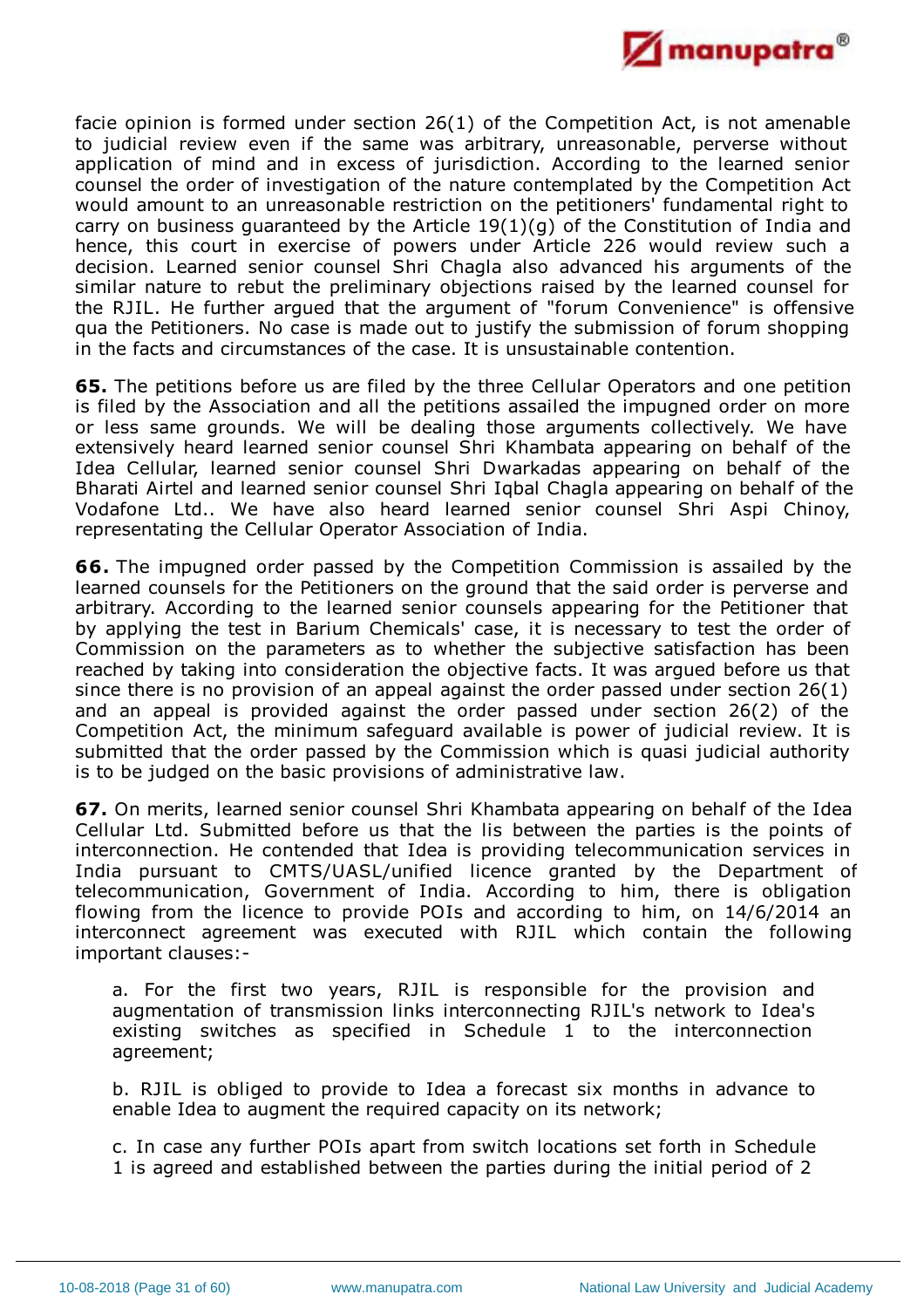

years, the cost is to be borne by RJIL; and

d. Traffic measurement for 7 days during busy hour every six months has to be taken to determine further capacity requirements.

**6 8 .** According to Senior Counsel, the TRAI fixes Usage Charges under the Telecommunication Interconnection Usage Charges (IUC) Regulation 2003" (The Regulation). According to him, the RJIL started its operation in December, 2015 and on 21st June, 2016 they addressed a letter to the opposite parties informing that RJIL is conducting test trial of its services before its Commercial launch ..." and that RJIL, on reasonable grounds, is expecting over hundred million subscribers in the first year post launch of services. He refers to the particular portion of the said letter which we reproduce as follows:-

"...RJIL is currently conducting test trials of its services before its commercial launch..." and that "...RJIL, on reasonable grounds, is expecting over 100 million subscribers in the first year post launch of services. This combined with the initial pent-up demand for services may result in upwards or 25 million subscribers coming on the network within the first quarter post launch. In order to help provide seamless connectivity to the targeted subscribers, RJIL will require sufficient interconnect capacity for interoperator traffic at the Points of Interconnection ("POIs") ..."

**69.** The grievance of the learned Senior Counsel is that RJIL did not announce its date of commercial launch and in pursuance to the demand raised on 21st June, 2016 the Idea Cellular arranged for POI's from time to time and RJIL had in their 22 letters acknowledged the said fact in its various letters and according to the learned Senior Counsel, the petitioner was only conducting test trials and according to the existing regime of Regulation, it was sufficient to provide the points of interconnect for testing. According to him, it was not necessary to augment the entire demand raised by RJIL since they were in test phase. It was not permissible to create subscriber base before its commercial launch and RJIL did not declare its data of commercial launched till 2nd September, 2016 when they declared that they are going to commercially launch on 5th September,2016. The liability to provide POIs commensurates with the demand from the point of commercial launching and not during test phase. It is contended by him that the demand was to be made within a period of 90 days and not immediately as claimed by RJIL and it was only a forecast demand which was not based on the actual subscriber base. He argued that when RJIL approached the Commission being aggrieved by the conduct of the Cellular operators and the COAI attempted to canvass that the operators through the platform of COAI had attempted to prevent the entry of the petitioner into the market by entering into a tacit agreement which was clear violation of Section 3 of the Competition Act, 2002. The order passed by the Commission suffers from grave perversity. He contends that the Commission had permitted them to file their written submissions and invited them for conference of three dates and the Cellular operators have placed material before the Commission. Once the said course was adopted by the Commission it was mandatory on the part of the Commission to look into the said material and before arriving at a prima facie case it had to apply its mind to the material in hand and form a prima facie opinion on the basis of the said material. The learned Senior Counsel argued that the Commission arrived at a finding which is not based on the material placed before the Commission and in fact the very relevant material was kept out of consideration before forming a prima facie opinion and one of the relevant material being the chart submitted by Idea as well as the Cellular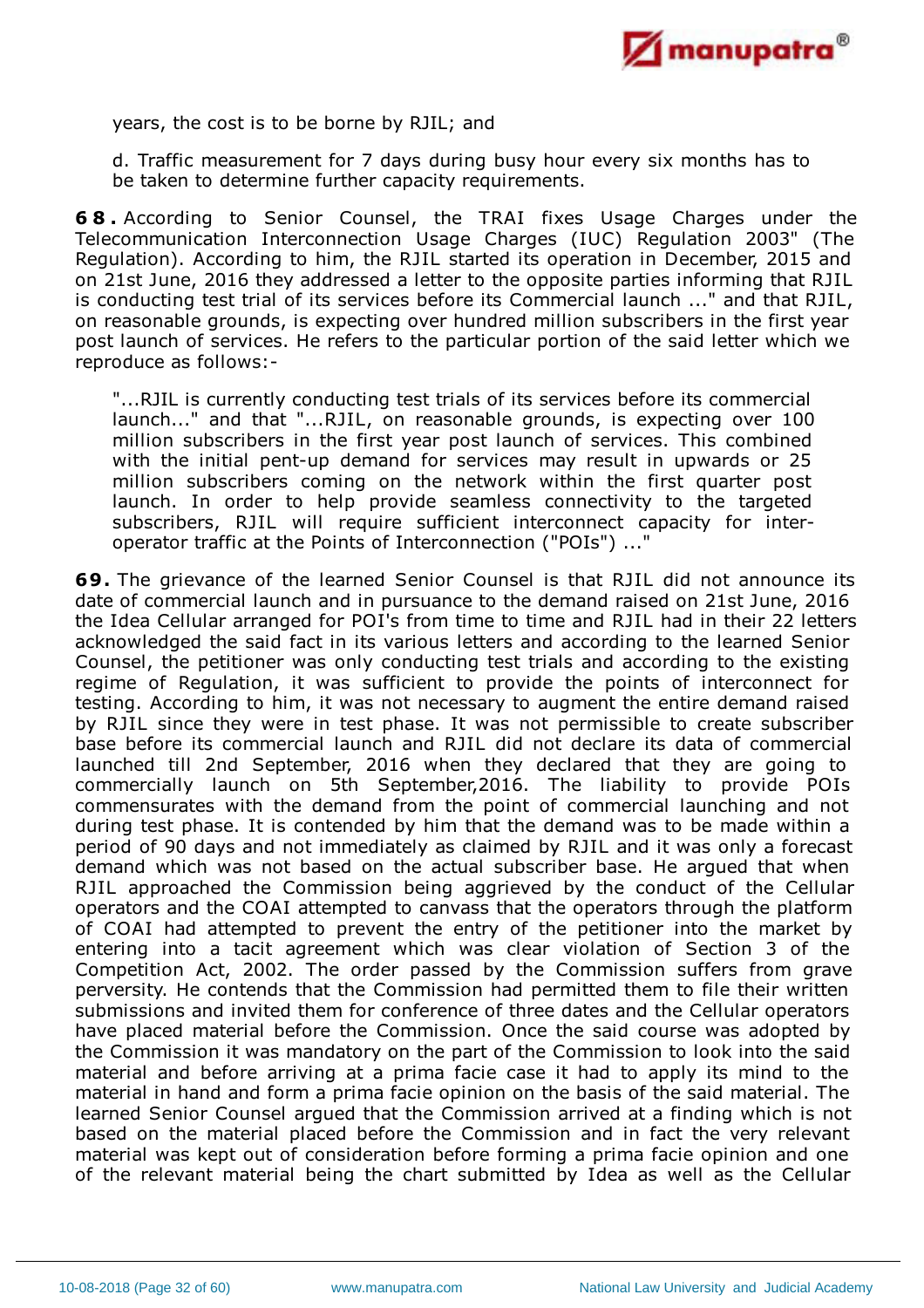

Operators before the Commission demonstrating that the demand raised by RJIL for points of interconnect was met by the Operators from time to time and in fact more points of interconnect were supplied than they were demanded. However, the majority decision of the Commission did not even advert to the said charts. According to him, the non-consideration of relevant material leads to perversity and he relies upon the judgment in the case of Barium Chemicals Limited & Anr. Vs. Company Law Board & Ors. MANU/SC/0037/1966 : AIR 1967 SC 295 wherein the Apex Cour observed as follows:-

"27. .....No doubt, the formation of opinion is subjective but the existence of circumstances relevant to the inference as the sine qua non for action must be demonstrable. If the action is questioned on the ground that no circumstance leading to an inference of the kind contemplated by the section exists, the action might be exposed to interference unless the existence of the circumstances is made out."

He also relies on the judgment of Apex Court in the case of Rohtas Industries Vs. S.D. Agarwal & Ors. MANU/SC/0020/1968 : AIR 1969 SC 707 in support of his contentions that the impugned order is vitiated in law on the following grounds:

(a) It disregards relevant undisputed and conclusive material;

(b) Is based on irrelevant consideration;

(c) On account of perversity/on being unreasonable by applying Wednesbury's Principle of Reasonableness.

**70.** Shri Khambatta argued that formation of prima facie opinion means based on material placed before it and though Section 26(1) of the Act permits the Commission to pass an order without hearing and record the minimum bare reasons, however, once the Commission has chosen to give hearing and recorded reasons for its decision, the same can be judicially scrutinized to determine whether a writ of certiorari will lie or to apply the Wednesbury's test of reasonableness. He placed reliance upon the Classic Statement of Law of Denning, J. in Rex Vs. Northumberland Compensation Appeal Tribunal MANU/UKWA/0001/1951 : (1952) 1 KB 338 (CA) at 349 wherein, it has been held that if Justices of a tribunal choose to give reasons even when they were not bound to, the court of King's Bench would on certiorari inquire into the correctness of those reasons, and, if the reasons were wrong, would quash the decision. He also relies on Lord Sumner in his classic formulation in Rex Vs. Nat Bell Liquors 1922 2 AC 128 at 155 where held that:-

*"...If justices state more than they are bound to state, it may, so to speak, be used against them, and out of their own mouths they may be condemned, but there is no suggestion that, apart from questions of jurisdiction, a party may state further matters to the Court, either by new affidavits or by producing anything that is not on or part of the record..."*

(emphasis supplied)

**71.** In regard to the maintainability of the writ petition in the light of the judgment in the case of SAIL (Supra), the learned Senior Counsel submitted that the jurisdiction of the Court is not ousted if the Court finds that the finding recorded by the Commission in forming of "Prima facie opinion" is found to be perverse.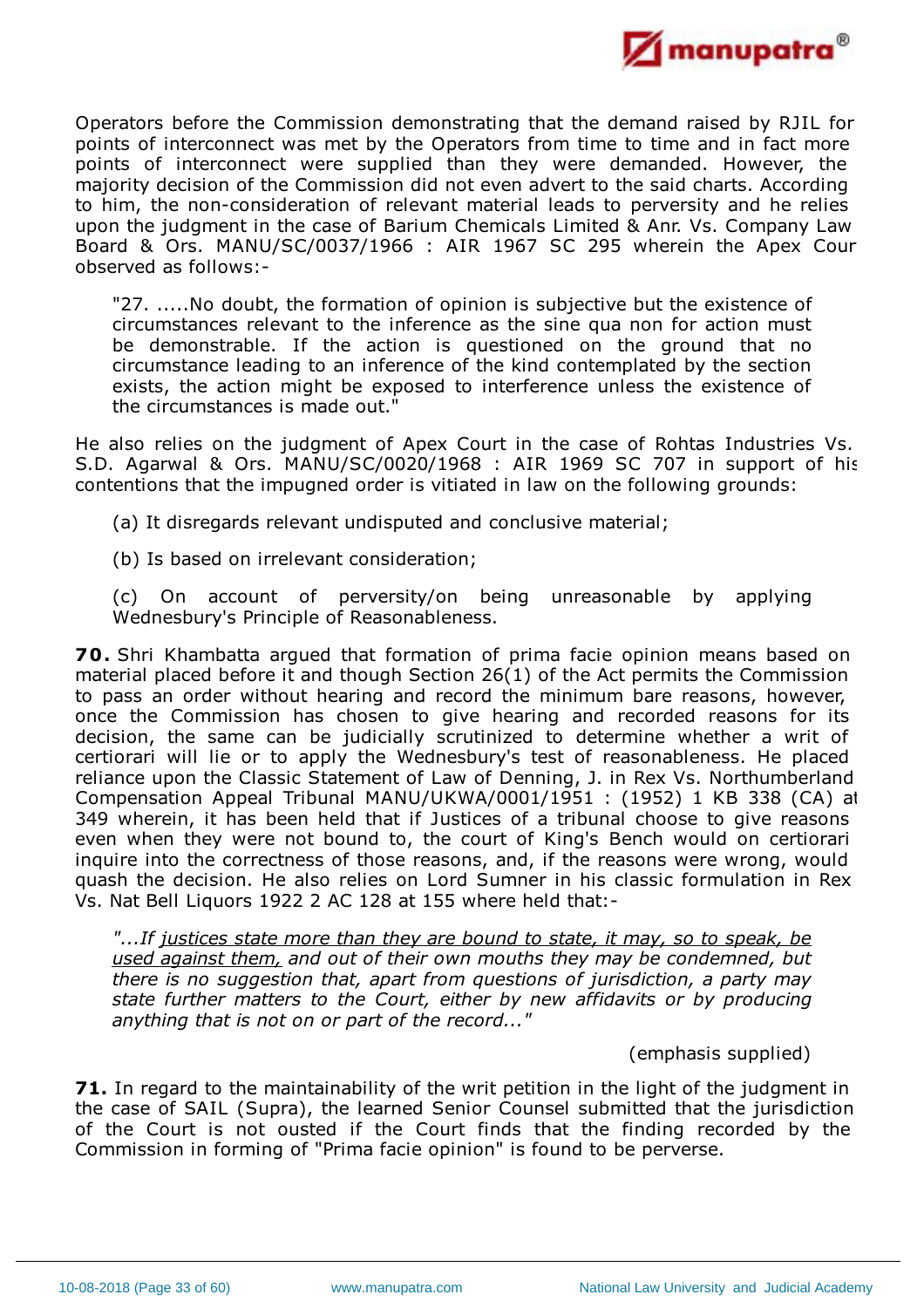

**7 2 .** According to him the order of the Commission speak for itself since two members have recorded a dissent finding and whatever was not considered by the majority members have been reflected in the order of the minority and on consideration of the said material the minority had arrived at a conclusion that no prima facie case exists.

**73.** The learned senior counsel Shri Dwarkadas submitted that a Telecom Industry is well regulated and the contract is a statutory contract entered into between the service providers. The terms of the contract mandate provision of POIs and the manner, the number, the time at which it is to be provided is stipulated under the Agreement. The grievance is about denial or the delay in provisions of POIs, which is nothing but alleged breach of the contract/agreement between the telecom service providers and there is a forum in the form of Telecom Disputes Settlement and Appellate Tribunal (TDSAT) under the Telecom Regulatory Authority of India Act, 1997. By virtue of Section 14 of the TRAI Act, 1997 the said Tribunal is empowered to adjudicate disputes between two or more service providers and since the ultimate issue around which the complaint is filed by the RJIL revolves around POIs, the forum exists in the form of TDSAT and the Competition Commission has no jurisdiction to enquire as to whether there was breach of the agreement/licence's conditions in not providing POIs under the guise that it was an attempt, resulting into anti-competition phase to stall RJIL's entry in the market. It is also contended that though the issue of jurisdiction of the Competition Commission in the light of the alternate remedy in the form of TDSAT was raised before the Commission but the same was not dealt with at all and thus the Commission has fallen into a jurisdictional error.

**74.** It is also argued by the learned counsel for the Petitioner that on a careful reading of the complaint filed before the Competition Commission, the RJIL had made grievance about the delay and denial of POIs in terms of the interconnect agreement and by using the platform of Cellular Operators Association of India (COAI) and it was, therefore, prayed before the Commission to cause an investigation into the matter by exercising the power under section 26(1) of the Competition Act and directing the OPs to discontinue their test of dominance, to provide adequate interconnection capacity to RJIL and to provide adequate interconnect capacities whenever it is required in terms of the interconnect agreement. By way of interim directions under section 33, it was prayed that the directions be issued to the OPs (opposite party) to comply with the binding obligations under the QOS regulations by making the provisions for POIs. The complaint necessarily, therefore, revolves around the commissioning of POIs which is necessarily a matter of contract between the two telecom service providers and it is argued that the necessary required POIs were submitted and relevant material produced before the Commission in the form of chart being not disputed, the Commission did not refer to the material placed by the OPs during the hearing before the Commission.

**75.** As regards the contention that the platform of COAI was used which amounted to cartelisation, our attention was drawn to the complaints made by the COAI and it is argued that it is not an unreasonable complaint as the COAI's was making the grievance to the telecom regulator by pointing out the manner in which the RJIL was functioning and creating the subscriber base in the test phase when it had not commercially launched its services. It is argued before us that it is most appropriate for the COAI to approach the Service Regulator with their grievance and in any sense it can amount to cartelisation. Not only that a representation was also made to the Finance Minister, raising the grievance.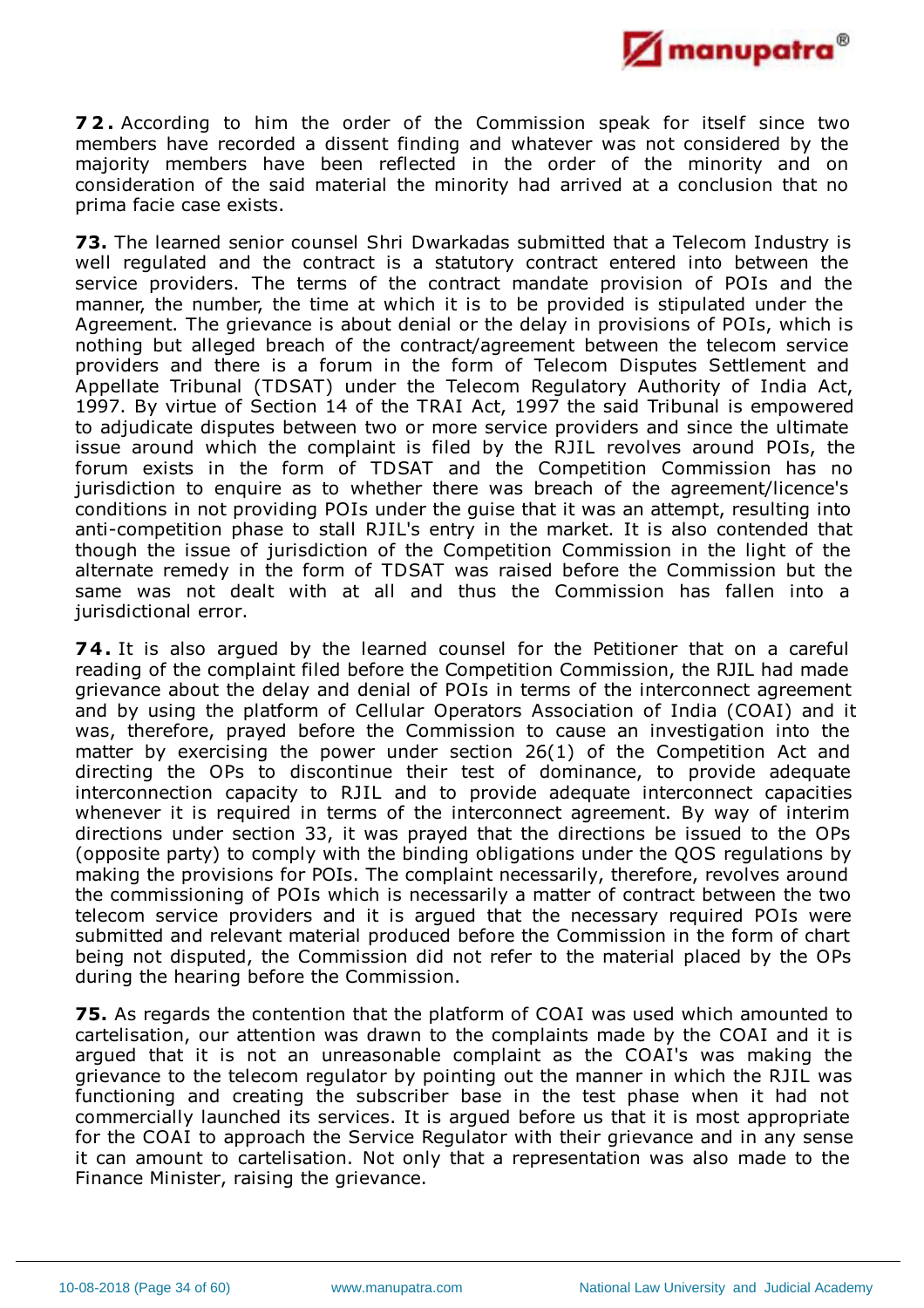

**76.** The impugned order of the Competition Commission is also assailed on the ground that it takes into consideration irrelevant material like the recommendations of TRAI dated 22.10.2011. It is argued by the learned senior counsel that the Competition Commission, with the majority judgments of the Competition Commission, adheres great importance to the findings of TRAI as a sectoral regulator. The Commission in paragraph 9 of its order refers to the information available on TRAI's Web-site that on 21.10.2016 the TRAI had recommended to the department of Telecom of imposing of penalty of Rs. 50 Crores per license service area (LSA) against the Airtel, Vodafone and Idea, who have made violation of the provisions of the license agreement and standards of quality of service of basic telephone service (wire-line) and Cellular Mobile Telephone Service Regulation 2009. It is observed by the Commission that TRAI has held the said conduct of the ITO, in violation of relevant TRAI regulations, and recommended penal action against them. According to the learned senior counsel the recommendations of TRAI were heavily relied upon by the Commission and the Commission was greatly influenced by the said recommendations when it observed that the penalty recommended had held that the ITOs "have jointly through their associations (COAI) declined the points of interconnection to RJIL" and that the TRAI had observed that RTO's denial of interconnection was with ulterior motive to stifle its production and is anti-consumer. According to the learned senior counsel the majority view of the Commission fail to take into consideration the fact that the recommendations of TRAI had not attained finality since they were only forwarded to the DOT and as the minority opinion recorded that the DOT thereafter had sought comments of TRAI on the said recommendations. After its report on the said recommendations and therefore, the same is not of any consequence and not concerned as far as the competition issues. It is, therefore, argued that the Commission has relied upon the irrelevant material in the form of recommendations of TRAI.

**77.** Learned Senior Counsel Shri. Iqbal Chagla argued that the Commission had issued notices to the Petitioner Service Providers and called for material from them which they had submitted during the preliminary conference and in this backdrop it was necessary for the Commission to consider the said material placed before it. According to Shri Chagla as per regulation No. 17 of the Competition Commission of India (General Regulations 2009), the Commission can call for a preliminary conference to form an opinion whether a prima facie case exists. According to him, non-consideration of the said material amounted to perversity and he relied upon the judgment of the Apex Court in the case of Achutananda Baidya Vs. Prafullya Kumar Gayen & Ors. MANU/SC/0498/1997 : (1997) 5 SCC 76 and Atlas Cycle Haryana Limited Vs. Kitab Singh MANU/SC/0070/2013 : 2013 (12) SCC 573. According to him the malice in fact is reflected from the order of Commission in view of the nonconsideration of the material in the form of the chart in which the petitioner service providers have demonstrated that they had applied for POIs more than what was demanded by the RJIL. According to him, the Commission before arriving at a prima facie case and forming an opinion to make an enquiry into the existence of anticompetitive agreement, ought to have focused whether an agreement exists on the basis of any material submitted before it and whether such an agreement which had effect of delaying/denying POIs to RJIL was anti-competitive and likely to cause an apprehensible adverse effect on competition. However, the Commission has placed reliance on TRAIs' recommendations dated 22.10.2016 though they had not attend finality, without adverting to the effect whether the demand raised by the RJIL was "reasonable demand" and whether there was application on the part of the Petitioners to satisfy the said demand when RJIL was in itself test phase and had not yet commercially launched. According to the learned senior counsel the area as to test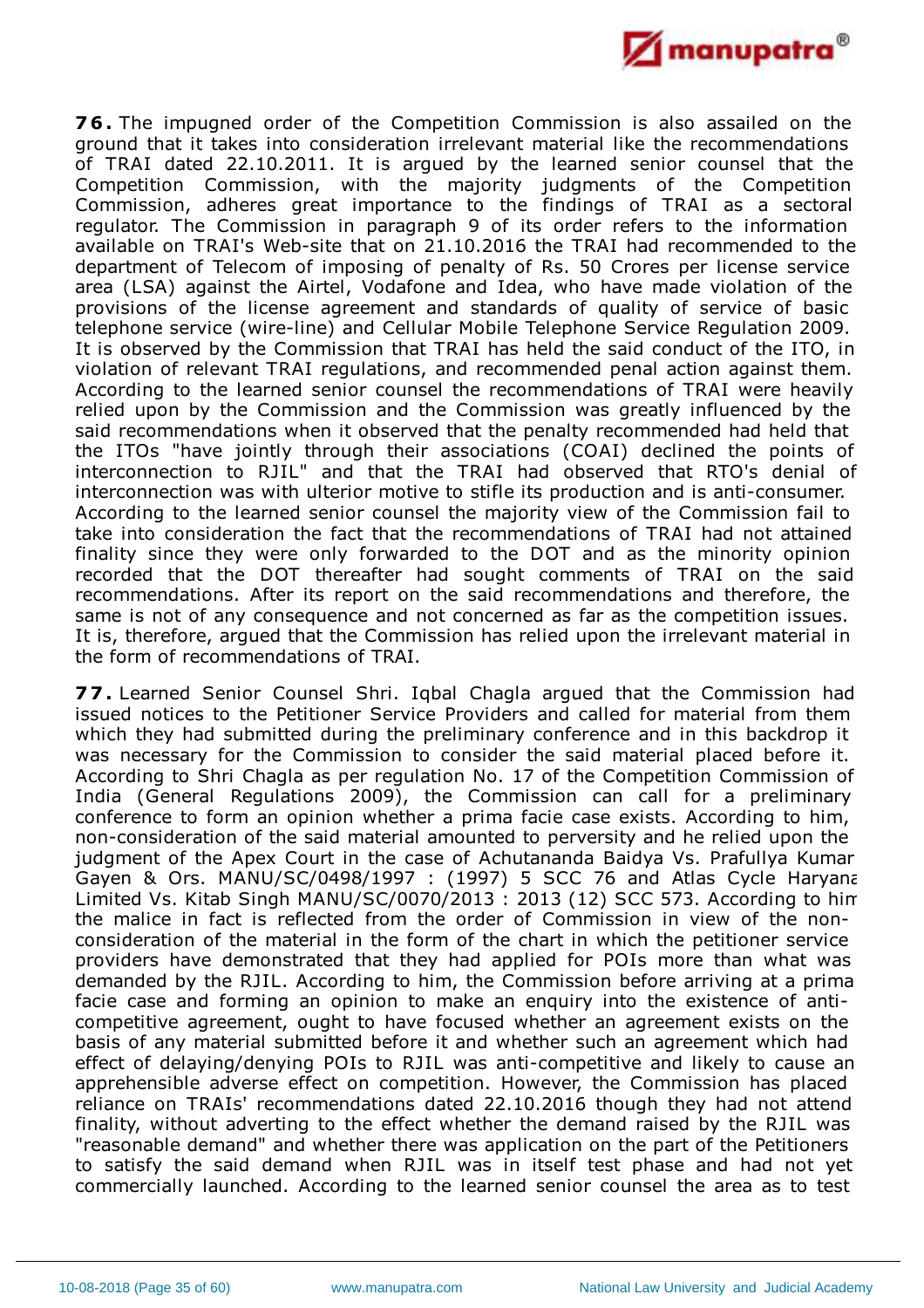

phase was a gray area and this fact is established in view of the fact that TRAI itself had called for a consultation paper of network testing before commercially launched service on 01.05.2017. Thus according to learned senior counsel it was not even the arena of jurisdiction of the competition Commission to form a prima facie opinion that the agreement between the parties was anti-competitive when the sectoral regulator was itself not clear on its application between the parties in the test phase period, prior to commercial launch of the services.

**78.** We have also heard the learned senior counsel Shri Aspi Chinoy appearing on behalf of the petitioner in a petition filed by the Cellular Operators Association of India. He specifically made a reference to para 19 of the order of the Commission, impugned in the petition, wherein the Commission has observed that COIS has facilitated the joint conduct of the RTOs to collectively decide to prevent a successful entry of RJIL into telecom market. He took us through letters addressed by the Association to the TRAI and it is his contention that as an association they had took up the cause of its members and the findings of the Commission that COAI in its letter dated 08.08.2016 and 02.09.2016 has only protected the interest of its majority members, which was demonstrative of the fact that the TIOS were using the platforms of COAI to collectively refuse to provide POIs to RJIL's is an erroneous finding. According to Shri Chinoy such an observation of the Commission against an association is nothing but a attempt to emasculate the association who represents the interest of its members and though CCI is a market regulator. According to Shri Chinoy it is not a telecom regulator and therefore, CCI could not have passed such an order which is perverse and insists its jurisdiction. It is also the submission of the learned counsel that before 05.09.2016, I.e. is the date of commercial launch of RJIL, the RJIL was not a market subscriber. According to him letters written by RJIL referred the test phase and there was no market of RJIL before 05.09.2016. According to him section 19, clause (3) the parameters of competition Act which mandate the Commission to have regard to certain factors while determining whether the agreement has an apprehensible adverse effect on competition under section 3 pre-supposes an existence of a market. According to Shri Chinoy, the RJIL was not a telecom service provider prior to 05.09.2016 and it had become a service provider only on 05.09.2016 on its commercial launch and in fact he also submitted that the RJIL is also submitted its report of subscriber base and QOS as per the regulations only after 05.09.2016. He attempted to draw distinction between the terms "subscriber" and "customer" and according to him mere acceptance of KYC forms from the consumer do not make them subscriber. As per Shri Chinoy since the said issue of existence of market goes to the root of the matter, the order passed by the competition Commission, declaring the conduct of COAI as anti competitive is totally perverse since it pre-supposes the market.

**79.** We have heard learned senior counsel Shri Aney, who was ably assisted by Advocate Shri Naushad Engineer appearing on behalf of the competition Commission of India. Learned counsel Shri Aney does not dispute the proposition canvassed by the learned counsel for the petitioner that the court in exercise of its writ jurisdiction would interfere only when a demonstrable perversity is pointed out. No issue about the territorial jurisdiction also. He highlighted the functioning of the Commission enumerated under section 18 of the Competition Act, 2002 and according to him it is the duty of the Commission to eliminate practices having adverse effect on competition in market and to protect the interest of the consumers and ensure freedom of trade carried on by the participants in the markets in India. Shri Anney vehemently argued that the impugned order directs the investigation against the petitioners may cause hardship to them, however, if the law permits such a course,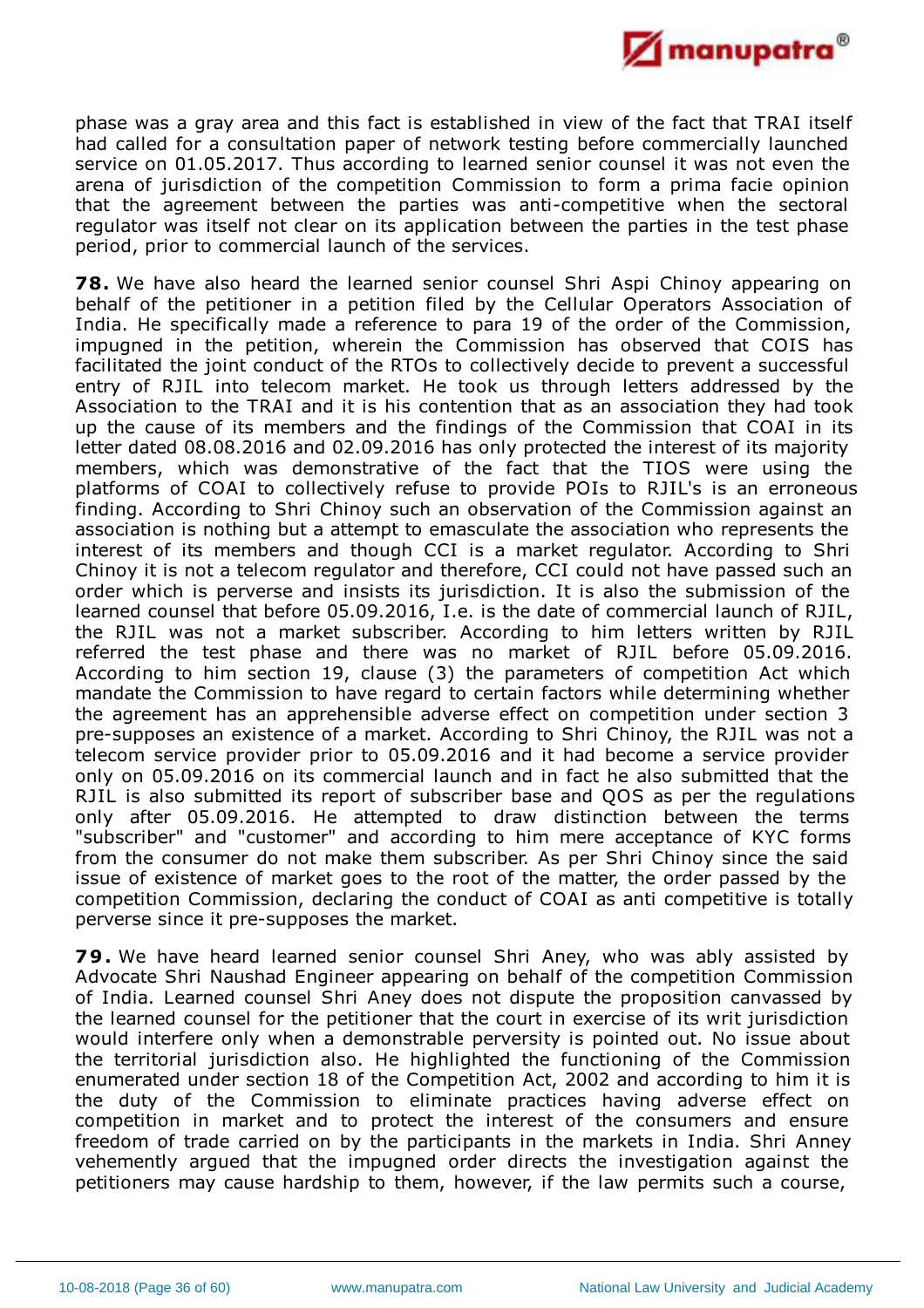

the consequence of the action could not debar the authority from following the mandate of the statute. According to him, the order passed by the Commission only discloses a prima facie opinion and he heavily relies upon the judgment of the Apex court in the case of SAIL (Supra). He contends that the order passed under section 26(1) is an administrative order and the nature of the powers exercised by the Commission are inquisitorial and not adjudicatory and do not entail any civil consequences. He relies upon the findings of the Apex Court cited supra to canvass that the Commission is expected to record some reasons while forming a prima facie view and it may pass a speaking order but Section 26(1) did not contemplate passing of an order of adjudication but a mere prima facie opinion without following the mandate of "principles of natural justice" in a strict sense. He also places reliance on the judgment of the Bombay High Court in case of Kingfisher Airlines Ltd. Vs. Competition Commission of India MANU/MH/1167/2010 to contend that the purpose of investigation is collection of evidence and as per the scheme of the Act, when an order is passed under section 26(1) a prima facie case being made out, it is never a conclusion of breach or otherwise. According to him, the law is well settled that the court could not stifle investigation at all except for compelling reasons. He also places reliance on the Madras High Court Judgment in the case of Chettinad International Coal Vs. Competition Commission of India MANU/TN/0438/2016. According to Shri Aney the Commission has based its case on looking into the five relevant points namely, (1) the delay/denial of POI, type of (2) types of POI conversion into new way POI (3) conduct of ITOs similar in nature even before the letters from COAI (4) parallel action on behalf of the ITOs and COAIs in the manner of allotment of POI. According to Shri Aney the telecom regulatory authority has already concluded that the denial of POI was in violation of interconnect agreement and fine has been levied. According to him, the COAI has taken a stand on the issue and has not only written communication to the regulatory authority. According to him the qualitative and quantitative aspects of the chart was looked into by the Commission, which lead to an irresistible conclusion that there was breach of terms and conditions of agreement by the petitioners operators and it passed an order on 22 October 2016. The supply of POI was minimal and it increased only after the order of TRAI and according to him the Commission has to look into the conspectus of matters with a view point of consumer and thus there is no perversity in the order passed by the Commission. According to him though the Commission was not a duty bound to call the opposite party for hearing and afford them an opportunity or look into the material, the Commission has looked into the material and arrived at a conclusion since there was sufficient material to order an investigation in exercise of powers under section 26(1). According to him in exercise of powers under Article 226 this court would not substitute the view of Commission.

**80.** Dr. Sathe, learned Senior Counsel appeared on behalf of RJIL and he supported the order passed by the Commission. According to him, RJIL holds a unified licence issued by the Department of Telecommunication and according to him, the unified licence and unified access services licence entered into by the petitioners and the RJIL governs the rights and obligations of the TSPS. He canvassed that in the event of any conflict between the terms of interconnect agreement (ICA) and the provisions of quality of service (QOS) Regulations, the provisions of QOS Regulations will prevail. According to him, there is no distinction between the "test phase" and "phase before commercial launch" as the recitals in the agreement contained in ICA are effective from the date on which the agreement is entered into.

**81.** According to Shri. Sathe the ICA defines the term "subscriber" in a inclusive manner and since there is a contractual relationship between RJIL and its test phase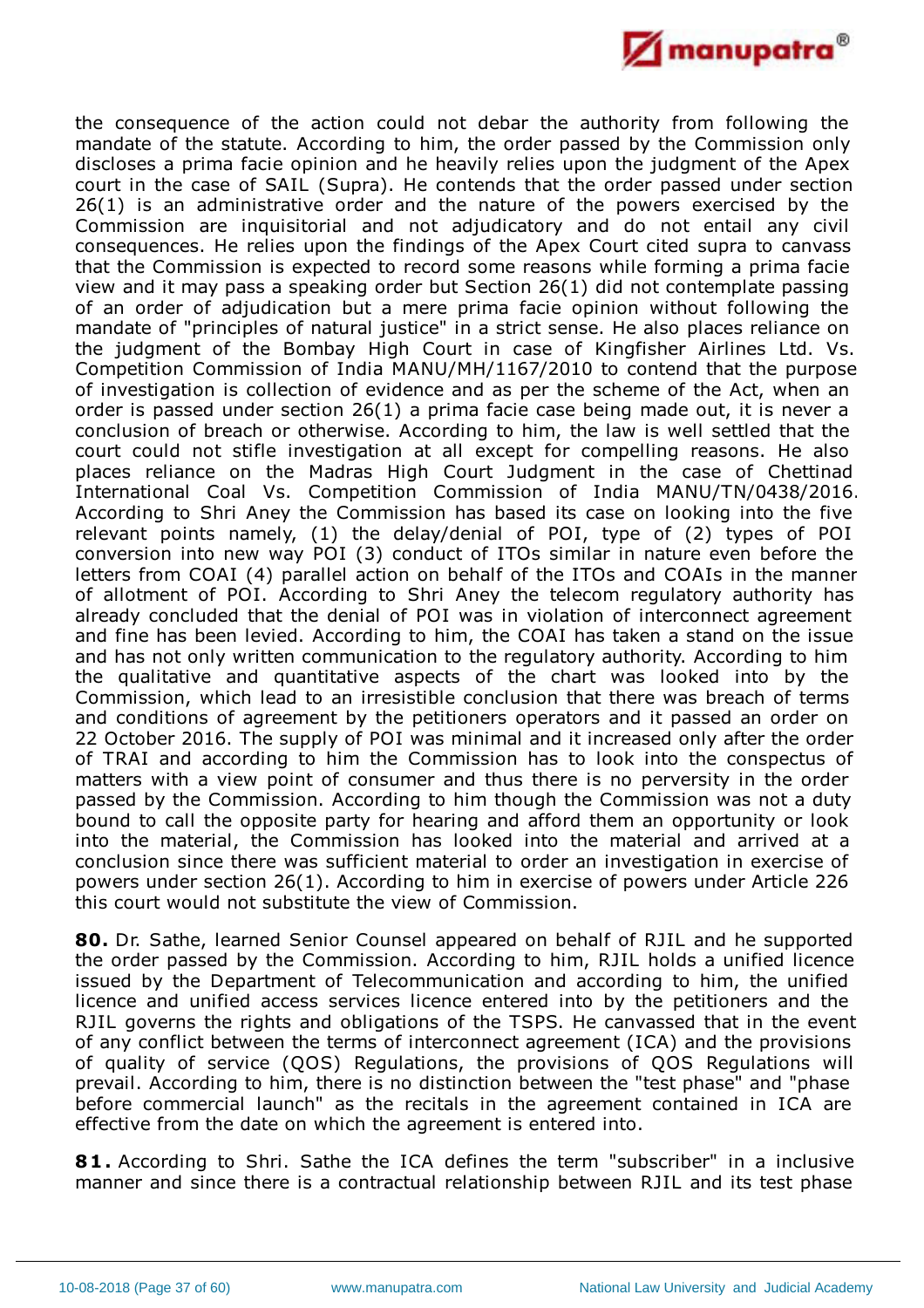

users, it cannot be said that they are not subscribers. He took us through various clauses in the ICA and also through the Quality Of Service (QOS) Regulation, 2009. Shri. Sathe also argued that QOS Regulation prescribes that congestion at each individual POI, cannot exceed 0.5% over a period of one month and RJIL experienced call failures far in excess of QOS standards of congestion.

**82.** Learned Senior Counsel argued that the Regulations do not create any distinction between obligations of TSP during the test phase and the commencement of services and moresoever when during test phase RJIL made payments of approximately Rs. 10.3 Crores to the petitioners towards charges for terminating calls on their network, made by its test users on the network of the petitioners and the payment has been accepted without any demur. According to RJIL, the petitioners also understood their obligation and therefore they never denied the RJIL request for augmentation on account that it was during "test phase" and contemplated augmentation after 70% utilization levels were reached. He also argued, that reliance on "Consultation Paper of network testing before commercial launch of services" misplaced and merely because consultation paper has been issued did not mean that there was any ambiguity or any gray area in the Regulatory regime. It is also contended that the extensive test phase was necessitated for RJIL since it was using a unique technology in the form of LTE data and office video messaging (OVM) and it wanted to test a new category of device that supported its VVITE technology and therefore there were no definite benchmarks to follow the requirement of testing. According to RJIL, it was deploying cutting edge technology on an unprecedented scale, which would have effect of making high-speed voice and data access available to customer across the country at prices that were a fraction of those offered by competitors and in this background they demanded the POI based on its forecast from time to time which was not timely provided.

**83.** Shri. Sathe also contended that the Commission was duty bound to find whether there was any agreement in any form whatsoever which was likely to cause an appreciable adverse effect on competition and the complaint of RJIL made to the Commission was that the ITOS with the COAI had entered into such agreement into which had appreciable adverse effect on the competition under Section 3 and formed the prima facie opinion under Section 26(1) and has not adjudicated in any manner. According to the learned Senior Counsel, if the argument of the petitioner is to be accepted then this Court would be passing an order under Section 26(2) of the Competition Act thereby closing the matter. He also placed reliance on the judgment in the case of SAIL (Supra) along with other Judgments. He placed heavy reliance on the TRAI Recommendations dated 22 October 2016 from which four facts had emerged, namely, (a) on recommendations of TRAI there was spike in supply of POI on 29 October onwards, (b) there was no technical difficulty in augmenting the POIs nor there was any financial constrains since the money was paid by RJIL and (c) 90 days was the minimum time and prescribed for augmentation but that was maximum time the petitioners need not have waited till 90th day, (d) There was parallel action and behaviour on part of all the Telecom Operators. According to him, the Competition Commission did not solely rely upon the recommendations but only accepted it as facts. He placed reliance on the judgment in the case of Excel Crop Care Limited vs. Competition Commission of India & Anr. MANU/SC/0588/2017 and Grasim Industries Limited vs. Competition Commission of India MANU/DE/4658/2013.

Learned Senior Counsel Shri Shrinivasan also represented RJIL and took us through the Scheme of the Competition Act, in a great detail. According to him, the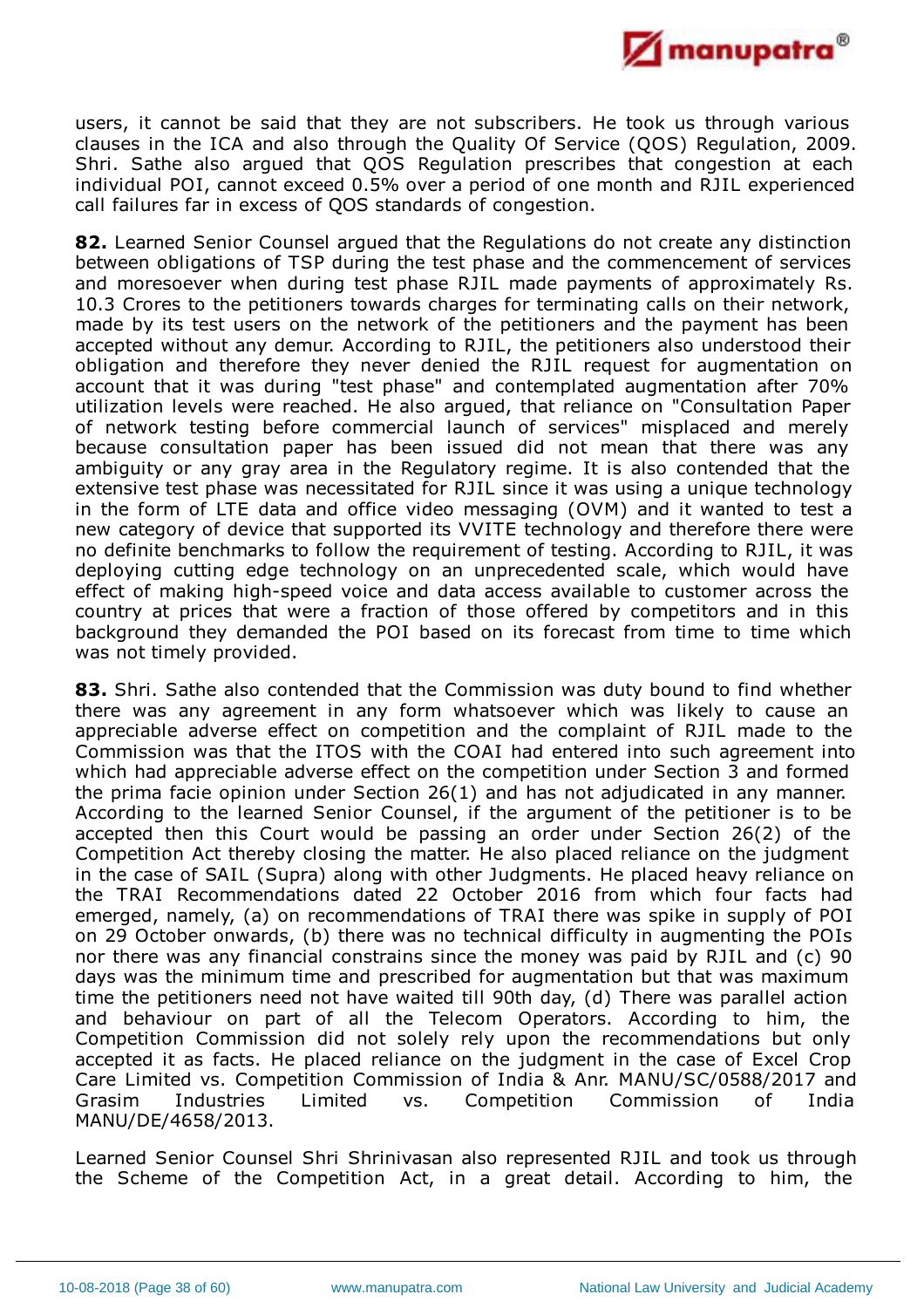

independent decision of the ITOs got converted into a decision in concert with the association supporting the ITOS. According to him, the Competition Act aims at the economic development of the country and prevent practices having adverse effect on competition since anti-competitive agreement affects "economic well being". According to him, it was the existing players who did not welcome the entry of RJIL into the market and he rebutted the contention advanced on behalf of the petitioners that the dispute is between service providers and TDSAT can look into the same. He demonstrated that the Scheme of CCT Act is different and the role to be played by the TRAI as a sectoral regulator under the Telecom Regulatory Authority of India Act, 1997 is different. According to him, in terms of Section 14 that the TRAI can make Regulations and Licencee is bound to follow the Regulations without any reservation and it is not permissible for any Telecom Operator to arrogate the Regulator. Further, according to the learned Senior Counsel, demand was made for POIs since RJIL was ready for launch and the petitioners have refused to provide such POIs and thereby attempted to stop the entry of RJIL into the market when RJIL was ready to arrange for all the expenses. As regards the test phase argument of the Counsel for the petitioners, learned Senior Counsel responded that it was the choice of the TSP to load his network with testers to test the load factor and when he had 22 million subscribers on 21st June, 2017, it was approximately one lakh testors for each State. Moresoever, according to him, the petitioners did not make any grievance with RJIL in respect of test period. Shri Ramji Shrinivasan has bifurcated the period schedule involved in the matter into four periods, first period being from December, 2015 to 21 June 2016, second period from the date of demand on 21 June 2016 till 1 September 2016 i.e. the date of prelaunch, between 1 September 2016 to 8 November 2016 when RJIL had commercially launched and a period 8 November 2016 i.e. after completion of RJIL to the Commission. He took us through various communications extended between the parties during the aforesaid period to demonstrate that the whole attempt of the petitioners was to stifle the competition by RJIL.

**84.** Shri Amit Sibbal, learned Senior Counsel also advanced his arguments in support of case of RJIL and according to him, causing loss of market by colliding either in person or quality is violative of Section 33(b) of the Competition Act. According to Shri. Sibbal, the petitioners ought to have taken independent decision and by their decisions which were in concert, all of them had caused loss of competition amongst themselves. He heavily relied upon the decision of ITOS not to supply POIs which was not of independent of each other but as action in concert. According to the learned Senior Counsel, the spike in the POIs after the TRAI Recommendations clearly reflected such action in concert and according to him, this finding of Commission is not parasite of TRAI's Recommendations and in fact arranging one way POIs at similar point of time and following the same pattern of shifting from two way to one way POIs is reflecting an Anti-Competitive Agreement amongst the parties and demonstrate collusion. He also argued that the action of the Commission is an "action in rem" and is anti-competitive in nature that the jurisdiction of the Competition Commission is exclusive in view Sections 60 to 62 of the Competition Act.

Fundamental reasons to decide Writ Petitions:-

**85.** Strikingly, the Supreme Court Judgment in SAIL (Supra) has been read and referred by both the side Senior Counsel in support of their rival contentions. The relevant paragraphs are-

"31. .....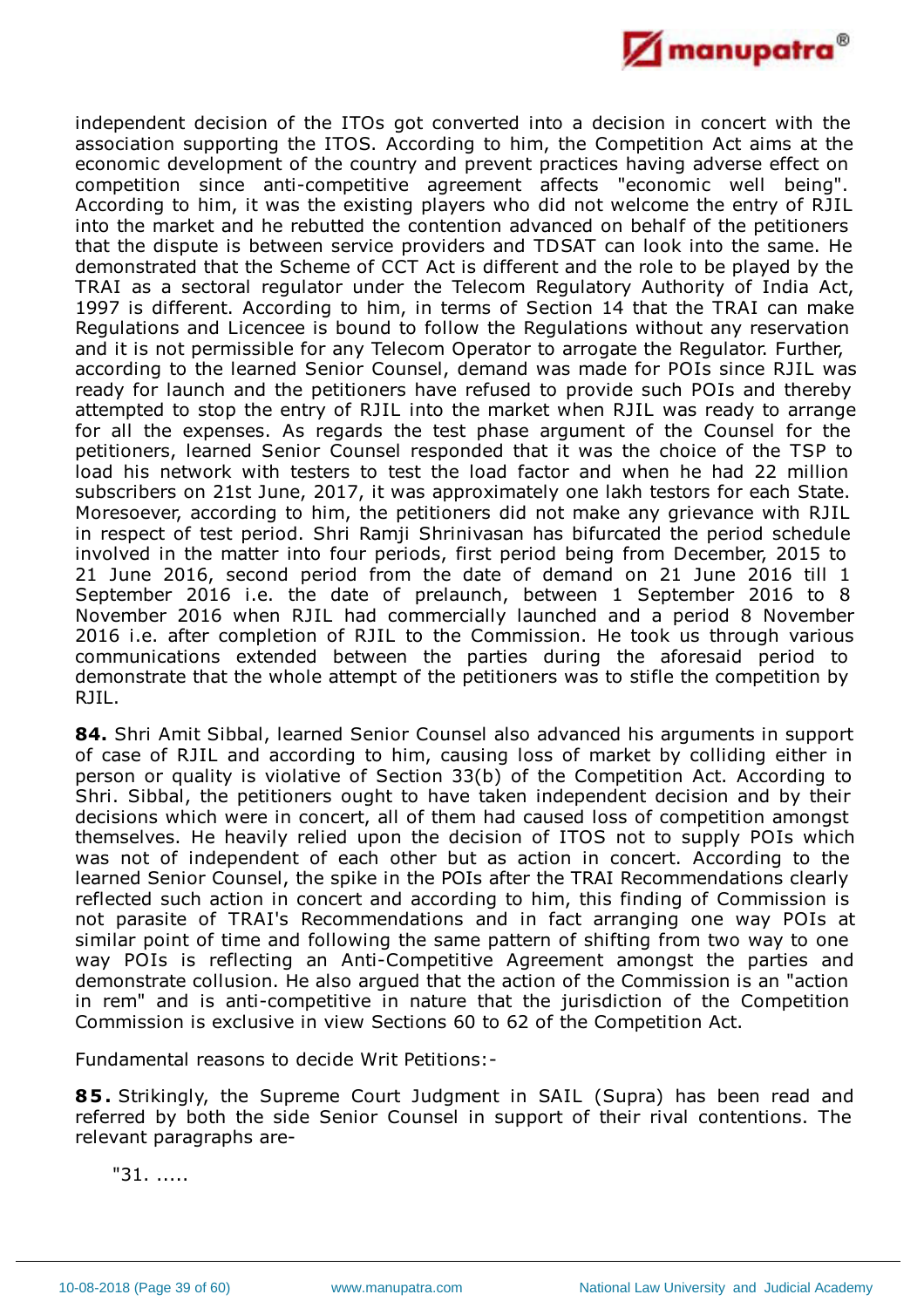

(2) However, the Commission, being a statutory body exercising, inter alia, regulatory jurisdiction, even at that stage, in its discretion and in appropriate cases may call upon the concerned party(s) to render required assistance or produce requisite information, as per its directive. The Commission is expected to form such prima facie view without entering upon any adjudicatory or determinative process. The Commission is entitled to form its opinion without any assistance from any quarter or even with assistance of experts or others. The Commission has the power in terms of Regulation 17(2) of the Regulations to invite not only the information provider but even 'such other person' which would include all persons, even the affected parties, as it may deem necessary. In that event it shall be 'preliminary conference', for whose conduct of business the Commission is entitled to evolve its own procedure.

 $(3)(4)$  ....

(5) In consonance with the settled principles of administrative jurisprudence, the Commission is expected to record at least some reason even while forming a prima facie view. However, while passing directions and orders dealing with the rights of the parties in its adjudicatory and determinative capacity, it is required of the Commission to pass speaking orders, upon due application of mind, responding to all the contentions raised before it by the rival parties."

**87.** Now, let us examine what kind of function the Commission is called upon to discharge while forming an opinion under Section 26(1) of the Act. At the face of it, this is an inquisitorial and regulatory power. A Constitution Bench of this Court in the case of Krishna Swami v. Union of India MANU/SC/0222/1993 : (1992) 4 SCC 605 explained the expression 'inquisitorial'. The Court held that the investigating power granted to the administrative agencies normally is inquisitorial in nature. The scope of such investigation has to be examined with reference to the statutory powers. In that case the Court found that the proceedings, before the High Power Judicial Committee constituted, were neither civil nor criminal but sui generis.

"91. The jurisdiction of the Commission, to act under this provision, does not contemplate any adjudicatory function. The Commission is not expected to give notice to the parties, i.e. the informant or the affected parties and hear them at length, before forming its opinion. The function is of a very preliminary nature and in fact, in common parlance, it is a departmental function. At that stage, it does not condemn any person and therefore, application of audi alteram partem is not called for. Formation of a prima facie opinion departmentally (Director General, being appointed by the Central Government to assist the Commission, is one of the wings of the Commission itself) does not amount to an adjudicatory function but is merely of administrative nature ......."

"97. ... .......... At the stage of forming a prima facie view, as required under Section 26(1) of the Act, the Commission may not really record detailed reasons, but must express its mind in no uncertain terms that it is of the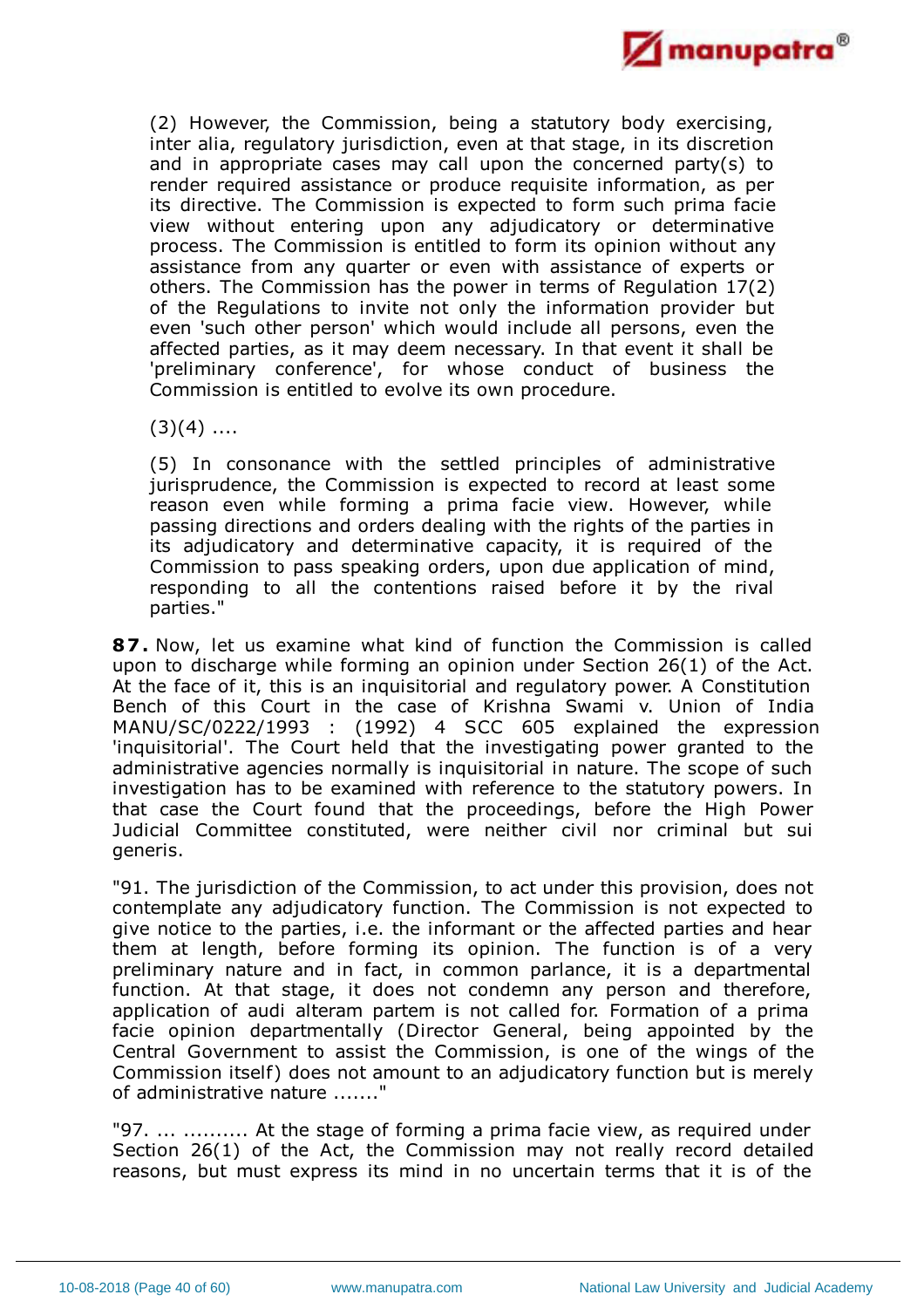

view that prima facie case exists, requiring issuance of direction for investigation to the Director General. Such view should be recorded with reference to the information furnished to the Commission. Such opinion should be formed on the basis of the records, including the information furnished and reference made to the Commission under the various provisions of the Act, as afore-referred. However, other decisions and orders, which are not directions simpliciter and determining the rights of the parties, should be well reasoned analyzing and deciding the rival contentions raised before the Commission by the parties. In other words, the Commission is expected to express prima facie view in terms of Section 26(1) of the Act, without entering into any adjudicatory or determinative process and by recording minimum reasons substantiating the formation of such opinion, while all its other orders and decisions should be well reasoned.

"119. ... ......... The Commission, while recording a reasoned order, inter alia, should: (a) record its satisfaction (which has to be of much higher degree than formation of a prima facie view under Section 26(1) of the Act) in clear terms that an act in contravention of the stated provisions has been committed and continues to be committed or is about to be committed; (b) it is necessary to issue order of restraint and (c) from the record before the Commission, there is every likelihood that the party to the lis would suffer irreparable and irretrievable damage, or there is definite apprehension that it would have adverse effect on competition in the market."

This Judgment has been followed in following other cases.

(a) Kingfisher Airlines (Supra)-

"24. ......There could therefore be no impediment in taking any action under the new Act. Even otherwise, the provisions of the M.R.T.P. Act and the Competition Act are not identical. Since no action whatsoever is taken or proposed to be taken by the M.R.T.P. Commission, there could be no question of the petitioners being subjected to double jeopardy. Further, the M.R.T.P. Commission now stands abolished w.e.f. 14th October, 2009. There is, therefore, no question of M.R.T. P. Commission now taking any action against the petitioners. This ground of challenge has no substance at all.

(b) Chettinad International Coal (Supra):-

"35. ....This Court refrains from entering into the factual controversy, as the entire issue is at a preliminary stage before the Commission and the Commission has only formed a prima facie view and it would not be the interest of parties to dwell into facts and therefore, this Court has not ventured into examining the merits of the factual contentions raised by the contesting parties."

(c) Aamir Khan Productions Pvt. Ltd. & Anr. vs. Union of India & Ors. MANU/MH/1025/2010 : (2011) 1 BomCR 802

"15. The question whether the Competition Commission has jurisdiction to initiate the proceedings in the fact situation of these cases is a mixed question of law and fact which the Competition Commission is competent to decide. The matter is still at the stage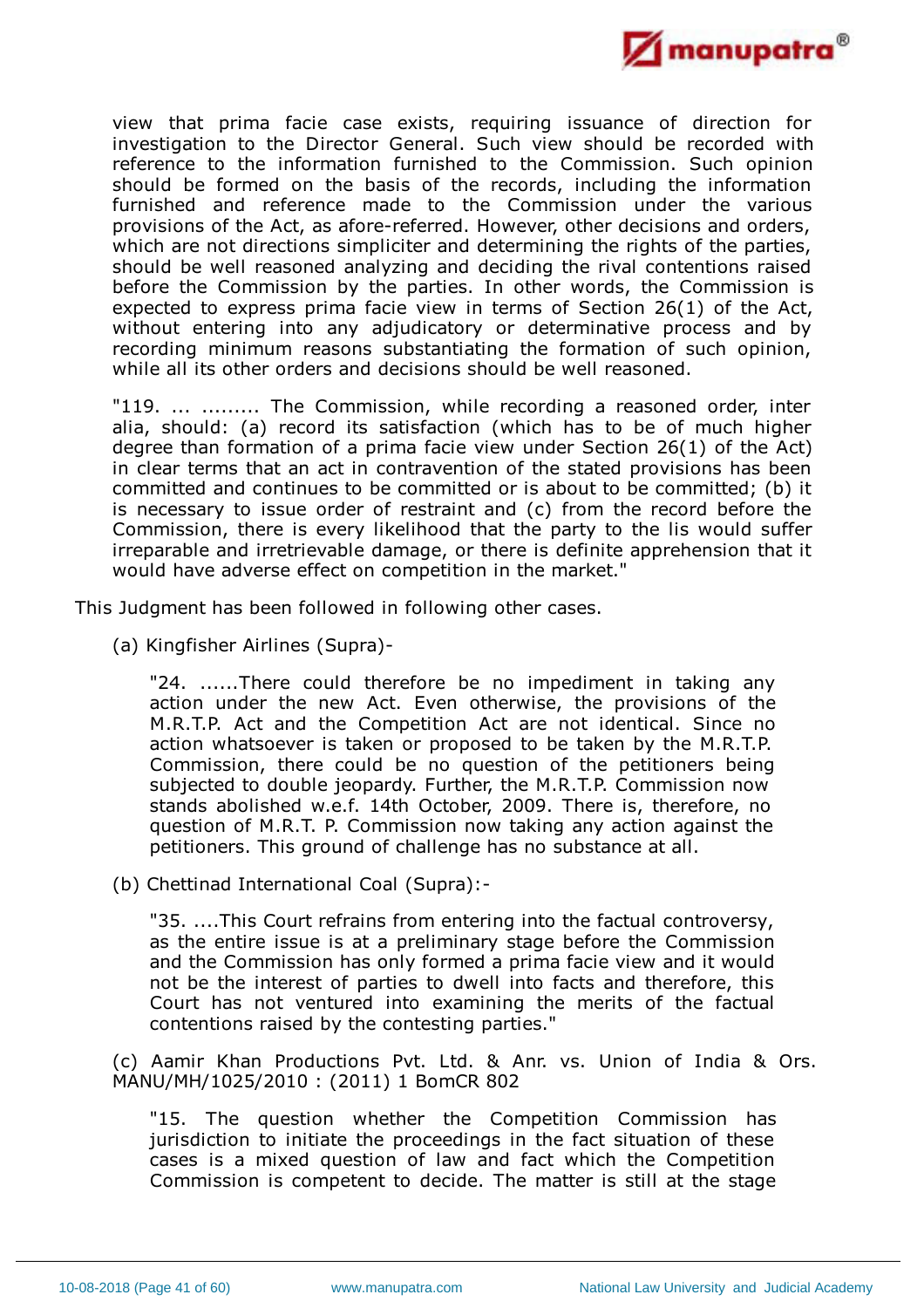

of further inquiry. The Commission is yet to take a decision in the matter. There is no reason to believe that the Competition Commission will not consider all the contentions sought to be raised by the petitioners in these petitions including the contention based on Sub-section (5) of Section 3 of the Competition Act.

**86.** In case in hand, the Commission (majority decision) has given reasons by overlooking the law and the record. The parties and their counsel have participated before the Commission with huge number of documents and charts. This is not a case of "administrative order" only. It is a reasoned order/direction, therefore, Judicial review is permissible.

A case for Judicial Review-

**87.** The Writ Petitions are maintainable also for the following reasons.

(a) Union of India vs. Gunasekaran MANU/SC/1068/2014 : (2015) 2 SCC 610

"12. .......In disciplinary proceedings, the High Court is not and cannot act as a second court of first appeal. The High Court, in exercise of its powers Under Articles 226/227 of the Constitution of India, shall not venture into re-appreciation of the evidence. The High Court can only see whether:

a) the enquiry is held by a competent authority;

b) the enquiry is held according to the procedure prescribed in that behalf;

c) there is violation of the principles of natural justice in conducting the proceedings;

d) the authorities have disabled themselves from reaching a fair conclusion by some considerations extraneous to the evidence and merits of the case;

e) the authorities have allowed themselves to be influenced by irrelevant or extraneous considerations;

f) the conclusion, on the very face of it, is so wholly arbitrary and capricious that no reasonable person could ever have arrived at such conclusion;

g) the disciplinary authority had erroneously failed to admit the admissible and material evidence;

h) the disciplinary authority had erroneously admitted inadmissible evidence which influenced the finding;

i) the finding of fact is based on no evidence.

The case in hand falls within the ambit of above clauses itself. Therefore, a case for judicial review.

**88.** The following Judgments of Supreme Court on interpretation of Competition Act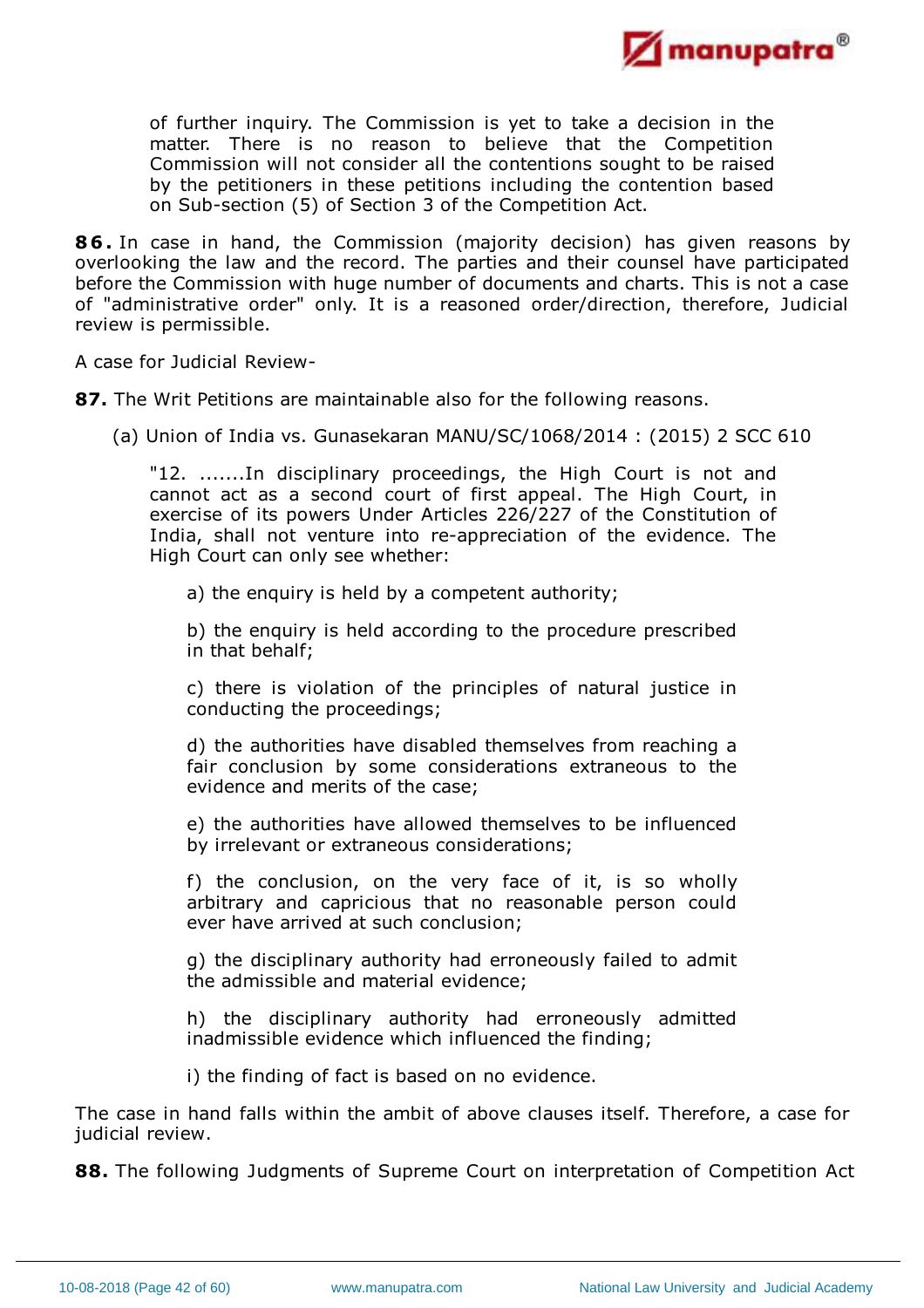

required no discussion as it is settled position of law, but we have to consider the facts and circumstances of the case in hand.

(a) Excel Crop Care Limited (Supra)

"45. ... ......... Even when the CCI forms prima facie opinion on receipt of a complaint which is recorded in the order passed Under Section 26(1) of the Act and directs the DG to conduct the investigation, at the said initial stage, it cannot foresee and predict whether any violation of the Act would be found upon investigation and what would be the nature of the violation revealed through investigation. If the investigation process is to be restricted in the manner projected by the Appellants, it would defeat the very purpose of the Act which is to prevent practices having appreciable adverse effect on the competition. We, therefore, reject this argument of the Appellants as well touching upon the jurisdiction of the DG."

(b) Grasim Industries Limited (Supra)

**16.** It is also stated in the written submissions of the respondents that violations of provisions of Section 3 may also result in violation of Section 4 of the Act as well. In my view, what is material in this regard is as to what was the information which was considered by the Commission, while forming its opinion and not whether such an information constituted violation of the provisions of Section 3 or Section 4 of the Act."

(c) Google Inc. & Ors. Vs. Competition Commission of India and Anr. MANU/DE/1271/2015 : (2015) 150 DRJ 192 (DB)

...

"L) However, a petition under Article 226 of the Constitution of India against an order under Section 26(1) of the Act would lie on the same parameters as prescribed by the Supreme Court in Bhajan Lal (supra) i.e. where treating the allegations in the reference/information/complaint to be correct, still no case of contravention of Section 3(1) or Section 4(1) of the Act would be made out or where the said allegations are absurd and inherently improbable or where there is an express legal bar to the institution and continuance of the investigation or where the information/reference/complaint is manifestly attended with mala fide and has been made/filed with ulterior motive or the like."

**89.** This is a case for judicial review, also in view of the rival contentions so raised by the Senior Counsel for the parties on various controversy as contended. Therefore, we are going further into the depth of the matters, as even contended by the Senior Counsel for the parties.

**90.** Admittedly, no Appeal lies against the order passed under Section 26(1) of the Act, expressing prima facie opinion (SAIL Supra). There is no dispute on the said issue. Therefore, the remedy available to the Petitioners and/or like persons is to invoke Article 226 of the Constitution of India. There is no issue about the maintainability of such Writ Petition against the impugned decision as there is no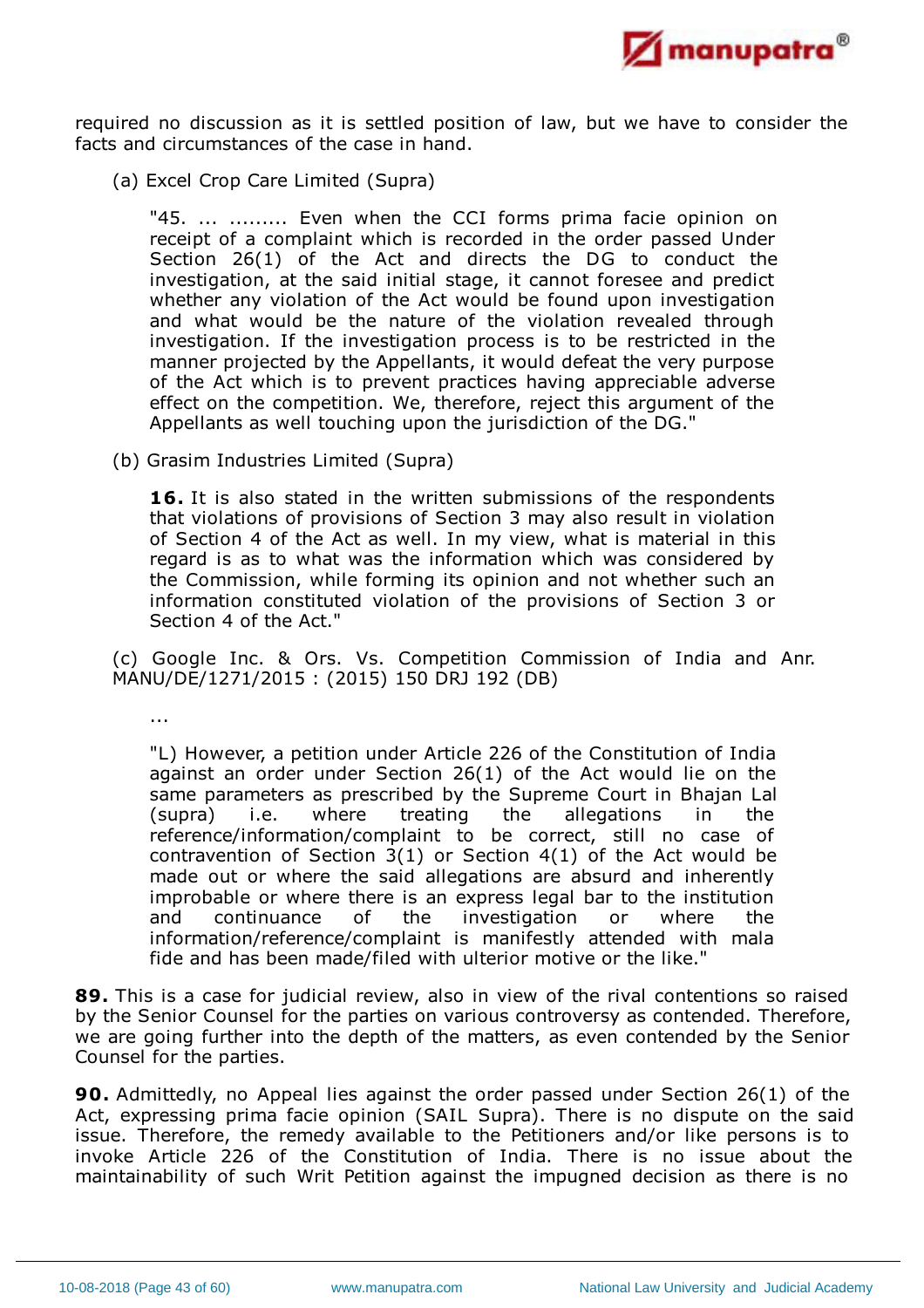

alternate remedy available.

Administrative direction/or reasoned decision by the quasi judicial authority or Executive Authority-

**9 1 .** In the present case for the reasons so recorded by the Commission after considering the compilation of documents, charts, filed by the rival parties, the Commission has called the parties for the conferences by exercising its discretion and permitted the counsel to explain the respective charts/case. Such impugned order cannot be treated and/or termed as "administrative order" and/or direction as observed in SAIL (Supra). The principle and interpretation given by the Supreme Court and other High Courts needs no discussion. But at the same time the High Court, under Article 226 of the Constitution of India and/or even otherwise, is required to consider the rival contentions so raised, based upon the records and the law. It is settled that the validity of administrative order is required to be judged by the reasons mentioned therein, and it cannot be supplemented by the additional reasons, through the affidavit and oral and written submissions, in subsequent proceedings. In T.P. Senkumar, IPS Vs. Union of India & Ors. MANU/SC/0494/2017 : (2017) 6 SCC 801 the Apex Court, though in service matter, has considered the nature of "administrative order", as under:-

**80.** In this context the following passages from M.A. Rasheed Vs. State of Kerala MANU/SC/0051/1974 : (1974) 2 SCC 687, are quite telling on the issue of "satisfaction" of an executive authority:

"8. Where powers are conferred on public authorities to exercise the same when "they are satisfied" or when "it appears to them", or when "in their opinion" a certain state of affairs exists; or when powers enable public authorities to take "such action as they think fit" in relation to a subject matter, the courts will not readily defer to the conclusiveness of an executive authority's opinion as to the existence of a matter of law or fact upon which the validity of the exercise of the power is predicated.

**9 .** Where reasonable conduct is expected the criterion of reasonableness is not subjective, but objective. Lord Atkin in Liversidge Vs. Anderson 1942 AC 206 (HL), said:

"....If there are reasonable grounds, the Judge has no further duty of deciding whether he would have formed the same belief any more than, if there is reasonable evidence to go to a jury, the Judge is concerned with whether he would have come to the same verdict."

The onus of establishing unreasonableness, however, rests upon the person challenging the validity of the a cts.

*10. Administrative decisions in exercise of powers even if conferred in subjective terms are to be made in good faith on relevant consideration. The courts inquire whether a reasonable man could have come to the decision in question without misdirecting himself on the law or the facts in a material respect. The standard of reasonableness to which the administrative body is required to conform may range from the courts' own opinion of what is*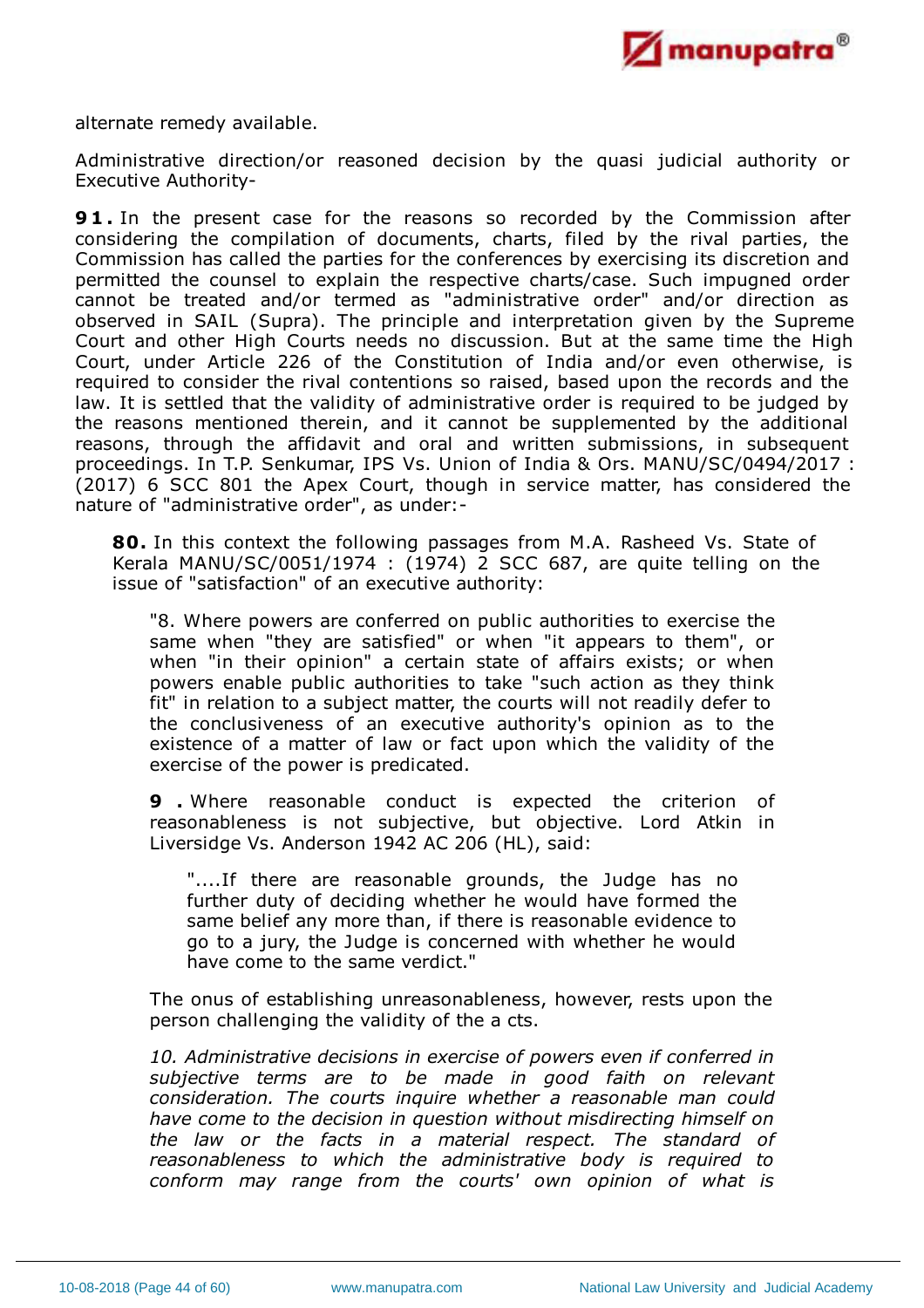

*reasonable to the criterion of what a reasonable body might have decided. The courts will find out whether conditions precedent to the formation of the opinion have a factual basis."*

(Emphasis added)

"85. The law has been well-settled for many years now that when an order is passed in exercise of a statutory power on certain grounds, its validity must be judged by the reasons mentioned in the order. Those reasons cannot be supplemented by other reasons through an affidavit or otherwise. Were this not so, an order otherwise bad in law at the very outset may get validated through additional grounds later brought out in the form of an affidavit.

**8 6 .** In this context it is worth referring to Commissioner of Police v. Gordhandas Bhanji MANU/SC/0002/1951 : AIR 1952 SC 16, in which it was said:-

"9 ...... Public orders, publicly made, in exercise of a statutory authority cannot be construed in the light of explanations subsequently given by the officer making the order of what he meant, or of what was in his mind, or what he intended to do. Public orders made by public authorities are meant to have public effect and are intended to affect the acting and conduct of those to whom they are addressed and must be construed objectively with reference to the language used in the order itself.

This view was affirmed by the Constitution Bench of this Court in Mohinder Singh Gill v. Chief Election Commissioner MANU/SC/0209/1977 : (1978) 1 SCC 405."

"94. The subjective satisfaction of the State Government must be based on some credible material, which this Court might not analyze but which can certainly be looked into. Having looked into the record placed before us we find that there is no material adverse to the interests of the Appellant except an expression of opinion and views formed, as far as he is concerned, as late as on 26-5-2016. This make-believe prima facie satisfaction by itself cannot take out judicial review of administrative action in the garb of subjective satisfaction of the State Government."

**92.** We are convinced for the reasons recorded above and the ones to follow that case is made out by the Petitioners to interfere with the impugned majority decision/orders. The impugned order, in no way, can be said to be purely an administrative order. We are of the view that judicial review, if the case is made out, is permissible even against the orders passed by the Authority like the Commission, specifically in the facts and circumstances of the case. [Mangalam Organics Limited Vs. Union of India. MANU/SC/0492/2017 : (2017) 7 SCC 221]

**93.** The objection so raised by the learned counsel who are supporting the impugned order that the present Writ Petition under Article 226 read with Article 227 of the Constitution of India need not be entertained, as the said decision and the directions are not adjudicatory in nature, but merely the administrative and it not entail any civil consequences, is unacceptable. The prima facie opinion, leading to a direction for investigation does not determine any of the rights of the parties is also untenable. There is no adjudication in respect of any dispute by and between the parties, is also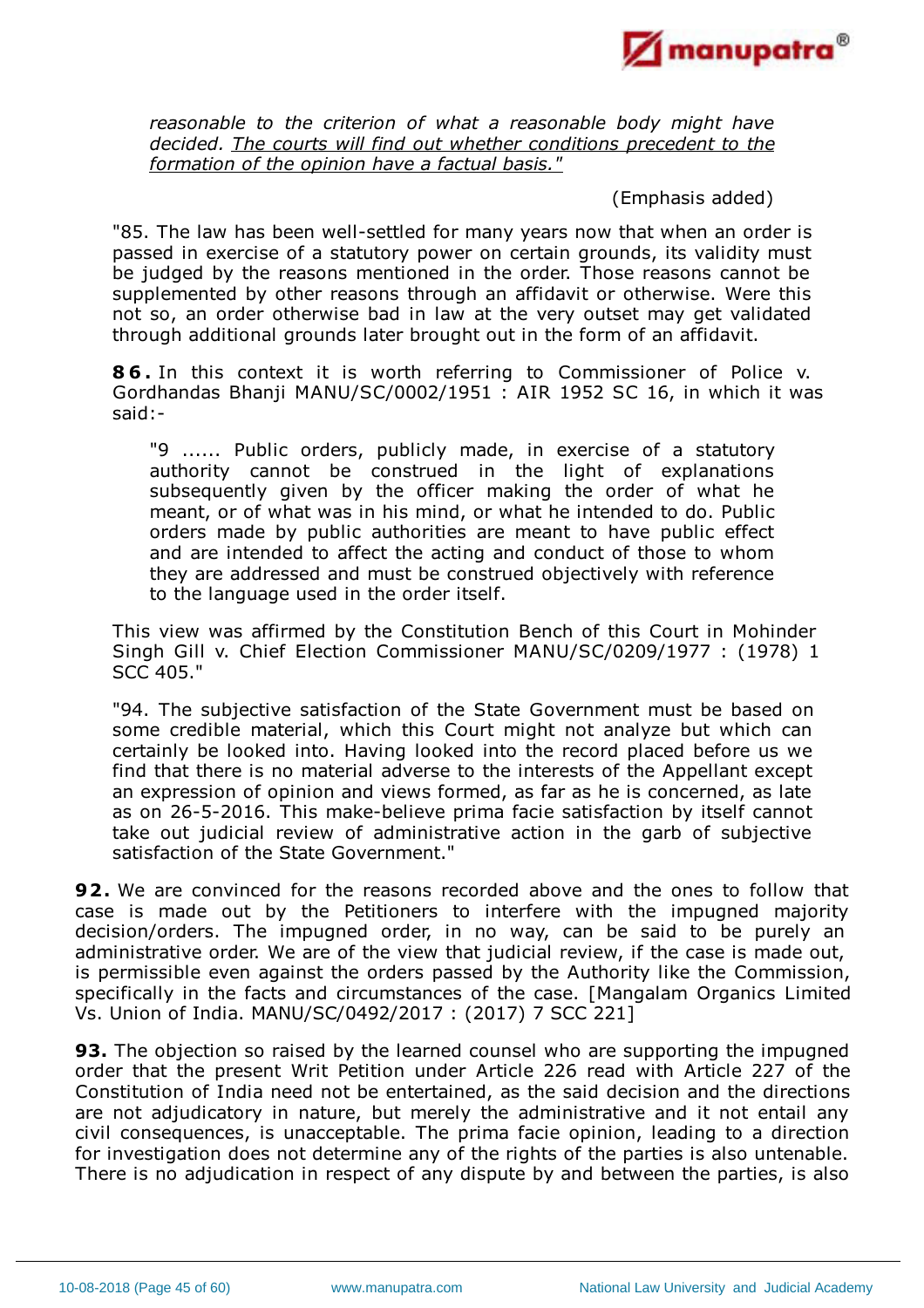

not a correct submission. The Judgments so cited by the CCI and RJIL are required to be considered on the facts and circumstances of the case. The position of law needs no further discussion. The judgments, so cited, are distinguishable on facts and the law for the above reasons itself.

**94.** In view of the same Supreme Court Judgments and reading the provisions of the Act and the regulations, in fact the Commission has collected the detailed information by holding the conferences, calling material details, documents, affidavits and by recording the opinion and referred the matters for further inquiry and investigation to DG. The impugned order/direction so passed cannot be treated as just "administrative order" and/or "not adjudicatory in nature."

**95.** There is no total bar in entertaining such Writ Petition, specifically when the case is made out of great injustice, perversity, illegality, hardship and prejudice to the legal rights of the service providers or the enterprises, apart from non-application of mind to the telecommunication laws. This is specifically keeping in mind the consequences of this opinion, so expressed and the investigation so contemplated followed by the final order of compensation under the Competition Act.

Territorial Jurisdiction-

**9 6 .** The preliminary objection raised that the Petition is not entertainable/maintainable in this High Court of Judicature at Bombay, is also devoid of any merit. There is no issue and/or denial to the facts that the part of cause of action arose in Mumbai and/or the State of Maharashtra. The parties have placed material on record including the affidavits and the averments so made in the Petition, which supports the fact that the part cause of action arose in Maharashtra, including in Mumbai. The relevant averments in this regard of the respective Petitioners, in the Petitions are read and referred by the Senior Counsel.

**9 7 .** The substantial client/consumer base is in State of Maharashtra. The Respondents/service providers Officers' are at Mumbai. The affidavits and averments and the documents so placed on record, show that the various correspondences/the documents have been exchanged by and between the parties, within the jurisdiction of Maharashtra State including Mumbai. Both the parties have substantially argued the matter by referring to the affidavit and the documents/charts, which are necessary to adjudicate the issues so raised. The Senior Counsel appearing for the CCI has not agitated issue about maintainability or entertainability of the Writ Petitions in this Court. We are inclined to hold that the present Writ Petitions, are maintainable and entertainable in this High Court.

**98.** We are inclined to accept the submissions/contentions so raised by the learned senior counsel appearing for the service providers/petitioners. The defence/supporting submissions revolving around the majority decision by the senior counsel appearing for the Respondents (RJIL and CCI) are not acceptable. [Kranti Associates Pvt. Ltd. v. Masood Ahmed Khan & Ors. MANU/SC/0682/2010 : (2010) 9 SCC 497 and Telefonaktiebolaget LM Ericsson ( PUBL) v. Competition Commission of India & Anr MANU/DE/0762/2016 : (2016) 4 Comp LJ 122].

Objections to entertainability of Writ Petitions in light of Section 26(1) of Competition Act-

**9 9 .** Another factor/objection was that these Writ Petitions are not maintainable against such administrative order/direction under Section 26(1) of the Competition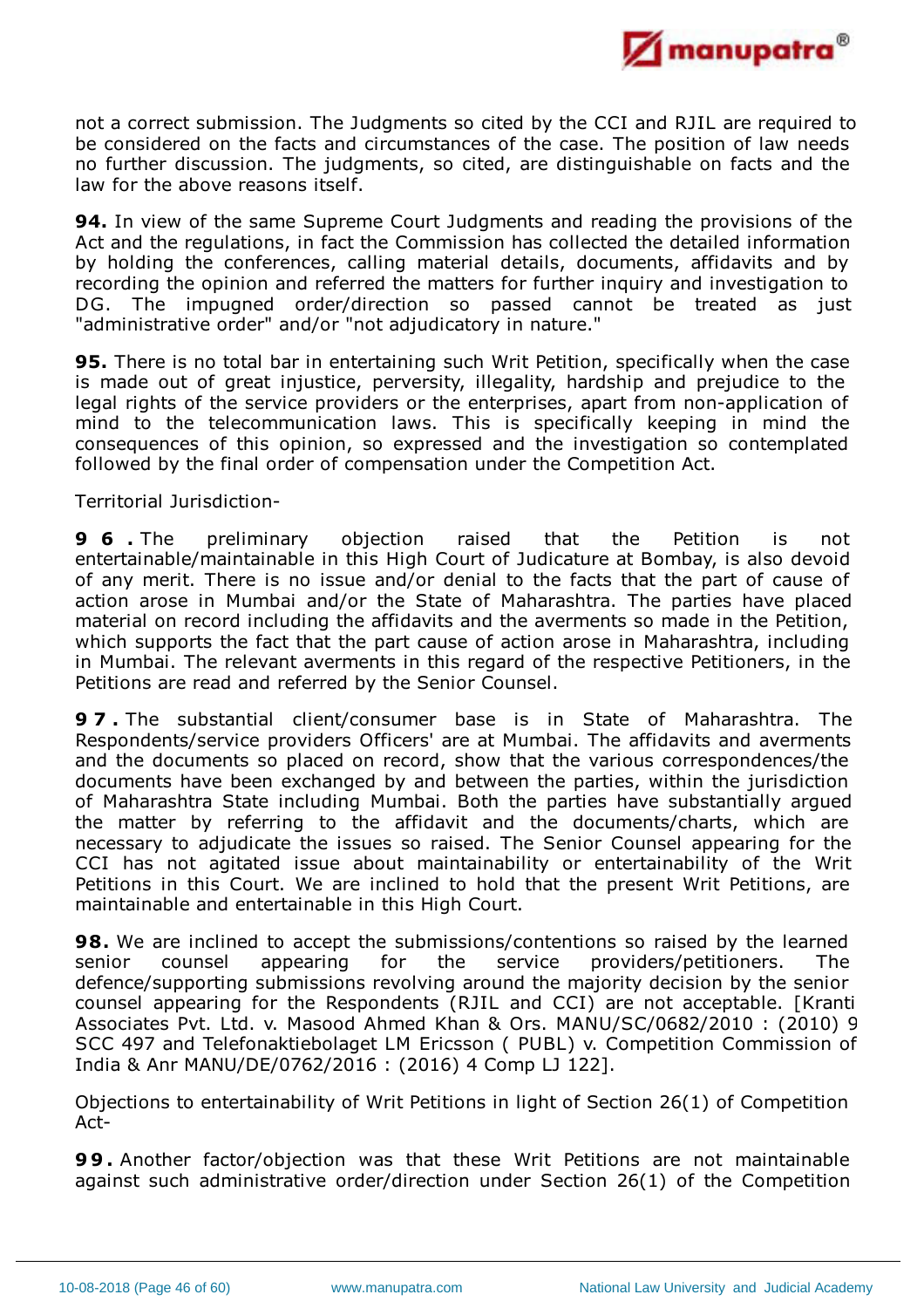

Act is also unacceptable. The Supreme Court Judgment (SAIL supra) and/or others nowhere dealt with this aspect of entertaining and/or maintaining of Writ Petitions against such order.

**100.** The impugned decision is by majority five members. The dissent note is of two members. The reasons are given by the majority members in support of the information/complaint so lodged, by two individual persons, including Reliance Jio. The dissent note, rejecting the information/complaint also reflects various reasons based upon the documents/charts placed on record by the parties. In totality, the Commission members have read and referred the respective documents, material, charts and written submissions and pass the reasoned order, including the reason for dissent. The Petitioners are relying upon the dissent note in support of their contentions, in addition to their oral, as well as, written submissions. The Respondents however, supporting the majority opinion in addition to their rival contention and the supporting documents and/or oral and/or written submissions. Therefore, in the facts and circumstances, the impugned order/even if of impugned majority order and/or minority order, no way can be stated to be administrative order/directions and/or not adjudicatory in nature and without any Civil consequences, as submitted by the counsel appearing for the Respondents Jio and CCI. This impugned majority order, in fact, has decided several issues and elements though stated to be in prima facie nature, ultimately entail into the DG to inquire and investigate with clear adverse consequences, so recorded revolving around the Competition Act, by overlooking the provisions of TRAI Act/Contracts, between parties.

Power and jurisdiction under the TRAI Act and the Competition Act:-

**101.** The information is filed based upon the averments around the various breaches committed by the Petitioners-service providers under the agreement by not providing timely POI, though demanded from time to time, that as stated resulted into failure of calls of Jio/consumers. The stated deliberate "delay", "denial" had resulted into "congestion", as alleged, was with collusive attempt to thwart the launch and/or entry of Respondent-RJIL into the telecom market. This alleged action in concert falls within the ambit of Sections 3 and 4 of the Competition Act. These averments itself make position clear that the parties have entered into the various agreements/contracts, as required under the TRAI Act. Thus, the agreement clauses and its interpretation is necessary for further adjudication of the controversy so raised, as it has direct connection and link with the allegations so made. Therefore, unless these contract conditions are defined clearly, the rights and obligations of the parties by the Authority under the TRAI Act, the Commission, would not be in a position to decide finally the stated tacit or indirect agreements, by the service providers and its association to scuttle the progress and/or launching of RJIL. We have read the impugned decision and referred to the record to ascertain the bundle of the facts which are required to deal with the rival contentions. All these alleged facts and data have direct link and are interwined with the commercial contract clauses between the parties/service providers under the telecommunication laws. The parties are bound to comply with their respective rights and obligations. If there is noncompliance and/or breach of clauses, directly or indirectly, the grievance required to be redressed before the Authority/Tribunal under whose supervision and control such rights and obligations are crystallized. The case of deliberate collusive delay and laches, that resulted into the alleged congestion, certainly falls within the ambit of such binding agreements and it is appropriate that the Competent Authority/Tribunal define their rights and obligations, in the telecom market under the governing laws.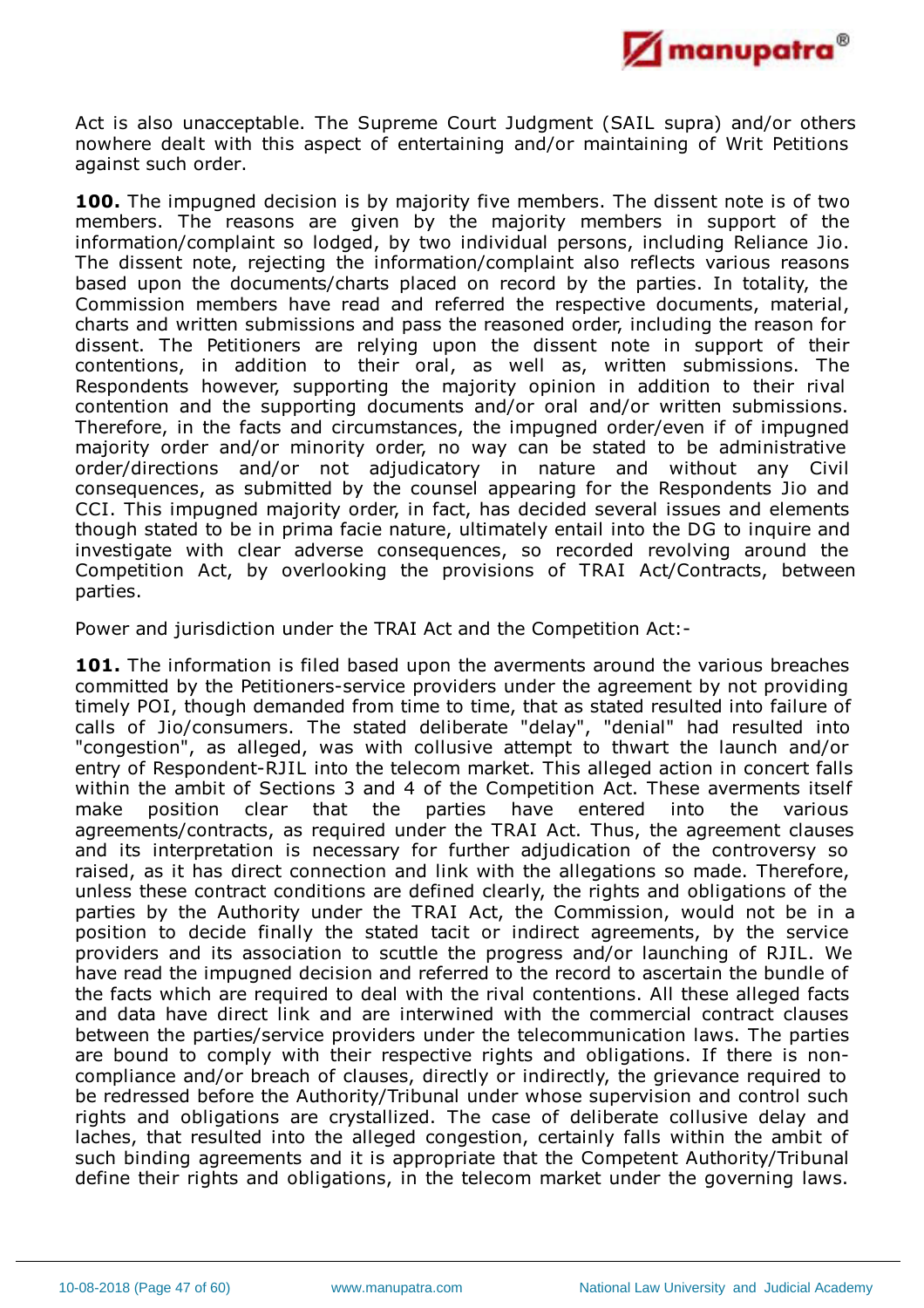

The Commission may initiate inquiry later on, if still the case is made out, but not otherwise. Once the points are settled, the parties may also settle their disputes and the grievances. The elements of commercial settlements are very much available in the matters. No one can be individually blamed for any default or delay.

**102.** In the present case, as noted, there are no such clear terms and obligations provided and/or crystallized at any earlier point of time. No agreement clauses have provided and dealt with the situation where new entrant, being its business strategy, supply or gives free offer/cards to the millions of "potential Consumers" in six months advance, before commercial launching of its project. Its effect on the existing service providers, who have been running their business, based upon the existing policy and the technology, required to be noted by all the concerns. The free supply of cards to the employees and/or to distributors during test period, is understandable situation. If party or person, service providers, having business understanding in the market, willing to provide as and when demanded the IPOs of any numbers, the Court and/or third person will not be in a position to interfere with it. The parties can sit and settle even such disputes at any point of time. But when the controversy is raised, considering the facts and circumstances, the authority/Tribunal and/or the Court is required to decide it in accordance with law of the market. The Association role, in view of uncleared position in the market or vagueness about the rights and obligations, in such situation, is important. We are considering the power and jurisdiction of the respective statutory authorities under the respective Acts.

103. The Competition Act, in view of the scheme so elaborated in earlier paragraphs. empowered the Commission and/or authorities to exercise functions of prohibitive and constructive in nature. It is vested with inquisitorial investigation, regulatory and adjudicatory and as stated some extent advisory jurisdiction. The Competition Act is entertained to ensure fair competition in India by providing trade practice, which causes appreciable facts in the competition, in the market of India. The Authority, under the Competition Act is basically a fact finding Authority and not empowered to decide the question of law and/or any decision contrary to the other laws. The TRAI Act regulates the telecommunication services, adjudicate the disputes and protect the interest of the service providers and the consumers, of the telecom service. The source of TRAI Act, is Entry 31 of the Union list and source of Competition Act is from Entry 21 of the concurrent list of the Constitution of India. The service providers required to enter into and/or execute the similar type of authority, guided agreements/contracts, for providing and/or getting telecom services.

**104.** This is further elaborated by Section 21(A) of the Competition Act itself, which is a provision whereby, in case of doubt and/or for the clarification of any issues, the Commission may refer the matter to the experts/authorities pending the inquiry/investigation. Therefore, the Commission ought to have invoked this provision before initiating the proceedings, but has not been done in the present matter. We are not curtailing the power of the Commission to exercise the jurisdiction over the enterprise or person, that are regulated by other Sectoral authorities/Tribunals. The crux is of usurping the jurisdiction to decide the contractual terms and rights and obligations of service providers, who are governed and regulated by the TRAI Act, specially when the controversy, admittedly is pending before the High Court/The Government/Competent Authority under the TRAI Act. The Commission, in such situation, pending the litigation between the parties could not have proceeded further, even for inquiry and investigation, by expressing "prima facie opinion" under Section 26(1) of the Act, unless the position of governing law and the regulations of the concerned market are clear. Sections 60 to 62 of the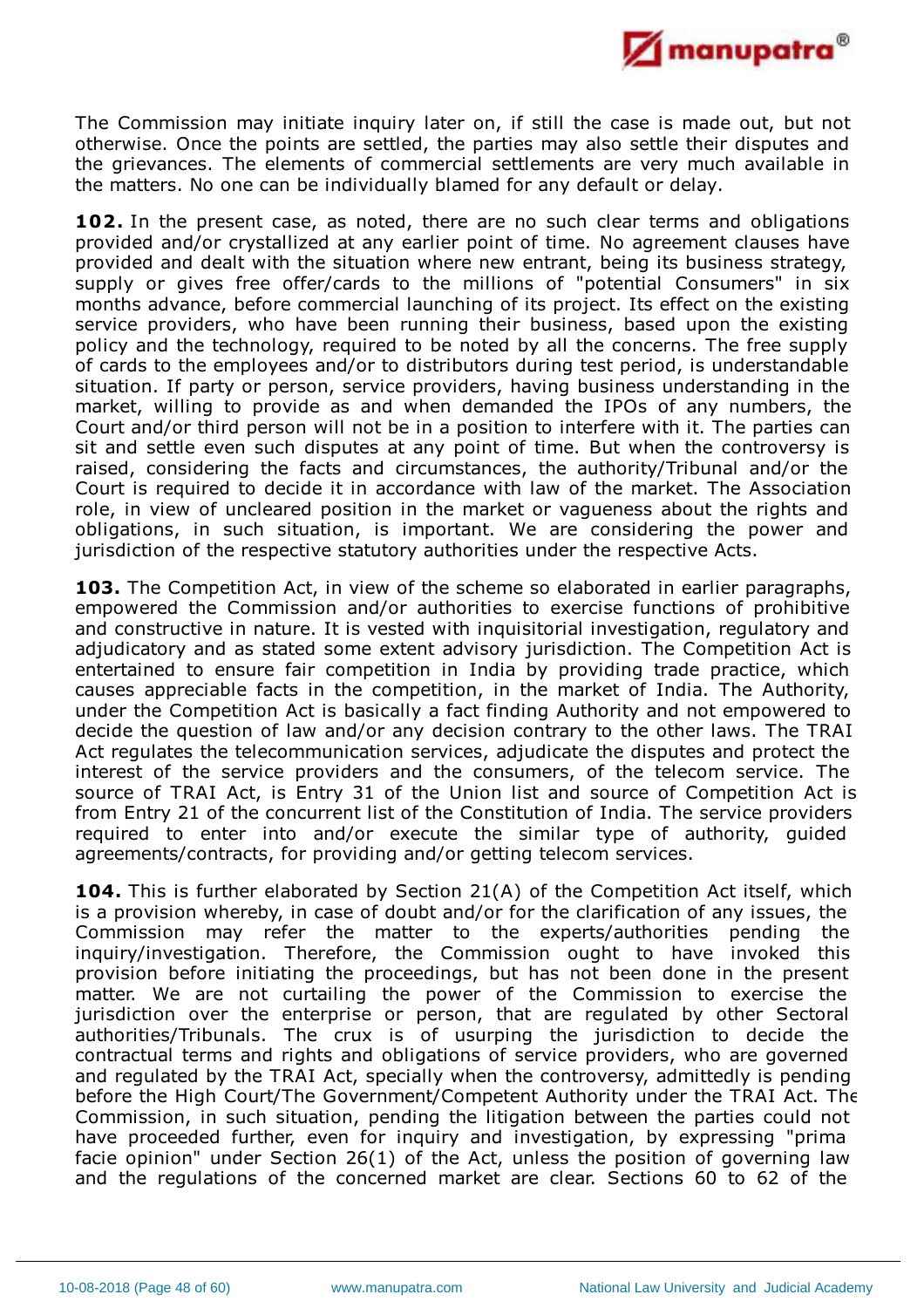

Competition Act, in the facts and circumstances, are of no assistance.

**105.** The Authorities/Tribunals under the TRAI Act, provide for various measures to facilitate the competition and to promote efficiently in the operation in telecommunication services, including aspects of technical compatibility. All are bound by their respective rights and obligations, arising out of the contracts, they enter into under the prescribed contract terms and under the supervision of the authorities under the TRAI Act. Therefore, if any dispute and/or issue and/or any question of interpretation arises in respect of any terms and conditions and/or policy decision and/or of any rights and obligations of the respective service providers, it is the authorities under the TRAI Act, which is specifically empowered to deal and decide the same. The Government and the concerned department, in the interest of development of such market, keeping in mind the technology and need, made it compulsory for every service providers to work and run their respective telecom business in the concern market within the framework of guided principles. The TRAI Act, Section 11(1)(a)(b), empowers to make recommendation on the specified subjects so provided. The same is recommendatory and has no binding effect on the Central Government being executive power/decision. But, this by itself, is no reason for other authorities, like the Commission under the Competition Act, to treat the same, as final and binding. Admittedly, the recommendation is under challenge and the matters are pending in the High Court. The informant, in fact has asked for the specific performance of the contracts. The Commission under the Competition Act provides and permits to check the stated anti-competition, cartelisation and adverse effect on the new project/entry, but under the TRAI Act, also the concerned Authority is empowered and considered to see the market development and to facilitate the competition and prompt efficiency, based upon the existing policy. The interest of all the service providers and consumers, is required to be treated equally, fairly, keeping in mind new technology, the supply and the developing telecom market. The Commission independently without keeping in mind the provisions of the TRAI Act in fact by overlooking it, on presumption and assumption, proceeded and initiated the stated inquiry. The scope and power of the Commission to initiate investigation by giving prima facie opinion, inspite of pendency of the issues and existing provisions of telecommunication laws, therefore, is perverse, illegal and impermissible.

TRAI recommendations treated as final-

**106.** The majority decision reflects the reliance on TRAI recommendation dated 21 October 2016 (the recommendation), which is the subject matter pending in the High Court Writ Petition. Department of Telecommunication (DOT) had, returned the same for further clarification. The recommendations are not binding, unless it is settled and decided by the Competition Authority finally. The observation by the TRAI that "other ITOs have jointly, through their Association, declined the interconnection to RJIL, appears to be ulterior motive to stifle the competition and is anti-consumer", this itself is contested and disputed by the Petitioners/Service Providers, throughout. The reasons of actual congestion at POI required to be dealt with finally by the High Court and/or Authorities under the TRAI Act. The submission that the recommendations are only noted but not relied upon, is unsustainable. The decision of the majority itself reflects that the Commission (majority), has proceeded to initiate the inquiry, as if the law in this regard is settled by the recommendations. The imposition of penalty by the TRAI has also influenced the Commission to pass the impugned order. The service providers have challenge to the recommendation in Writ Petition on various grounds, including the ground of natural justice and non-consideration of detailed letters dated 11 July 2016, in response to the show cause notice, still required final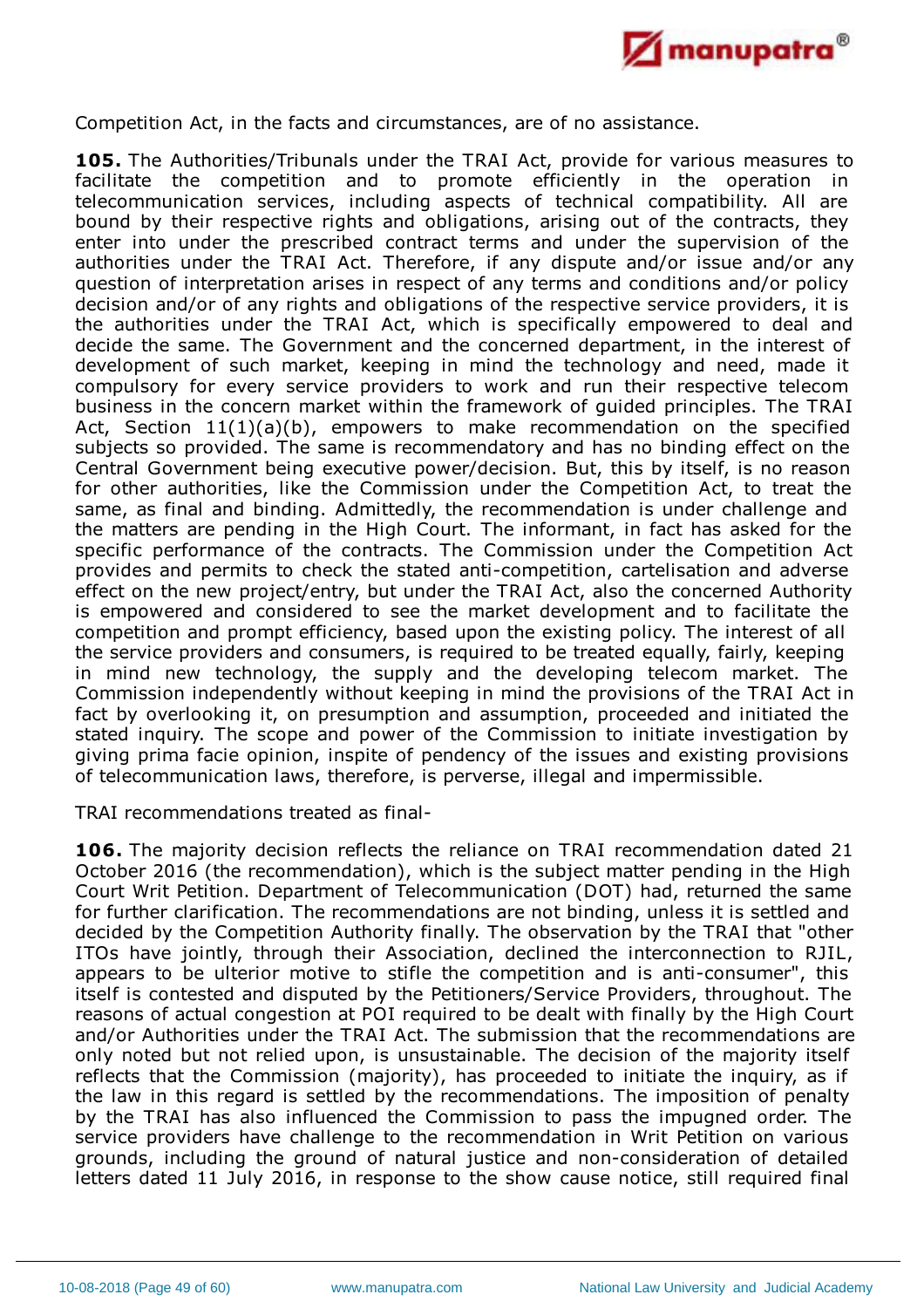

adjudication. The recommendation also could not have been used as a material evidence and/or the settled position of controversy arising out of the agreements. The dissent note expressly observed that the recommendation cannot be relied upon. Though subsequently, the TRAI has reiterated its recommendation, but the DOT- the licensor, has not yet acted upon it. The fact of the pending challenge in the high Court against the order recommendations also is relevant factor in favour of the Petitioners' submission. The submission that the TRAI, in any way, cannot determine the service providers' collusion and cartelisation, is wrong approach, unless the contractual terms of ICAs and respective rights and obligations are finalized. Definitely, the Commission has no jurisdiction to decide it. It is therefore, clear that the majority decision has wrongly relied upon the recommendations and proceeded upon it. The reliance of recommendation was impermissible to initiate the inquiry. In any way, the impugned order/decision cannot be explained by additional reasons and/or by the oral submission, during the course of the arguments. The market complexity because of lack of clarity revolving around these important issues be left for final decision with the High Court or the Authority under the Telecommunication laws.

Free Subscribers and card holders and the Obligations of other Service Providers-

**107.** The majority decision and the submission of RJIL that RJIL's demand for "POI" during the testing phase was legitimate and therefore, augment of POI has to start from 21 June 2016. This was treated as a possible view even in their CCI's submission. This is on the foundation that "obligation to provide POI is only on the date of commencement of launch i.e. 5 September 2016 is prima facie disputed fact that needs to be gone into." This is with emphasis that there is a material to indicate the same. Such disputed issue pertaining to the obligation arising in the test phase and or the commercial phase are required to be determined before any issue pertaining to the anti-competitive activity action and/or initiation of any proceedings. Such controversy cannot be adjudicated by the Competition Authority. The words "test phase" and/or "test users", "subscribers", "test service cards" "employees" and its meaning and purpose are the part of the clauses of various agreements between the parties. The license fees as required to be shared during the test fee with the licensor DOT was not discussed and/or shared. The tariff plan was required to be filed only after commercial launch. No QoS reports available on TRAI's website before announcement of launch which is stated to be statutory requirement as per regulation 10 of PoS. All these aspects were not considered in majority decision. The dissent note however, recorded the issues around the same. The interpretation given by the RJIL to the definition of "subscriber" thereby stating that it includes any legal person or entity, therefore, it falls within the ambit of "subscriber" even during the test phase to include test phase users is not acceptable. At the same stroke, it is further stated by the RJIL that the test users seamlessly de-migrated as RJIL subscribers. On 31 August, 2016, RJIL reported approximately 5.3 million test users to the TMRL Cell. Therefore, this is by treating the test phase user after announcement of service as "subscribers". This justification is not specifically provided and mentioned anywhere in the agreement clauses and/or not even recorded in the majority decision.

**108.** DOT circular dated 29 August 2005 provides that "test service card" can be given to the business partners or employees. The circular clarifies that the test/service cards and cards given to the employees are to be deducted in order to arrive at "subscriber" of the TSP. The test user, therefore, cannot be treated as subscriber. The majority view no way dealt with and decided the said important issue and has not even made any observation, rightly so, for want of jurisdiction in itself.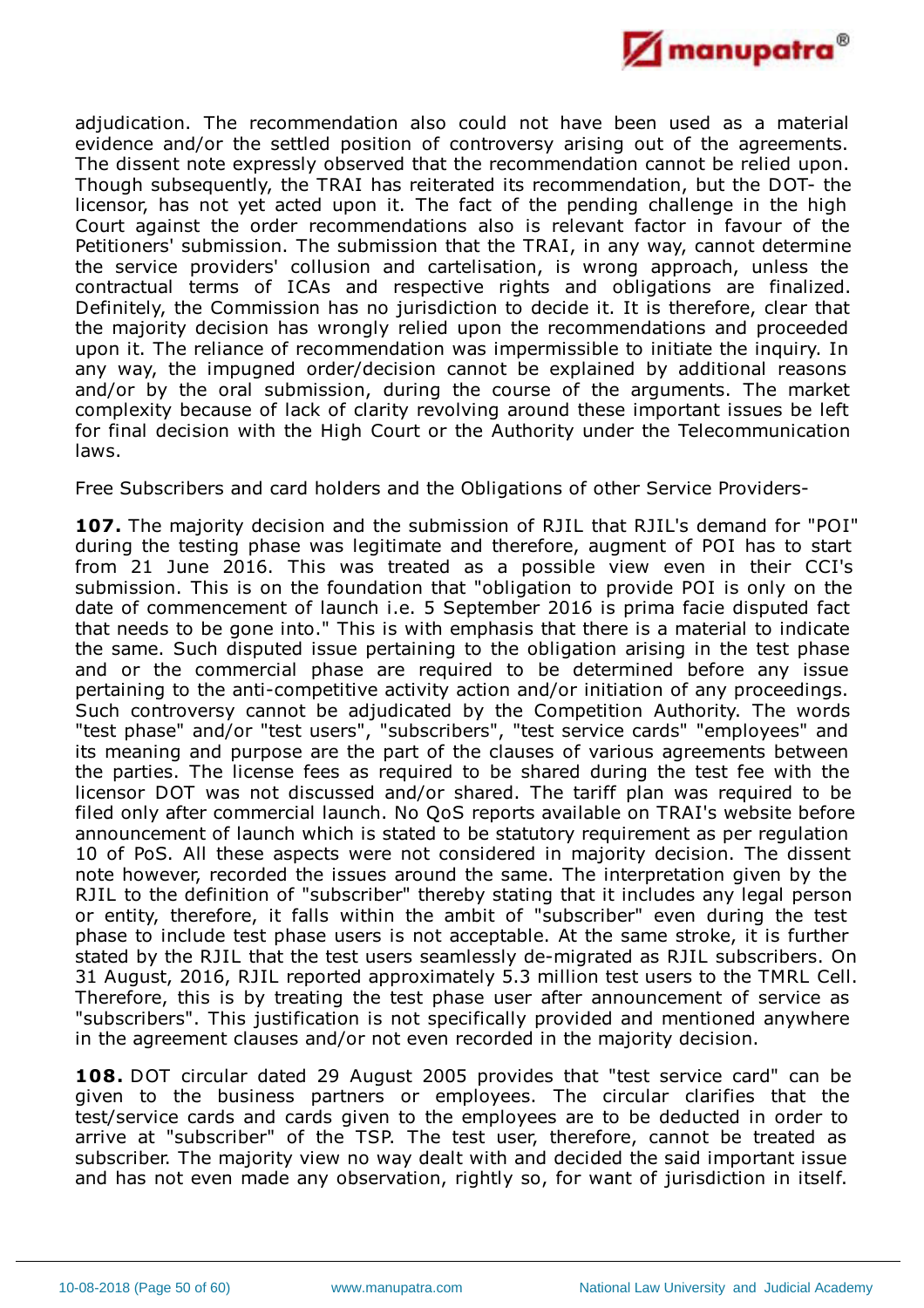

It is clear from the explanation to the said circular that this test/service cards are required to be given free of costs to business partners including the operator to check the quality of service from time to time, so is the position that of the cards given to the employees, on which no revenue is generated. These persons, therefore, are test trial users during this test period and cannot be treated as "subscriber". Whether this circular and/or the clauses revolving around the same covered the case and situation of test phase or period is itself another issue which the Commission even after collecting the information could not have decided. The TRAI, while in penalty recommendation referred to congestion data of post launch from 15 September 2016 to 19 September 2016 and 3 October 2016 onwards. The circular further makes position clear that the utility of the test phase appears to be only to test the network and its quality. It cannot be used and utilized to test the market. The free service, as announced and/or declared by one provider, if has direct communication and or it required to link with the other providers, both the parties are required to act within the framework of agreement, but there is no such agreement and/or clause made out and/or pointed out and certainly not referred in the majority decision. The Commission is required to wait for the decision of the authorities/tribunals based upon the policy and/or circular already declared for the telecom market. The distribution of millions of test cards to the general public though may be a business strategy, but if the issue is raised about its feasibility in the terms of contract and regulation on the date of such action, then there existed a confusion and the clarification as sought by the service providers independently and/or through the Association, in no way can be stated to be action within the purview of Section 3 of the Competition Act.

The charts and the details-

**109.** All the Senior Counsel read their respective charts referring to access to POIs and NLD POIs. The charts of call failure also part of record. More we read these charts and correspondence, more we also felt the importance of the interpretation and the clarifications of this complex issues. We have also noted, after hearing the parties at length and after noting the charts so submitted by the rival parties that even at the end after collecting the information/investigation by the Director General, the Commission for want of specific power and jurisdiction could not have dealt with such telecommunication laws and terms and conditions and interpretations. The Commission could not have proceeded further to pass any final effective and executable order for want of clarification on the issues. The Commission, ought not to have invoked general provisions of law of cartelisation and anti-competitive law, without waiting for final decision of the TRAI recommendations. The submission that the Commission's order and directions are of administrative nature and decides no legal rights and effects, is unacceptable in the facts and circumstances of the case.

**110.** We are not inclined to accept the situation that both the Authorities, under the respective Acts to continue the proceeding and after final decision by the TRAI Authority, the Commission will pass final order under the Competition Act. The Commission ought not to have proceeded with inquiry in view of pendency of the litigation in High Court, arising out of the same terms and conditions and rights and obligations of the service providers from same agreements.

**111.** The collection of information, pending legal issues before the Competent Authority in advance, is impermissible and unjustifiable. It definitely, cause injustice, and affect the rights of reputation, name and fame in the market.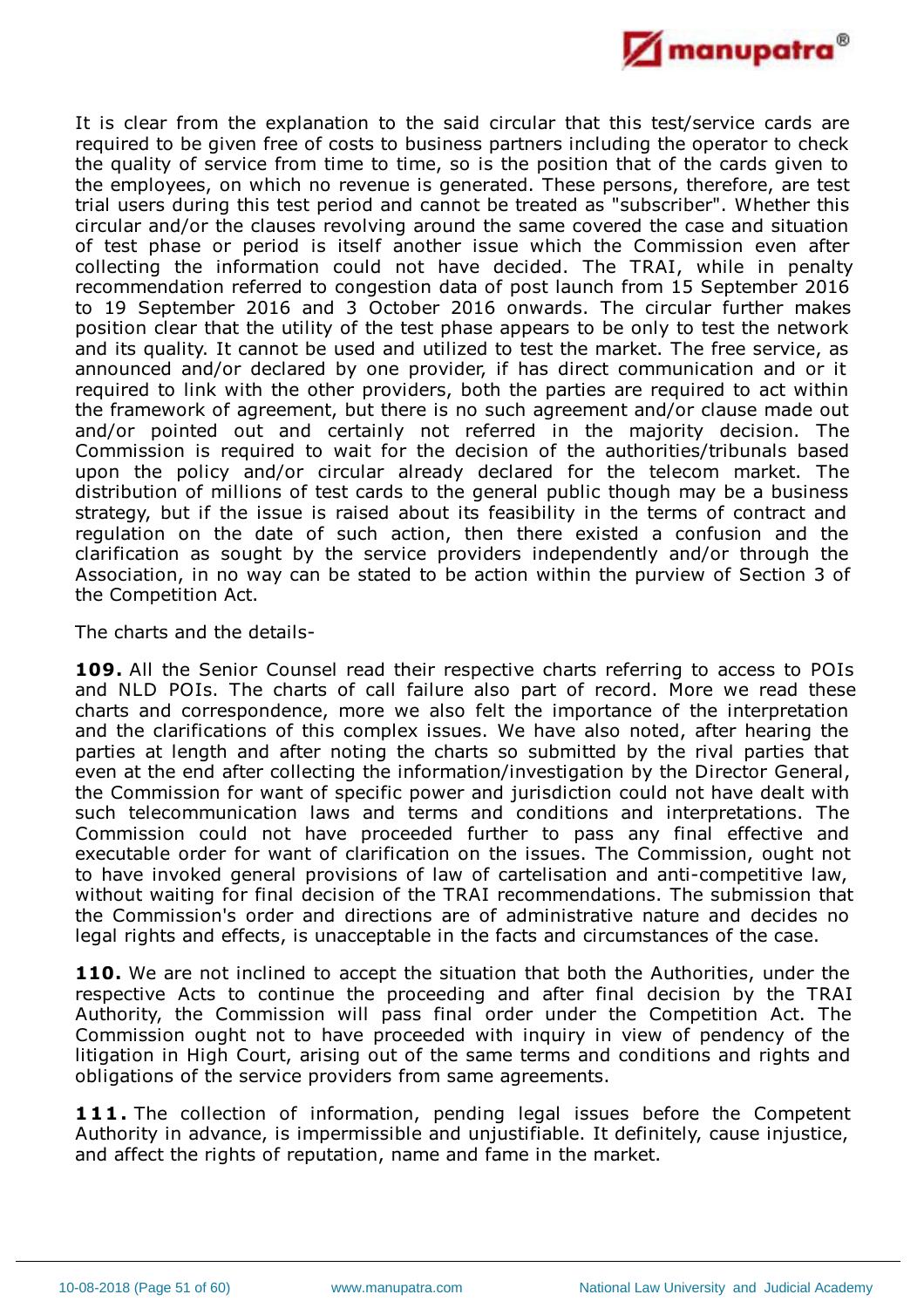

**112.** As scope and challenge is limited, we are not dealing the merits of the matters, arising out of it. But definitely, considering the scope and object of the Competition Act and the power of Authorities, keeping in mind the telecom sector markets, governing law and the government policy. The Judgments so cited by the Respondents/CCIA/RJIL, are distinguishable on the facts and the law itself. No case has decided the situation and the fact like one in hand. There were no such parallel proceedings pending, dealing with the same contract conditions and its interpretation under telecom communication laws, in these Judgments.

**113.** The submission that the CCI has also power of a Civil Court, while conducting any inquiry/investigation and penalty can be levied and/or compensation for cartelisation, that itself is no reason to usurp the jurisdiction to decide the rights and obligations of the parties, arising out of the contracts under the TRAI Act.

Telecommunication regulations are binding-

**114.** Under he TRAI Act, as recorded, there are various regulations, including (i) Telecommunication Interconnection (Port Charges) Regulations, 2001 (TIPCR, 2001) to ensure effective interconnection arrangement between the service providers and to claim the charges. (ii) The TRAI (Levy of Fees and other Charges for Tariff Plans) Regulation, 2002 (TRAI Fees Regulation, 2002) provides and deals with the levy of fees and other charges, as per the rate determination. (iii) The Telecommunication Interconnection Usage Charges Regulation, 2003 (TIUC Regulation 2003) also fixed the terms and conditions of interconnectivity between the service providers and for sharing the revenue between the providers, (iv) Standards of Quality of Service of Basic Telephone Service (Wireline) and Cellular Mobile Telephone Service Regulations, 2009, further set aside the quality of services mechanism. The issue is that the Commission cannot adjudicate and/or decide, in any manner, the breaches of terms and conditions/regulations and interpret any policy decisions and/or even provide any guidelines, in case of doubts and/or confusion in the telecom market. The TRAI, being the Sectoral regulator, has all technical expertized to deal and decide of the issues required for the telecom Sector. The TRAI Act and the Regulations read together is complete code. [Union of India Vs. Tata Teleservices (Maharashtra) Ltd. MANU/SC/3396/2007 : (2007) 7 SCC 517]. We are not observing in any manner that the existence of Commission and its power to curb the abusive and anticompetitive conduct is curtailed. The existence of Commission cannot be stated to be redundant, otiose and nugatory, merely because we are interfering the order so passed, in the circumstances so recorded.

**115.** Section 14 of the TRAI Act, as defined the jurisdiction of Telecom Dispute Settlement and Appellate Tribunal "TDSAT", by excluding the Monopolies and Restrictive Trade Practices Act, 1969 (MRTP Act) Tata Teleservice (Supra), the Consumer Protection Act. There is no issue that under the TRAI Act, as per the provisions of the Competition Act, related orders/actions/compensation cannot be awarded. There is no question of conflict of laws, in view of above position. The Judgment of Telefonakiebolaget LM Ericsson (PUBL) (Supra) para 168 and 175 are of no assistance. Above all, the supporting submissions so read/made by the learned counsel appearing for the Respondents, including CCI, not dealt and decided and/or even touched by the CCI in the impugned majority order. It is settled that the authorities cannot act and/or substitute the reasons, through their submissions and/or affidavit for the first time while defending such orders. The law is settled in this regard.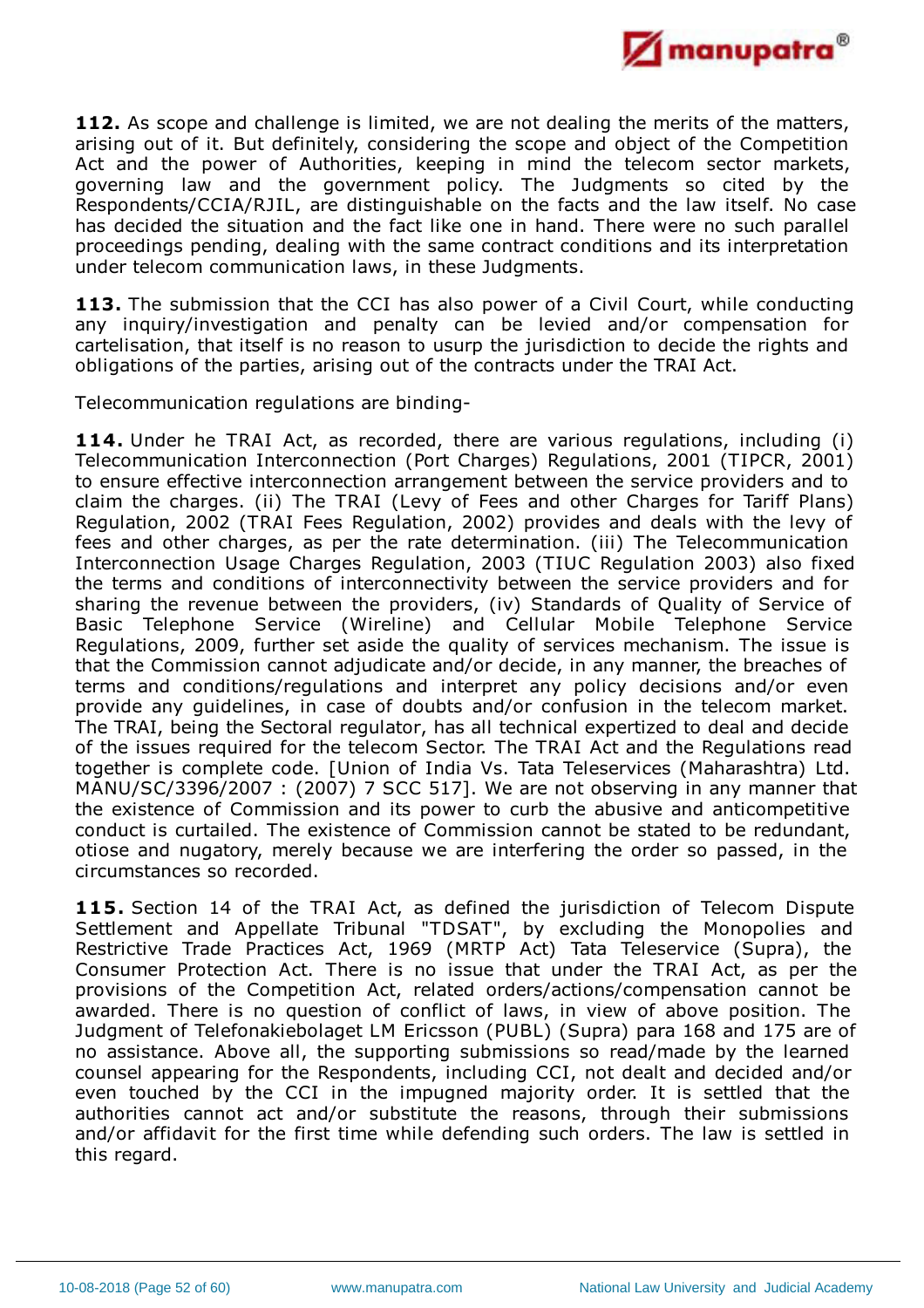

**116.** Once the aspect of jurisdiction goes to the root of the matter, non-challenge of earlier decision in other matters that itself, no way, empower the Commission to have a jurisdiction to deal with the controversy in hand. In the present case, we are not inclined to accept the submission that, to initiate the proceedings, is a mixed question of law and the fact. The Judgments cited by the learned counsel appearing for the CCI and RJIL, even arising out of the Competition Act, are distinct and distinguishable on facts reflected in this Judgment. The Supreme Court Judgment in Aires Rodrigues Vs. Vishwajeet P. Rane & Ors. MANU/SC/0078/2017 are of no assistance, being the matter arising out of the distinguishable Criminal proceedings. Section 8 of the General Clauses Act 1897 is of no assistance. The submission of CCI that there are sufficient material for issuing such directions, is unacceptable. There is no question of prima facie opinion on assumption and/or presumption on a foundation that the governing law of the telecom market is settled on the issues so raised. (1) Aamir Khan Productions Pvt. Ltd. (Supra), Shri Niraj Malhotra Vs. North Delhi Power Limited & Ors. MANU/CO/0026/2011 and Mr. P.K. Krishnan Proprietor, Vinayaka Pharma Vs. Mr. Paul Madavana, Divisional Sales Manager M/s. Alkem Laboratories Limited MANU/CO/0108/2015. All these judgments are revolving around the respective Acts of the concerned market. The Acts involved are the Copyright Act, 1956 Aamir Khan Productions Pvt. Ltd. (Supra), The Patents Act, 1970 Telefonaktiebolaget LM Ericsson (PUBL) (Supra), The Electricity Regulatory Commission, Shri Niraj Malhotra (Supra) and The Drugs (Prices Control) Regulation, Mr. P.K. Krishnan Proprietor, Vinayaka Pharma (Supra). All these Acts governed their respective area but not regulated by statutory authority like under the telecommunication laws. The Commission has jurisdiction if any, once the position of law and the terms and conditions between the parties are clear and settled by the telecommunication Authority and the High Court and not otherwise. "The underlying principle is that by erroneously assuming existence of such jurisdictional fact, no Authority can confer upon its jurisdiction which it otherwise does not possess." (A run Kumar Vs. Union of India MANU/SC/3995/2006 : (2007) 1 SCC 732)

**117.** The contesting Respondents, in any way, unable to take note of the position of the law at relevant time, cannot be permitted to give any clarification and/or explanation and/or justification for the first time in the High Court by placing on record the explanation through the charts, data and material and the Affidavits. The law is settled in this regard (T.P. Senkumar, IPS (Supra). We are dealing with, as contended, the majority decision. There was no specific challenge raised by the Respondents to the decision given by the minority members of the Commission. The other Respondents, therefore, cannot be permitted to challenge in argument, for the first time, the minority decision. The majority decision for the reasons so recorded in the Judgment, is without jurisdiction. The majority decision/action/order is liable to be quashed and set aside, being perverse. [Atlas Cycle Haryana Limited (Supra)]. The Supreme Court has reiterated the position that a finding, by overlooking the material on record would amounts to perversity and in Writ jurisdiction it can be interfered with. [Achutananda Baidya (Supra)].

**118.** The Co-operation and co-ordination if volunteered by one provider to other, irrespective of such demand, and if both the parties act accordingly with adjustment and settlement, there is no issue which is required to be considered by the Authorities under both the Acts. However, when the issues are raised and created because of a new practice and in absence of precedent, it required to be settled by the competent Court/Tribunal under the market governing laws.

**119.** Admittedly, the concern Respondent launched with 2.2 million subscribers,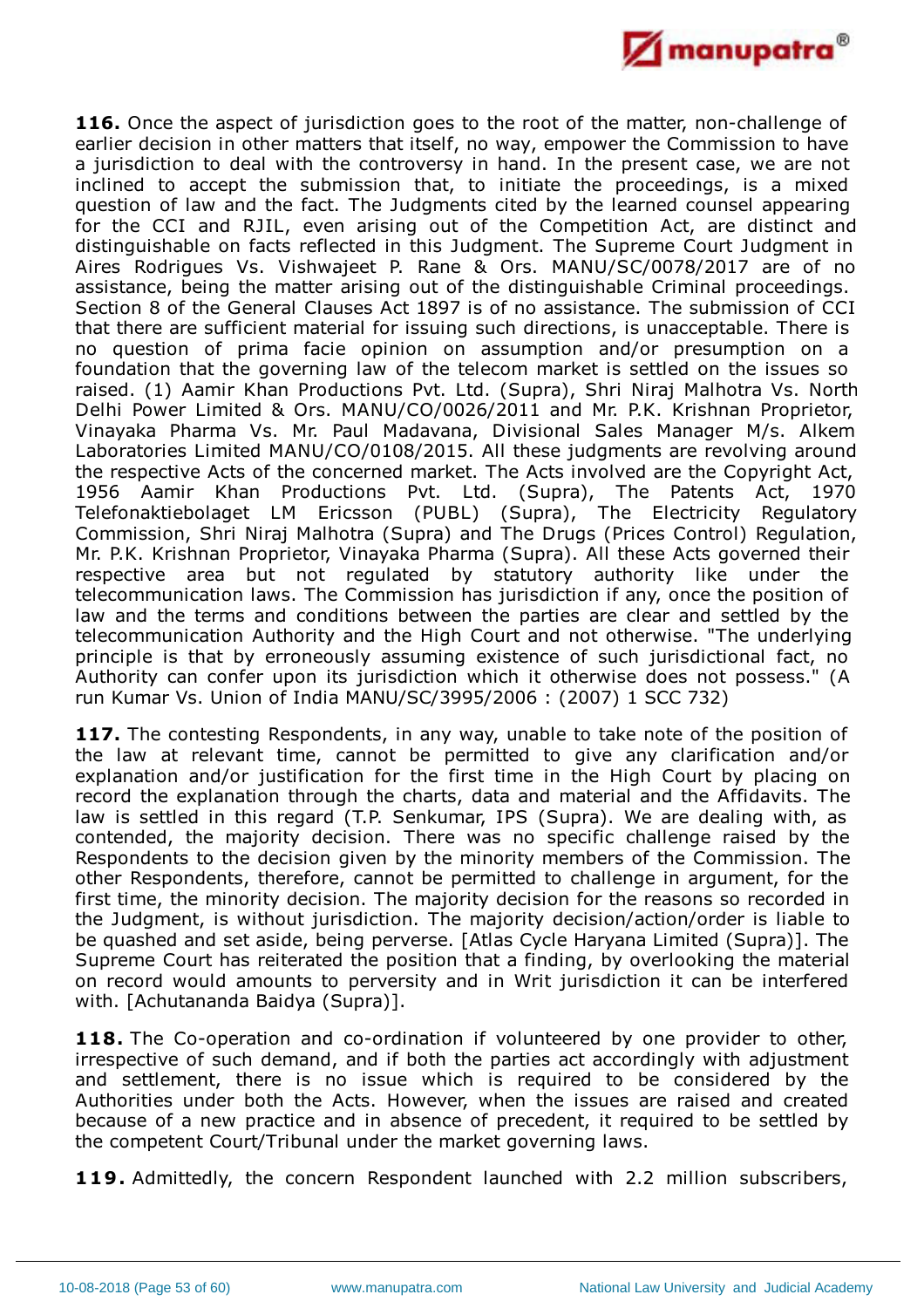

which was unprecedented, specifically because it offers free services, as a business strategy. Everything is required a pre-contract, pre-notice, specific preagreements/clauses and reasonable phase-wise demand in the existing telecom market. The conduct of Respondents was noted in the dissent note, but not in majority decision. Having once offered free services, and even if there are call failures that itself ought not to have been reason to hold that it was only due to deficiency of POIs. The various issues of informants, network and/or operationalization of POIs, non-utilization of POIs and various other technical factors apart from match and/or mismatch of new technology with the existing technology may be the relevant factors. All these aspects unless settled and decided by the Competent Authority/Tribunal under the TRAI Act, the prima facie majority decision is unsustainable and unacceptable even for issuance of any direction. We are reiterating that all these disputes where there is delay and denial in providing reasonable POIs; whether there is an obligation to provide one way POI instead of two 2 way POIs; whether there is breach of such obligations; whether the test phase extends only to business partners or employees; whether cards could be supplied for testing quality of network and not for testing the market and; whether this amounts to creation of subscriber base,- all these are issues to be decided by the authorities and tribunals (TDSTD) and not by the High Court and definitely not by the Commission under the Competition Act.

Role of Association (COAI)- "Every majority decision is not cartelisation"-

**120.** The TRAI's recommendation and observations against the role of COAI, in the facts and circumstances, for above reasons itself are untenable and unsustainable. Every majority decision by the Association and/or its members, cannot be termed and/or stated to be "cartelisation". Heavy reliance was placed by the Commission on letters of COAI which forming its prima facie opinion. The representation made by the COAI to the DOT and the TRAI, referred to the issue about RJIL's conduct of providing full-fledged services to more than 1.5 million subscribers on its network and that the traffic between the RJIL and other service providers was one sided due to its free services. The Reliance's free services/offer during the test phase period in huge number, was the issue in the telecom market, since it was unprecedented. The commercial innovation of one service provider, based upon the new technology is always welcome, but, it is also depend upon the others' connectivity and/or interconnection and the concerned authorities are required to deal and facilitate the solution for all. There was admittedly no agreed specific clause and/or provisions and/or agreement entered into by and between the service providers, in question. The confused/gray area is required to be dealt with and handled by such Association, in representative capacity. Therefore, any representation made in this background commenting upon huge "Free Service/cards" not only to the employees and/or close relatives, but to the millions new potential consumers in test phase period, who were not prescribed "Subscribers" cannot be treated as an attempt to thwart the progress of new Entrant. The co-ordination and co-operation and the guidance are needed, as it has direct bearing on the interconnection and/or interlinked with other existing service providers as a part of commerce. It cannot be said to be one sided and unilateral decision. The representations made to the Government or regulatory Authorities, cannot be stated to be with intention to thwart the entry of RJIL. The whole purpose and object of the Association, is always in the interest of the members and the market development. Any members' representation for clarification for want of specific clause, just cannot be overlooked, if it directly or indirectly affect the other members. The concerned statutory authorities, based upon the existing policies, even otherwise, are required to deal with the same, keeping in mind the new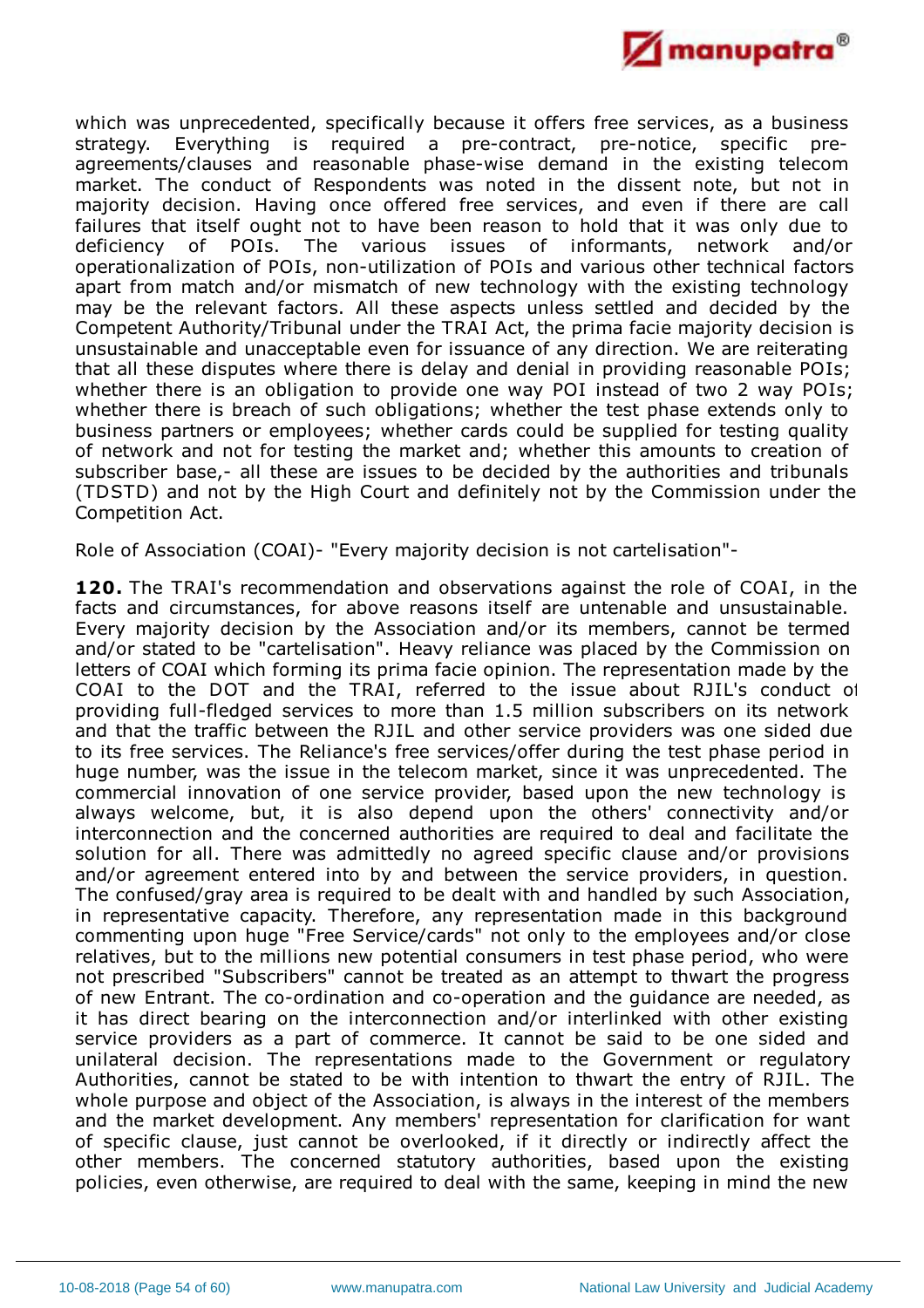

technology based project and old technology of existing service providers and the basic implementable effective service. The Competition Act, nowhere debar and/or prevent such Association from acting in the interest of the members and the concerned telecom market within the framework of their law. The Judgment, so sited by the Respondents in the case of Competition Commission of India Vs. Coordination Committee of Artistes and Technicians of West Bengal Film and Television & Ors. MANU/SC/0262/2017 : (2017) 5 SCC 17 is distinguishable on the facts. In the present case, the representation was to the statutory Authority, as there was apparent doubt and confusion in the market and as those authorities are controlling and supervising the telecom market in every aspects. The judgments cited by the learned counsel appearing for the CCI, as well as, RJIL in this regard, are distinguishable on the facts and circumstances of the case itself. The concepts of "Judgment in rem" and/or "in personam" itself means serious consideration of the subject by the competent Authority within the framework of the respected laws and the proved facts. There is no case of inconsistency or conflict between two Acts. The provision of Competition Act is additional and not in derogation of any law.

**121.** We have gone through the CCIA's letters and communications and its contents. It nowhere can be read to mean that the intention was to thwart the progress of the RJIL. No case is made out that the action of the Association was aimed at boycotting the new entrant, or such conduct could be presumed to be anti-competitive. The judgments cited by the RJIL, are of no assistance to accept the case of collusion and/or conspiracy. The failure to provide "unreasonable demands" and/or the "reasonable demands", for want of conditions in the respective licenses (Unified licenses) and the clarification sought, in no way, can be stated to be with intent to stifle the launching by RJIL. Some Petitioners/service providers have shown the charts to demonstrate that from time to time they had supplied the sufficient POIs, keeping in mind the terms of the contract to provide "reasonable POIs on demand".

**122.** The unreasonable demand, if objected and clarification sought from the Department/Government through the Association, in no way can be stated to be in breach of any provisions. RJIL information itself has shown there existed doubt and the issue revolving around the respective rights and obligations of the parties inter se. The recommendation was based upon the complaint/representation. Strikingly, as recorded and conceded that on 31 August 2016, RJIL has "nil subscribers". Nothing is pointed out either in form of any practice, obligation and/or circulars and/or regulations, to provide such huge demand of POIs, in the "test phase". The issuance of consultation paper by TRAI on this controversy of POIs during the test phase, supports the case of the Petitioners/providers. The splitting of E1's on the foundation of the recommendation that there is an embargo on the splitting the trunk groups under the interconnection agreement for a period of two years, is again an issue. As there is no specific bar under the interconnection agreement that restricts the parties from splitting the trunk groups even before the expiry of such period. Therefore, for the traffic management, is to be based on the custom and practice and not on the basis of averments made by one party. Merely because the telecom service providers adopted the similar approach to split the trunk groups, that cannot be stated to be a collusive approach and/or treated as an anti competitive agreement. At the appropriate stage, even RJIL has not recorded any objection on the provisions of one way E1S, as reflected from the letters submitted by the RJIL. The dissent note, even recorded that "....it appears it was not any concerted action of the ITOs but the situation created by RJIL itself which seems to have led to huge congestion on its network....". The percentage of satisfaction of the demand so set out in the RJIL information, just cannot be relied in the above background. The Commission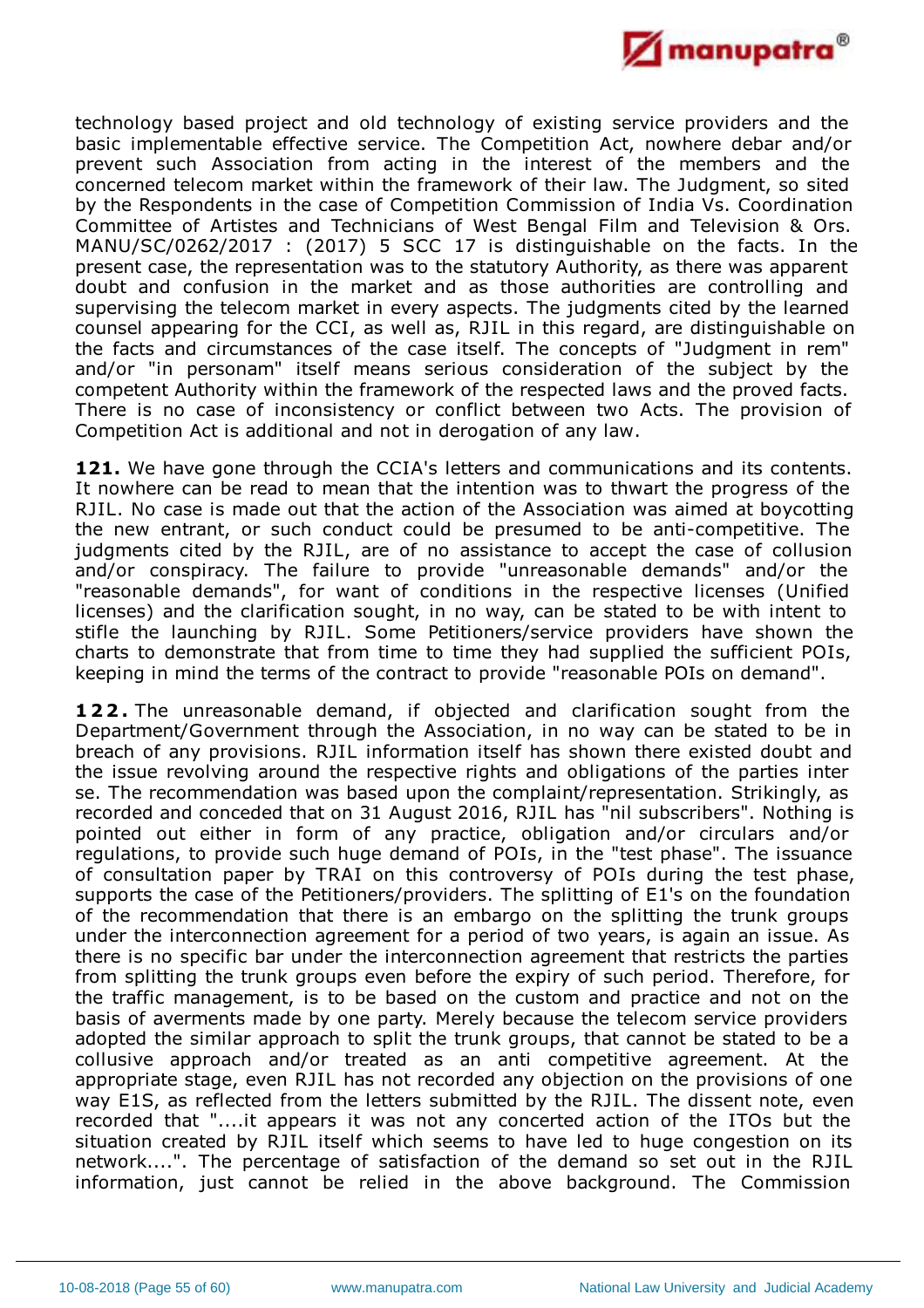

(majority) decision, based upon the media report and allegations of RJIL by overlooking the above position cannot fall within the ambit of requisite ingredients of Section 3 of the Act.

No case of tacit agreement or joint decision and/or attempt to hamper the RJIL commercial launching.-

**123.** There is no material, except the correspondence so referred against the COAI. There is no other evidence or material to justify that all the Petitioners/service providers, excluding the Respondents and other two, formed any internal and discrete Association directly or indirectly attempting to thwart the progress of the RJIL. Every parallel conduct will be regarded and/or presumed to be action in concert and/or in collusion, specially in a oligopolistic market. The RJIL conduct and free services, as stated to be a business strategy, was an issue concerning the telecom market itself and therefore, the steps and the representations so made by COAI, in no way can be concluded as a "cartelisation". The Respondent's reproach of interdiction in the stated supply by the Petitioners and its Association is unjust, unreasonable and unsustainable and also premature.

"Cartelisation"

**124.** The concept of "cartelisation" is not new in any national or international, and/or commercial transaction and the market. The concept of "cartel" and "agreement" are defined under the Competition Act. There is no direct and/or written agreement on record to justify such impugned agreement/cartel. The Authorities are required to consider the facts and circumstances and such allegations, based upon the supporting material and the documents. The Apex Court in Competition Commission of India Vs. Coordination Committee of Artistes and Technicians of West Bengal Film and Television & Ors.(Supra) has considered the aspects of stated cartelisation, though based upon the facts and circumstances of the given case. All in all, the Authorities are required to consider the facts and circumstances of the case and the stated agreements by and between the parties. The individual member and/or majority members and/or through Association attempted to control and/or thwart the progress of new entry is again a matter of evidence. Every majority decision of any Association cannot be treated and/or declared as cartelisation. The presumption of cartelisation and/or action in concert cannot be, opined, by overlooking the governing laws, regulations of the respective market. (Union of India Vs. Hindustan Development Corporation MANU/SC/0219/1994 : (1993) 3 SCC 499).

**125.** The role of the COAI, of making representations, even for some members but, in view of the uncleared position of the market, cannot be termed as stated "cartelisation". It cannot be treated/read to mean the deliberate, collusive action, only to thwart and/or to scuttle the new entry. The whole action of COIA is bonafide within their power and the authority, in the interest of telecom market and the consumers. The findings, based upon these action of COIA that it breaches the provisions or falls within the ambit of Section 3(2) of the Competition Act, is unjust and untenable.

Show cause notices issued by DG-

**126.** For the reasons so recorded above, the issuance of notice and asking for various details by the DG, not only for the elements under Section 3, but the stated contravention itself is impermissible and contrary to the scheme of the Competition Act. The impugned majority order itself is unjust, without jurisdiction therefore, such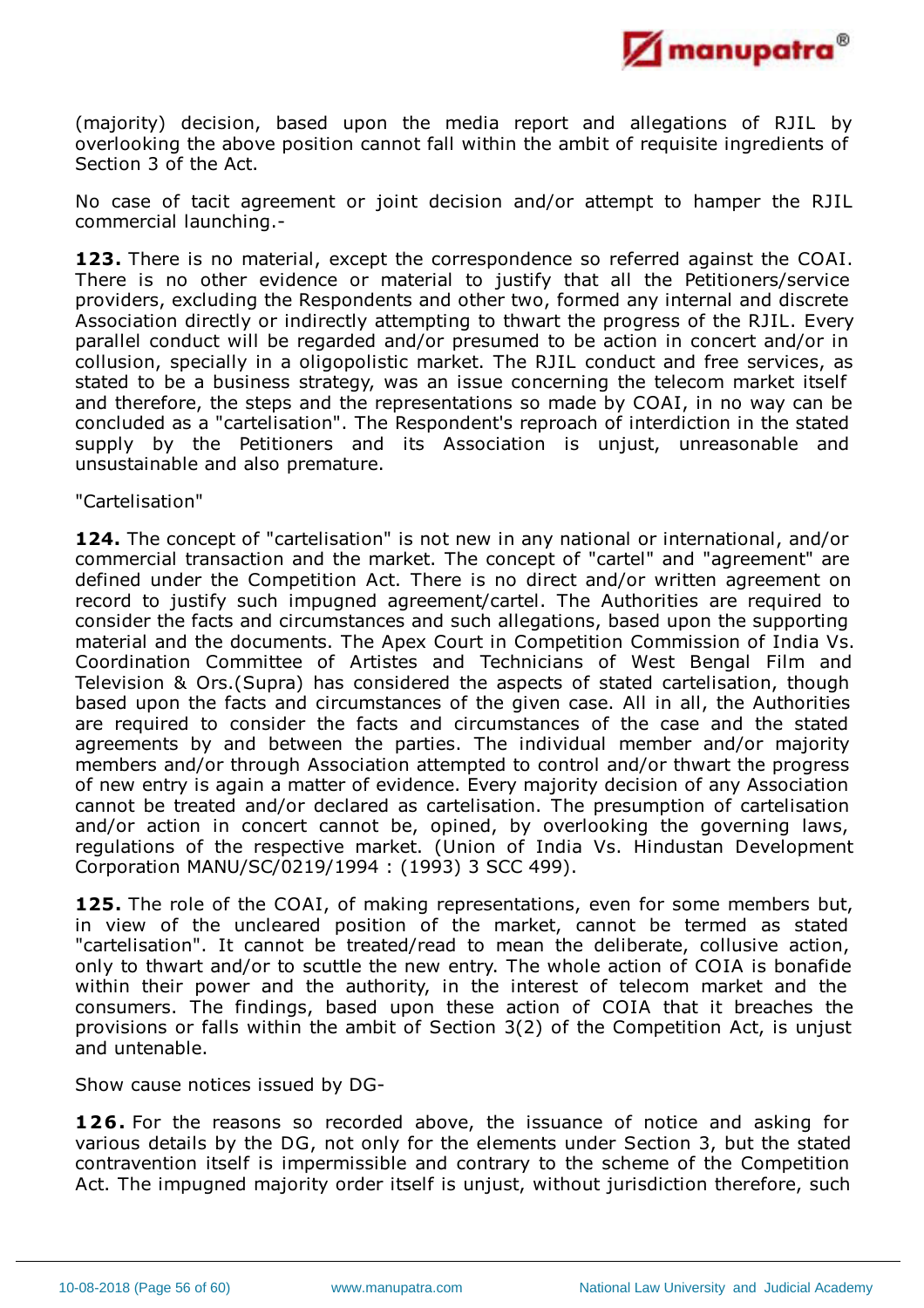

inquiry and investigation and the show cause notices issued by the DG are also unsustainable. As the investigation will definitely cause irreparable and immense damage to the Petitioner's name and fame and reputation, specifically when they are in the market for long time and having huge area wise customers base. Service providers business depends upon its credibility in the national and international market, including the global lenders, investors, suppliers and the partners. Such investigation/inquiry, at the instance of the rival competitor, will affect their business and reputation. The Supreme Court in Rohtas (Supra) has recorded, "the adverse effect of investigation on the companies". The Apex Court in Sri Ramdas Motor Transport Ltd. & Ors. Vs. Tadi Adhinarayana Reddy & Ors. MANU/SC/1193/1997 : AIR 1997 SC 2187 has recorded that unless proper grounds exist for investigation, such investigation will not be undertaken. The Bombay High Court in Parmeshwar Das Agarwal and Ors. Vs. The Additional Director (Investigation) Serious Fraud Investigation Office, Ministry of Corporate Affairs and Ors. MANU/MH/2038/2016 : [2016] 199 Comp. Cas 353 Bom., has observed that, if there is lack of requisite material to arrive at the requisite opinion and record the necessary satisfaction, then, in exercise of such powers is subject to the judicial review.

**127.** Therefore, taking overall view of the matter, we are also of the view that the rights and obligations to provide POIs arise under the terms of the license, granted by the DOT and the terms of supply are governed by the interconnection agreements entered into by service providers with each other. It is relevant to note that the consultation paper of TRAI on these issues, further reiterates the fact of confusion and the controversy so agitated by the service providers and the COAI. Such grievances are genuine and bonafide. Therefore, no case is made out of any cartelisation by and through the COAI.

The Parties material and/or suppression of material facts and/or incorrect information.

**128.** We have gone through the material placed on record. The controversy regarding denial/delay of POIs and/or correctness and/or suppression of facts and/or information and/or non-consideration of material information in the majority decision on merits, though we have heard substantially, as submitted by the parties to consider the bundle of facts, as necessary to decide the case in hand, but considering the reasons we are mainly dealing with the jurisdictional aspects of the matter. Therefore, we are not recording any further reasons on the rival contentions of the parties on the merits of the same, keeping in mind the scope and jurisdiction of this Court under Article 226 of the Constitution when it comes to deciding the disputed questions of fact and since we do not intend to substitute the decision by our own. We are inclined to accept the basic submission of jurisdiction and power of Commission and of the TRAI authorities as submitted by the senior counsel appearing for the Petitioners. We are not accepting the submissions, counter submissions/defences of the senior counsel appearing for the RJIL and the Commission, on the aspects of respective powers and jurisdiction under the Acts. Therefore, for the reason so recorded above, we are inclined to quash and set aside the majority decision given by the Commission and the consequential action of issuance of notices by the D.G under the Competition Act and all further actions arising out of it, in the facts and circumstances of the case.

**129.** We are of the view that, the observation of the Commission that the service providers/Petitioners had an understanding, agreement and acted in concert to deny or delay the provision of POIs, and they as individual members, through their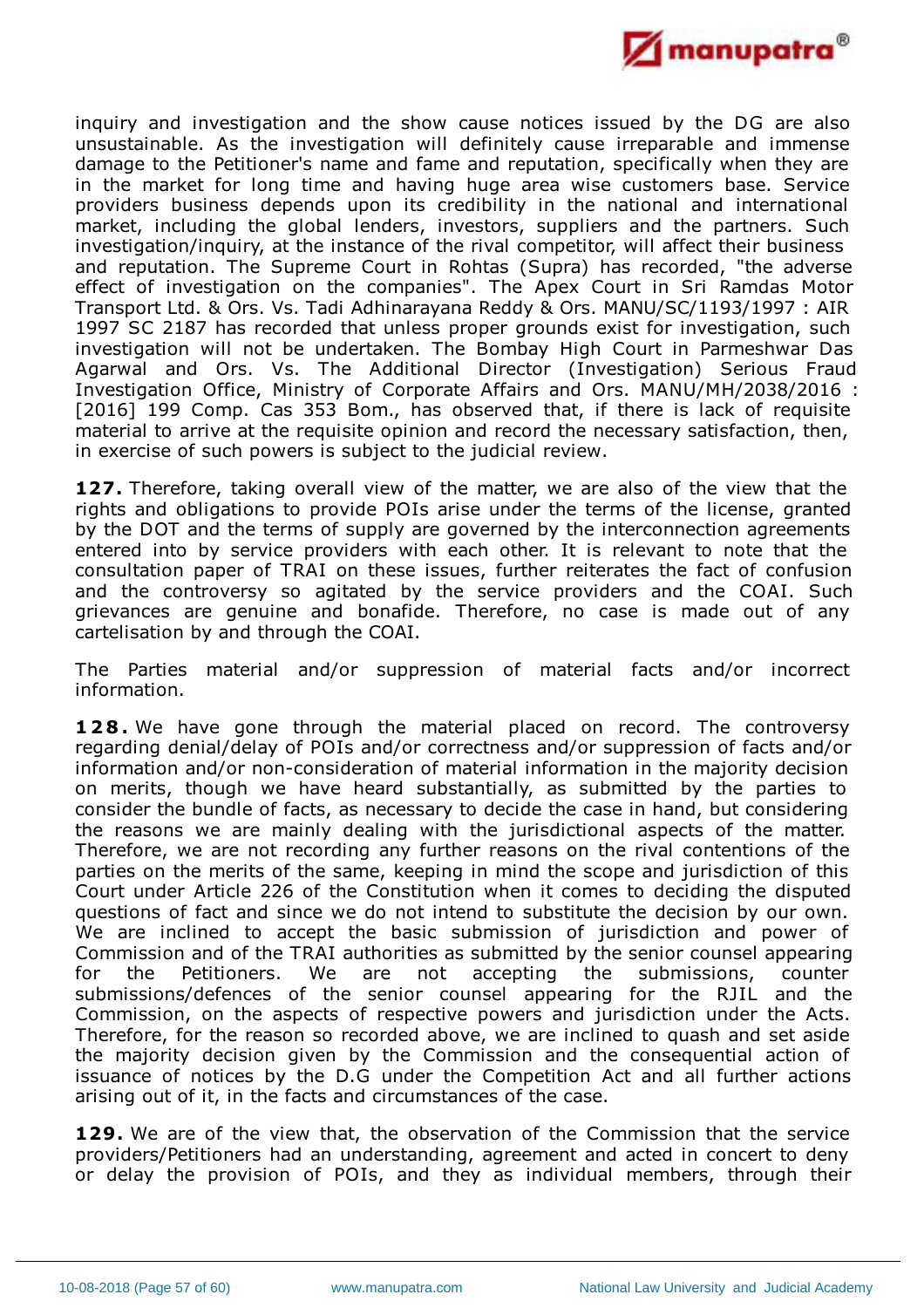

Association have breached the provisions of Section 3(3)(b), ought not to have been opined, even prima facie, unless their respective rights and obligations under the Telecommunication laws are clarified and/or decided by the Regulatory authorities/Tribunal and the High Court. The initiation of enquiry, at this stage, by the Commission by holding that the alleged parallel conduct of individual members and Association establishes prima facie, that there is a collusive conduct that limits provision of services and the technical development as per Section 3(3)(b) is unacceptable, including further action of investigation so ordered, being without jurisdiction, illegal and perverse. This is also for the reason that the clarification/justification revolving around jurisdiction and power of Commission though not specifically discussed and decided in majority decision is attempted to be justified by affidavits or contentions, for the first time raised in writ jurisdiction, in reply, is also unacceptable and impermissible to maintain the impugned majority decision. The order of Commission cannot be explained/clarified in such manner. The Commission should speak through its order and initiate the proceedings if case is made out to collect the stated facts and information. It is unacceptable to permit the Commission to collect the facts and/or information when it has not itself concluded the controversy about the rights and obligations of the parties based upon statutory agreements/regulatory authority's guidance/circulars. The stated conduct and/or cartel could not have been tested or inquired into unless their rights and obligations based upon the governing laws in the market are clear and settled, as the same binds all the respective service providers of the telecom sectors.

**130.** conclusions-

a) All the Writ Petitions are maintainable and entertainable. This Court has territorial jurisdiction to deal and decide the challenges so raised against impugned order (majority decision) dated 21 April 2017, passed by the Competition Commission of India (CCI) under the provisions of Section 26(1) of the Competition Act, 2002 in case Nos. 81 of 2016, 83 of 2016 and 95 of 2016 and all the consequential actions/notices of the Director General under Section 41 of the Competition Act arising out of it.

b) The telecommunication Sector/Industry/Market is governed, regulated, controlled and developed by the Authorities under the Telegraph Act, the Telecom Regulatory Authority of India Act (TRAI Act) and related Regulations, Rules, Circulars, including all government policies. All the "parties", "persons", "stakeholders", "service providers", "consumers" and "enterprise" are bound by the statutory agreements/contracts, apart from related policy, usage, custom, practice so announced by the Government/Authority, from time to time.

c) The question of interpretation or clarification of any "contract clauses", "unified license" "interconnection agreements", "quality of service regulations", "rights and obligations of TSP between and related to the above provisions", are to be settled by the Authorities/TDSAT and not by the Authorities under the Competition Act.

d) The concepts of "subscriber", "test period", "reasonable demand", "test phase and commercial phase rights and obligations", "reciprocal obligations of service providers" or "breaches of any contract and/or practice", arising out of TRAI Act and the policy so declared, are the matters within the jurisdiction of the Authority/TDSAT under the TRAI Act only.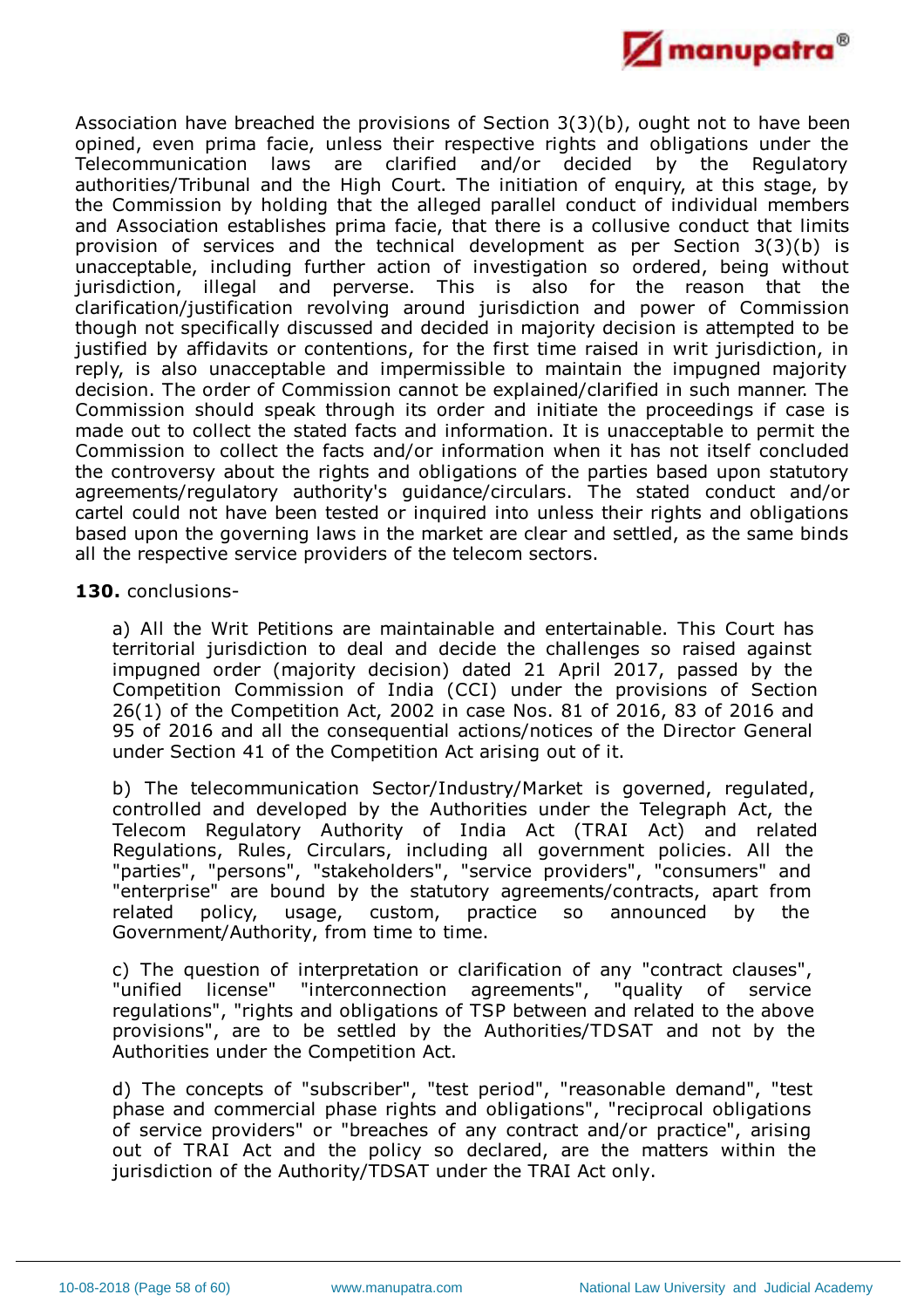

e) The Competition Act and the TRAI Act are independent statutes. The statutory authorities under the respective Acts are to discharge their power and jurisdiction in the light of the object, for which they are established. There is no conflict of the jurisdiction to be exercised by them. But the Competition Act itself is not sufficient to decide and deal with the issues, arising out of the provisions of the TRAI Act and the contract conditions, under the Regulations.

f) The Competition Act governs the anti-competitive agreements and its effect- the issues about "abuse of dominant position and combinations". It cannot be used and utilized to interpret the contract conditions/policies of telecom Sector/Industry/Market, arising out of the Telegraph Act and the TRAI Act.

g) The Authority under the Competition Act, has no jurisdiction to decide and deal with the various statutory agreements, contracts, including the rival rights/obligations, of its own. Every aspects of development of telecommunication market are to be regulated and controlled by the concerned Department/Government, based upon the policy so declared from time to time, keeping in mind the need and the technology, under the TRAI Act.

h) Impugned order dated 21 April 2017, passed by the Competition Commission of India (CCI) under the provisions of Section 26(1) of the Competition Act, 2002 and all the consequential actions/notices of the Director General under Section 41 of the Competition Act proceeded on wrong presumption of law and usurpation of jurisdiction, unless the contract agreements, terms and clauses and/or the related issues are settled by the Authority under the TRAI Act, there is no question to initiating any proceedings under the Competition Act as contracts/agreements go to the root of the alleged controversy, even under the Competition Act.

i) The Authority like the Commission and/or Director General, has no power to deal and decide the stated breaches including of "delay", "denial", and "congestion" of POIs unless settled finally by the Authorities/TDSAT under the TRAI Act. Therefore, there is no question to initiate any inquiry and investigations under Section 26(1) of the Competition Act. It is without jurisdiction. Even at the time of passing of final order, the Commission and the Authority, will not be in a position to deal with the contractual terms and conditions and/or any breaches, if any. The uncleared and vague information are not sufficient to initiate inquiry and/or investigation under the Competition Act, unless the governing law and the policy of the concerned "market" has clearly defined the respective rights and obligations of the concerned parties/persons.

j) Impugned order dated 21 April 2017 and all the consequential actions/notices of the Director General under the Competition Act, therefore, in the present facts and circumstances, are not mere "administrative directions".

k) Impugned order dated 21 April 2017 and all the consequential actions/notices of the Director General under the Competition Act, are therefore, illegal, perverse and also in view of the fact that it takes into